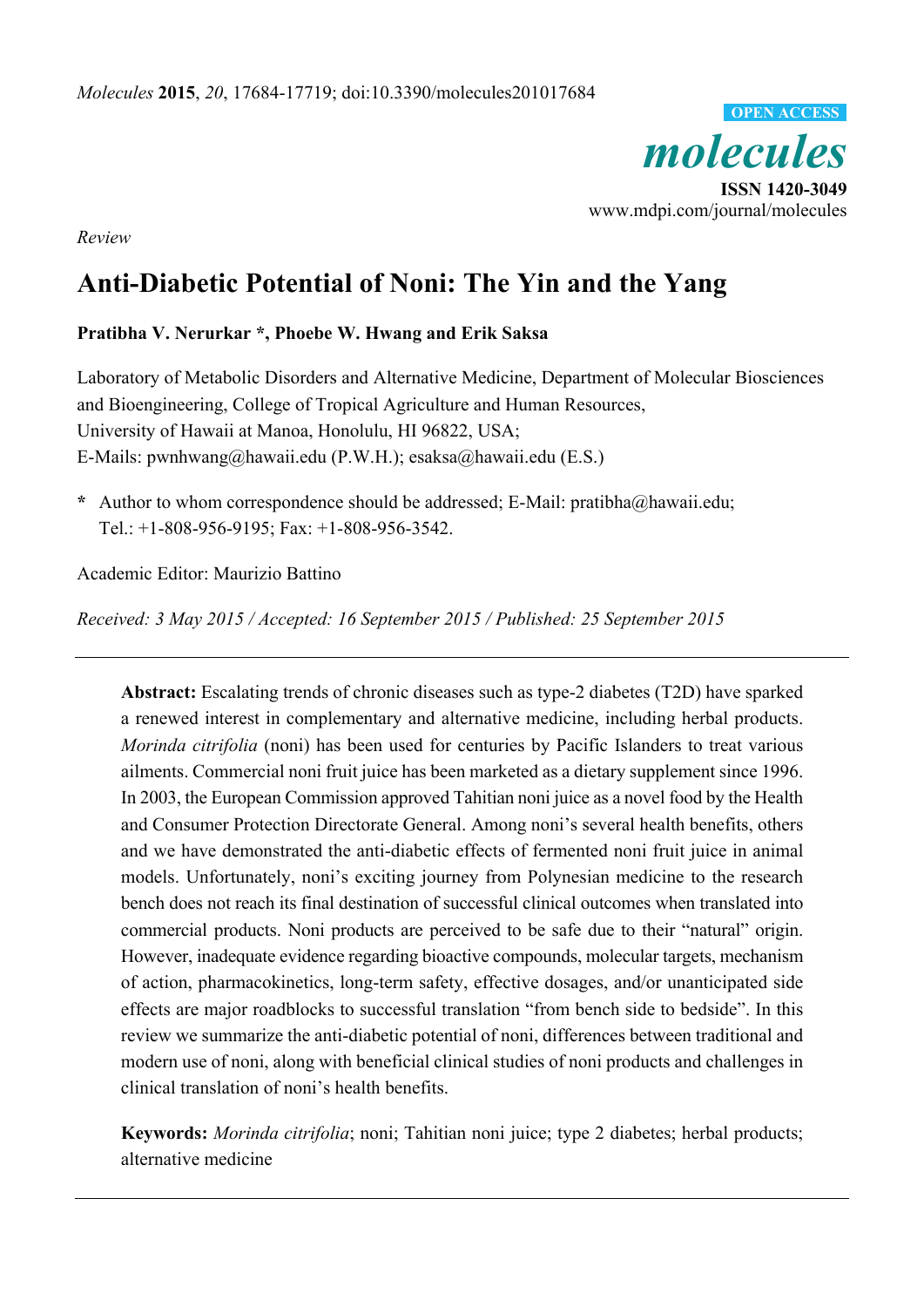#### **1. Introduction**

Incidence of chronic inflammatory metabolic disorders such as type-2 diabetes (T2D) is escalating worldwide. Prevalence of T2D is expected to increase from 2.8% in 2000 to 4.4% by 2030 [1]. Similarly, T2D-associated deaths are expected to double worldwide, from 2005 to 2030 [2]. In the United States, 25.8 million, or 8.3% of the population, including children and adolescents, suffer from T2D [3]. More often metabolic disorders including dyslipidemia, hypertension or vascular endothelial dysfunction also accompany T2D possibly leading to micro- and macro-vascular complications [4]. Although lifestyle changes such as diet and exercise are cornerstones of T2D treatment, the majority of individuals require pharmacological intervention that may include metformin, sulfonylureas, thiazolidinediones or glucagon-like peptide-1 agonists [5]. However, undesirable side effects of these anti-diabetic drugs, such as weight gain, hypoglycemia, and/or secondary failure possibly accelerated the resurgence of complementary and alternative medicine [6]. Natural products have emerged as one of the lucrative components of pharmaceutical industries generating more than \$28 billion in revenues, globally.

Worldwide sales for one of the most popular natural product, *Morinda citrifolia L.* (Rubiaceace) commonly known as "noni", is estimated at more than \$2 billion dollars, which has increased from approximately \$33 million to \$400 million from 1999 to 2000 [7]. Noni is believed to have originated in Southeast Asia and subsequently distributed to the Western Pacific. Noni did not significantly influence ancient Polynesian diets, but was probably consumed during famine [7–10]. Traditionally, noni bark and roots were used as dye or clothing, while medicinal usage of all plant parts, including leaves and fruits, were mostly restricted to treat wounds, infections, menstrual cramps, bowel irregularities, diabetes, high blood pressure or as a purgative [9,11]. Based on published literature, selected traditional and modern uses of noni are listed in Table 1, some of which are extensively reviewed elsewhere [7,9,10,12].

| <b>Noni Plant Parts</b> | <b>Traditional Usage</b>                                                                                                                                                                                                                                                    | Modern Usage <sup>a</sup> [ref]                                                                                                                                                                                                                                                                                                                                                                                                                                                                                                                          |
|-------------------------|-----------------------------------------------------------------------------------------------------------------------------------------------------------------------------------------------------------------------------------------------------------------------------|----------------------------------------------------------------------------------------------------------------------------------------------------------------------------------------------------------------------------------------------------------------------------------------------------------------------------------------------------------------------------------------------------------------------------------------------------------------------------------------------------------------------------------------------------------|
| Leaves                  | Topical burns, headaches, fevers, neonatal<br>inability to breath, bone fractures,<br>menstrual cramps, gonorrhea *, back pain *,<br>insect infestations, boils, rheumatic pain,<br>ulcers, gout, internal bleeding, ringworm,<br>neuralgia * $[7-9, 13, 14]$ .             | To treat tuberculosis, helmintic infections, oxidative<br>stress, open wounds, hyperlipidemia, and as an<br>anti-allergen $[15-21]$ .                                                                                                                                                                                                                                                                                                                                                                                                                    |
| Fruit                   | Sores in mouth, peeling or cracking of<br>toes, boils, pimples, blood impurities *,<br>kava intoxication, insect infestations,<br>tuberculosis, diabetes, blotchy skin *,<br>heart trouble, stomach pain *,<br>menstrual cramps *, heartburns,<br>sore throat [9,13,14,22]. | To treat bacterial and viral infections, cancer, pain,<br>diabetes, nausea, gastric ulcers, liver disease,<br>immune disorders, neuronal damage, cognition,<br>helminthic infections, or to reduce oxidative stress,<br>inflammation, inhibit oxidation of macromolecules<br>(antioxidant capacity), improve memory impairment,<br>cerebral blood flow, hyperglycemic and<br>drug-induced hepatotoxicity. Noni was used as an<br>antipsychotic, anxiolytic, sedative, and hypnotic<br>therapy and also to enhance food color<br>stability [16,21,23-46]. |

**Table 1.** Traditional and modern uses of noni.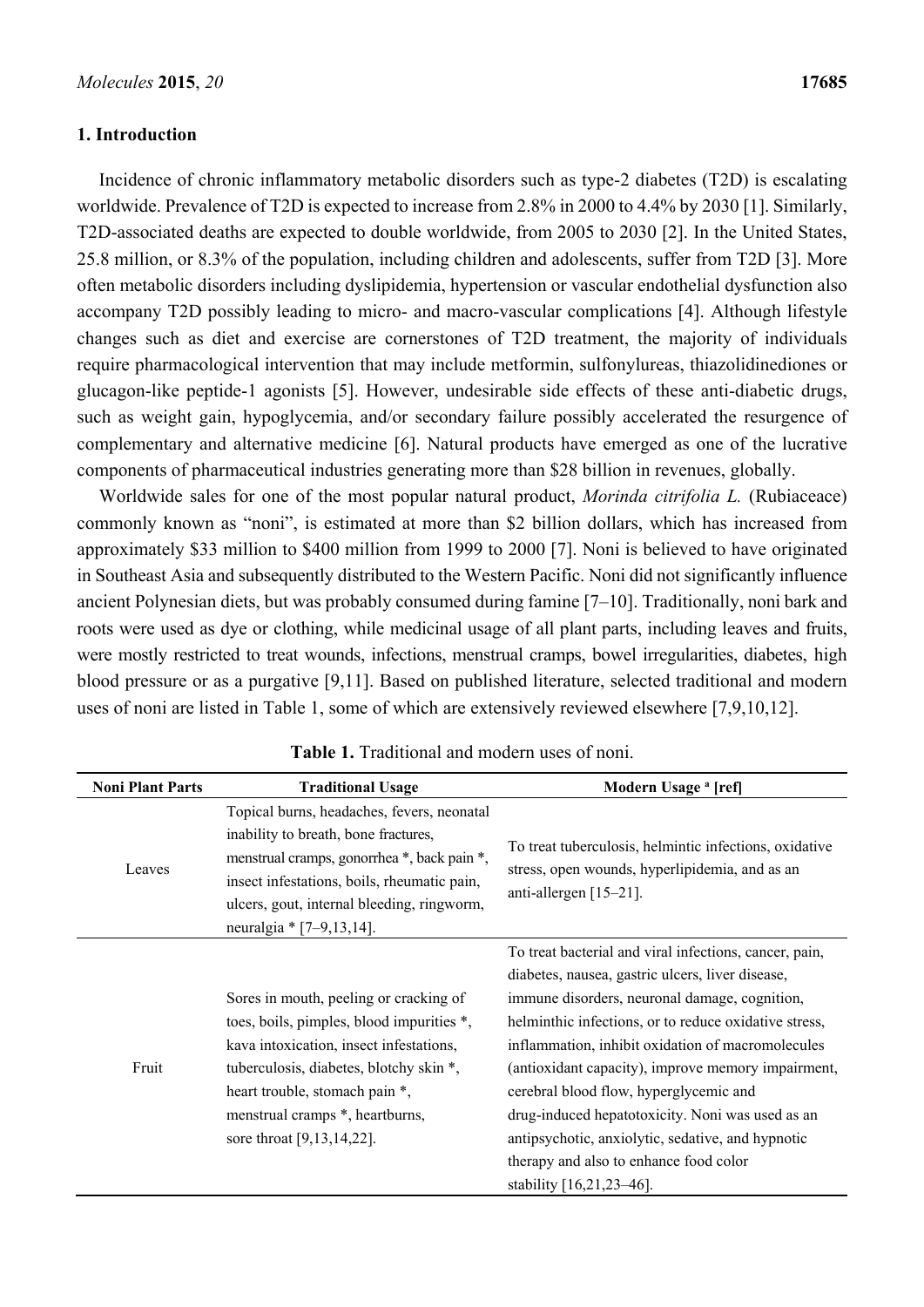| <b>Noni Plant Parts</b>                                                                    | <b>Traditional Usage</b>                 | Modern Usage <sup>a</sup> [ref]                  |
|--------------------------------------------------------------------------------------------|------------------------------------------|--------------------------------------------------|
| Stonefish poisoning, topical infections,<br><b>Bark</b><br>asthma $*$ , malaria [8,13,22]. |                                          | No modern uses identified.                       |
|                                                                                            |                                          | To treat viral infections, hypertension, cancer, |
| Root                                                                                       | Topical infections, stomach pain * [13]. | inflammation, hyperlipidemia, diabetes and       |
|                                                                                            |                                          | pain [15, 17, 37, 47, 48].                       |
| <b>Stem</b>                                                                                | Hernia $[12]$ .                          | Cure cutaneous leishmaniasis [49].               |
| Seeds                                                                                      |                                          | To treat hyperlipidemia, oxidative stress or     |
|                                                                                            |                                          | cancer [50–52].                                  |
| Flower                                                                                     | Sore eves, topical burns [8].            | No modern uses identified.                       |

**Table 1.** *Cont.* 

a Does not include anti-diabetic, clinical studies and anti-inflammatory, included in Tables 2–4 and Supplemental Table 2. NJ—Noni fruit juice; TNJ—Tahitian noni juice; \* *Treated with combination of noni and other traditional medicines.*

Traditional healers prepared noni fruit juice (NJ) by pounding noni fruits to a pulp and straining juice through muslin cloth [9]. NJ was mixed with sugarcane juice and kukui nuts (*Aleurites moluccana* (L) Willd, Euphorbiaceae) to be used as purgative, or diluted with spring water to treat diabetes, high blood pressure or prevent intoxication from kava [9,13]. One of the most popular modern methods in Hawaiian households is to consume fermented noni fruit juice (fNJ), which is prepared by fermenting ripe or translucent noni fruits in airtight glass containers for more than two weeks in direct or indirect sunlight [9,10]. In contrast, commercial NJ (cNJ) may be extracted from raw or ripe fruits, with or without fermentation, and may be mixed with other fruit juices to reduce the bitter taste or mask the strong unpleasant odor of butyric acid present in ripe noni fruits [7,9,53]. Sometimes the fruits are chopped and dried after harvesting for ease of shipment to factories where the dried fruits are rehydrated to prepare juice [7]. Therefore, chemical constituents of commercial noni products may differ based on specific extraction procedures and ripeness of noni fruits. More than 200 noni phytochemicals and their bioactivities have been reviewed by Chan-Blanco *et al.* in 2006 [54], Pawlus and Kinghorn in 2007 [12], and Potterat *et al.* in 2007 [55]. Supplemental Table 1 summarizes bioactivities of chemicals isolated only from noni or its products that were identified after 2007. Additional commercial products include encapsulated freeze-dried NJ, concentrated extracts, powders, tinctures, and even fruit leather [9,10,53]. Types of commercial noni products, available for sale on the Internet, in local grocery stores, pharmacies or health food stores, are listed in supplemental Table 2. Terms used for the Internet searches were: "Commercial noni products" and "commercial types of noni juice sold for human consumption". Only the first 100 sites were screened as examples of popular noni products, which are listed in supplemental Table 2.

In the 1990s, scientific claims of noni's "healing powers" such as anti-inflammatory and anti-cancer properties fueled much of the commercial interest, promoting a worldwide market for noni-based dietary supplements including NJ [27,28,31]. Among the several health benefits of noni leaves, roots, seeds, fruits or their isolated chemicals [15,16,23,37,41,56–62], fNJ has been identified to improve glucose metabolism, increase insulin sensitivity, and prevent weight gain in diabetic animal models [23,34,63,64]. Although few clinical studies have investigated safety, anti-cancer, and anti-oxidant properties of Tahitian noni juice (TNJ) [65–68], laboratory findings of noni's anti-diabetic potential have not translated into definite clinical outcomes. Overall, noni's popularity is outweighed by scant clinical studies and marred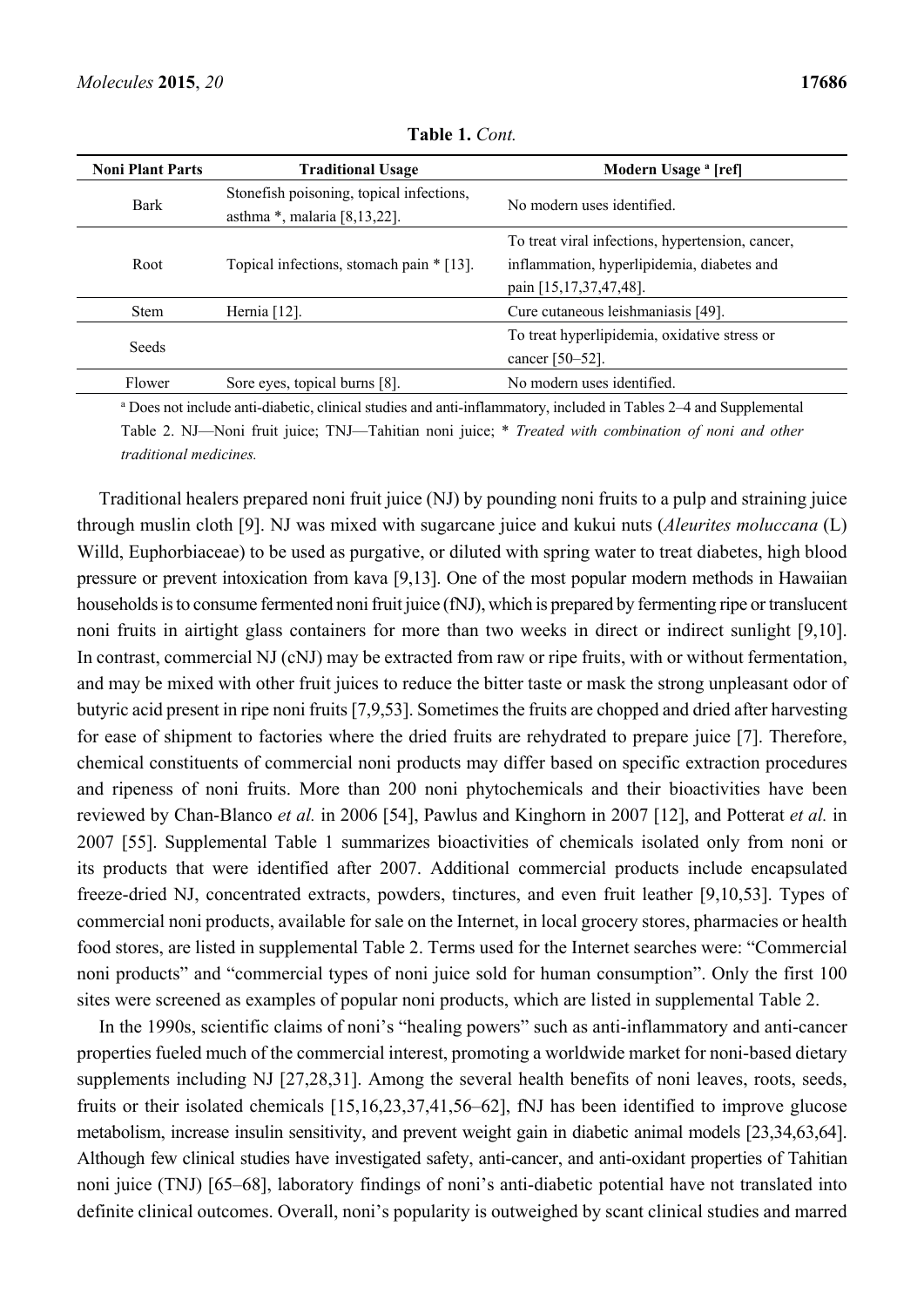by anecdotal incidences of hepatotoxicity [69–74]. The focus of this review is to summarize the anti-diabetic properties of noni and examine knowledge gaps in clinical outcomes.

| <b>Noni Product (Source of Noni)</b>                                                               | <b>Relevant Study Outcome</b>                                                                                                                                                                                                                                                                                                                                                   |
|----------------------------------------------------------------------------------------------------|---------------------------------------------------------------------------------------------------------------------------------------------------------------------------------------------------------------------------------------------------------------------------------------------------------------------------------------------------------------------------------|
| Anti-diabetic properties of fermented noni fruit juice (fNJ)                                       |                                                                                                                                                                                                                                                                                                                                                                                 |
| Noni juice prepared by fermenting fresh fruit pieces                                               | fNJ significantly lowered blood glucose in                                                                                                                                                                                                                                                                                                                                      |
| of Morinda citrifolia in water for three weeks                                                     | streptozotocin-induced diabetic male rats and                                                                                                                                                                                                                                                                                                                                   |
| (Trinidad and Tobago, West Indies)                                                                 | improved wound healing [64].                                                                                                                                                                                                                                                                                                                                                    |
| Noni juice prepared by fermenting fresh fruit pieces                                               | fNJ significantly reduced fasting glucose                                                                                                                                                                                                                                                                                                                                       |
| of Morinda citrifolia in water for six to 10 weeks                                                 | and prevented liver degeneration in                                                                                                                                                                                                                                                                                                                                             |
| (Trinidad and Tobago, West Indies)                                                                 | streptozotocin-induced diabetic male rats [23].                                                                                                                                                                                                                                                                                                                                 |
| Fermented exudate from ripe noni fruits<br>(fNJ, Honolulu, HI, USA)                                | fNJ inhibited weight gain and improved glucose and<br>insulin tolerance and fasting glucose in high-fat diet<br>(HFD)-fed C57BL/6 male mice in part by regulating<br>hepatic forkhead transcription factor (FoxO1) mRNA<br>expression [34].                                                                                                                                     |
| M. citrifolia fruit powder (Bobsaewoo Seoul,                                                       | > Fermented noni fruit powder was more effective                                                                                                                                                                                                                                                                                                                                |
| Korea) fermented with Cheonggukjang                                                                | in reducing fasting glucose, glycosylated                                                                                                                                                                                                                                                                                                                                       |
| containing soybeans,                                                                               | hemoglobin (HbA1c), serum triglycerides and                                                                                                                                                                                                                                                                                                                                     |
| Bacillus sp. (KCTC 11351BP), Bacillus subtilis                                                     | LDL cholesterol and improving insulin sensitivity                                                                                                                                                                                                                                                                                                                               |
| (KCTC11352BP), Bacillus sonolensis                                                                 | in KK-Ay/TaJcl mice after 90 days as compared                                                                                                                                                                                                                                                                                                                                   |
| (KCTC11354BP) and Bacillus                                                                         | to diabetic controls and mice treated with                                                                                                                                                                                                                                                                                                                                      |
| circulans (KCTC 11355BP)                                                                           | non-fermented noni [63].                                                                                                                                                                                                                                                                                                                                                        |
|                                                                                                    | Lowered fasting blood glucose among                                                                                                                                                                                                                                                                                                                                             |
| Morinda citrifolia fruit juice (Nigeria)                                                           | alloxan-induced diabetic rats fed noni juice                                                                                                                                                                                                                                                                                                                                    |
|                                                                                                    | with or without insulin $[75]$ .                                                                                                                                                                                                                                                                                                                                                |
| Anti-diabetic properties of noni leaves                                                            |                                                                                                                                                                                                                                                                                                                                                                                 |
|                                                                                                    | $\triangleright$ Reduction of plasma glucose was significantly                                                                                                                                                                                                                                                                                                                  |
|                                                                                                    | higher with M. Lucida extracts in                                                                                                                                                                                                                                                                                                                                               |
|                                                                                                    | streptozotocin-induced diabetic rats as                                                                                                                                                                                                                                                                                                                                         |
| Methanol extracts of dried Morinda lucida                                                          | compared to glibenclamide [76].                                                                                                                                                                                                                                                                                                                                                 |
| leaves (Nigeria)                                                                                   | Significantly reduced plasma glucose levels in                                                                                                                                                                                                                                                                                                                                  |
|                                                                                                    | control Wistar male rats within four hours                                                                                                                                                                                                                                                                                                                                      |
|                                                                                                    | of administration.                                                                                                                                                                                                                                                                                                                                                              |
|                                                                                                    | Caution: May cause hypoglycemia.                                                                                                                                                                                                                                                                                                                                                |
| Anti-diabetic properties of noni roots                                                             |                                                                                                                                                                                                                                                                                                                                                                                 |
|                                                                                                    |                                                                                                                                                                                                                                                                                                                                                                                 |
|                                                                                                    |                                                                                                                                                                                                                                                                                                                                                                                 |
|                                                                                                    |                                                                                                                                                                                                                                                                                                                                                                                 |
|                                                                                                    |                                                                                                                                                                                                                                                                                                                                                                                 |
|                                                                                                    |                                                                                                                                                                                                                                                                                                                                                                                 |
|                                                                                                    |                                                                                                                                                                                                                                                                                                                                                                                 |
|                                                                                                    | Caution: May cause hypoglycemia or hyperglycemia                                                                                                                                                                                                                                                                                                                                |
| Crude water, ethanol and butanol extracts of the<br>dried roots of Morinda officinalis (Singapore) | $\triangleright$ Crude ethanol extracts significantly reduced<br>fasting glucose in streptozotocin-induced diabetic<br>rats, but increased fasting glucose in normal rats.<br>$\triangleright$ Water extracts demonstrated hypoglycemic effects<br>in diabetic rats.<br>$\triangleright$ Butanol fractions increased the fasting serum<br>glucose levels in diabetic rats [77]. |

**Table 2.** *In vitro* and *in vivo* studies in support of anti-diabetic properties of noni.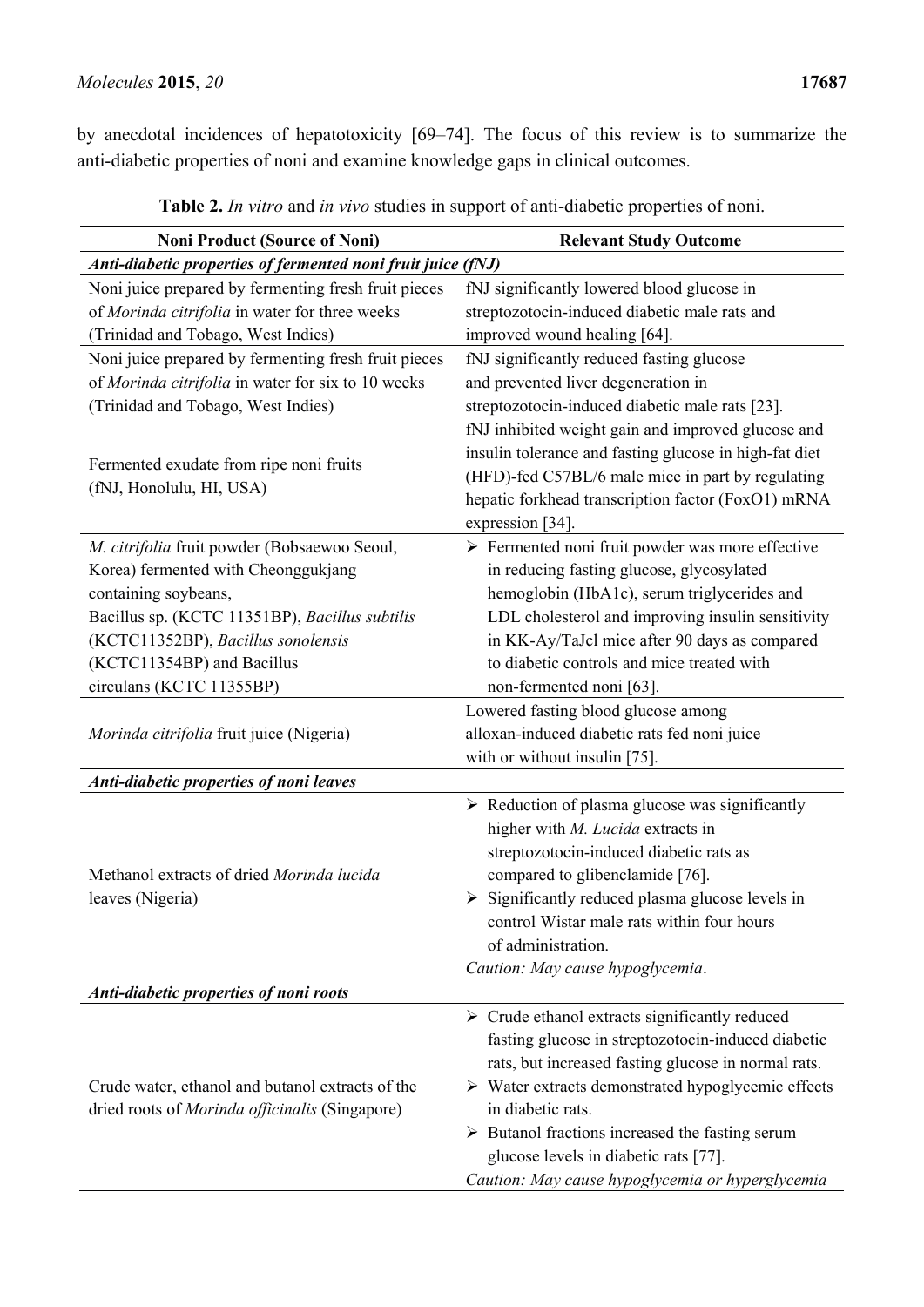|                                                                                                                                                                                                                                                                                                  | 1 adie <i>2</i> . C <i>on</i> t.                                                                                                                                                                                                                                                                                |
|--------------------------------------------------------------------------------------------------------------------------------------------------------------------------------------------------------------------------------------------------------------------------------------------------|-----------------------------------------------------------------------------------------------------------------------------------------------------------------------------------------------------------------------------------------------------------------------------------------------------------------|
| <b>Noni Product (Source of Noni)</b>                                                                                                                                                                                                                                                             | <b>Relevant Study Outcome</b>                                                                                                                                                                                                                                                                                   |
| Extracts butanol extracts of M. citrifolia roots,                                                                                                                                                                                                                                                |                                                                                                                                                                                                                                                                                                                 |
| and two isolated anthroquinones viz., lucidin                                                                                                                                                                                                                                                    | Significantly lowered blood glucose in                                                                                                                                                                                                                                                                          |
| 3- $O$ -β-D-primeveroside and morindone-6- $O$ -β-D-                                                                                                                                                                                                                                             | streptozotocin-induced ddY diabetic male mice [78].                                                                                                                                                                                                                                                             |
| primeveroside (Okinawa, Japan)                                                                                                                                                                                                                                                                   |                                                                                                                                                                                                                                                                                                                 |
| <b>Prevention of diabetes complications</b>                                                                                                                                                                                                                                                      |                                                                                                                                                                                                                                                                                                                 |
| Morinda citrifolia fresh fruit juice diluted in water<br>(Okinawa, Japan)                                                                                                                                                                                                                        | Prevented neuronal diabetic complications such as<br>infarction, neuronal damage, development of<br>post-ischemic glucose intolerance and improved<br>memory and insulin secretion in male ddY mice [60].                                                                                                       |
| Ethyl acetate extract of shade dried<br>Morinda citrifolia L. (noni) fruit powder<br>(Bhuaneswar, India)                                                                                                                                                                                         | Noni fruit extract prevented streptozotocin-induced<br>memory impairment in mice, due to reduced<br>oxidative stress and acetylcholinesterase activity.<br>Noni fruit extracts also increased levels of BDNF,<br>acetylcholine, and ATP in brains of these mice [79].                                           |
| Water, ethanol and chloroform extracts of<br>Morinda citrifolia fresh fruits<br>(Marathwada region, India)                                                                                                                                                                                       | Water extracts significantly inhibited rat lens aldose<br>reductase (RLAR) activities and improved free<br>radical scavenging activities in vitro as compared to<br>ethanol and chloroform extracts thereby indicating a<br>potential to inhibit cataract formation and prevent<br>diabetic complications [80]. |
| Anti-diabetic mechanisms of noni                                                                                                                                                                                                                                                                 |                                                                                                                                                                                                                                                                                                                 |
| Methanol, n-hexane and chloroform extracts of<br>Morinda officinalis roots and isolated compounds<br>viz., alizarin-2-methyl ether, rubiadin-1-methyl<br>ether and 1,2 dimethoxyanthraquinone<br>(Chungbuk, Korea)                                                                               | Extracts and isolated compounds increased adipocyte<br>differentiation in 3T3-L1 mouse adipocytes as<br>compared to insulin-treated cells demonstrating<br>possible anti-diabetic effects [81].                                                                                                                 |
| Methanol extracts and four isolated compounds viz.,<br>episesamin 2,6-dicatechol, lirioresinol B, lirioresinol<br>B dimethyl ether and ursolic acid from dried powder<br>of Morinda citrifolia-plant part unidentified<br>(commercially obtained from Babsaewoo Company<br>in Suwon City, Korea) | Crude methanol extracts and isolated compounds<br>were demonstrated to increase glucose uptake in<br>3T3-L1 mouse adipocytes, specifically by inhibiting<br>protein tyrosine phosphatase 1B (PTP1B), known to<br>induce insulin resistance when overexpressed [82].                                             |
| M. citrifolia fruit powder (Bobsaewoo Seoul,<br>Korea) fermented with Cheonggukjang<br>containing soybeans,<br>Bacillus sp. (KCTC 11351BP), Bacillus subtilis<br>(KCTC11352BP), Bacillus sonolensis<br>(KCTC11354BP) and Bacillus circulans<br>(KCTC 11355BP)                                    | Improved glucose uptake in cultured C2C12<br>mouse muscle cells, in vitro via stimulation<br>of AMP-activated protein kinase (AMPK) [63].                                                                                                                                                                       |
| Aqueous extracts of Morinda lucida leaf<br>(Lagos, Nigeria)                                                                                                                                                                                                                                      | Inhibited $\alpha$ -amylase in vitro that was isolated from<br>α-Aspergillus oryzae and glucosidase from<br>α-Saccharomyces cerevisiae [83].                                                                                                                                                                    |
| Ethanolic extracts of Morinda citrifolia Linn.<br>Leaves and fruits                                                                                                                                                                                                                              | Inhibited protein glycation ex vivo in plasma of<br>diabetic patients [84].                                                                                                                                                                                                                                     |

**Table 2.** *Cont.*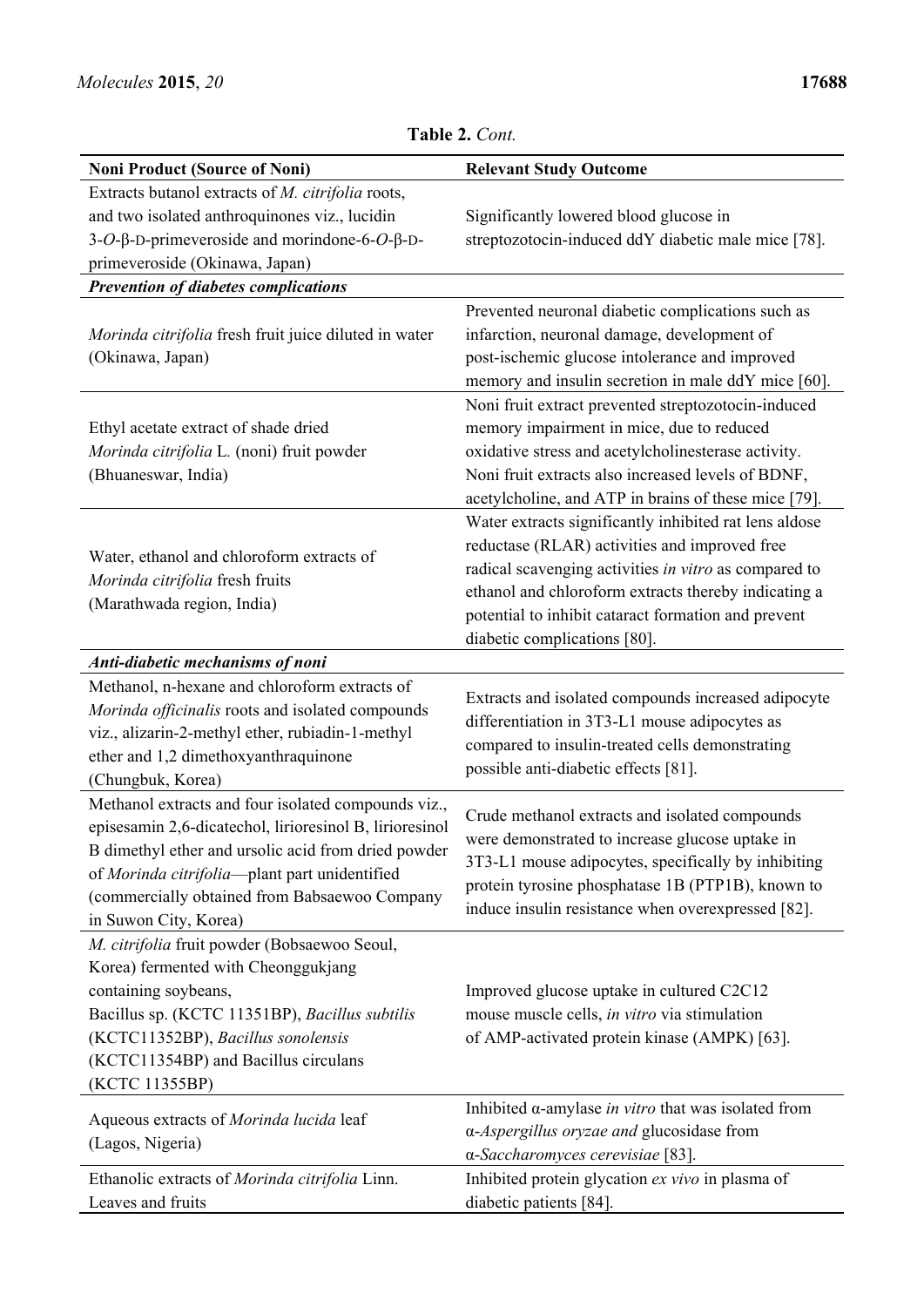#### *1.1. Anti-Diabetic Properties of Noni*

Among the 15 studies investigating the anti-diabetic effects of noni, six studies report anti-diabetic properties of NJ prepared from fruits, while the remainder of studies identified the anti-diabetic properties of extracts prepared from noni roots or leaves, reviewed in Table 2. Earlier studies indicated that NJ prepared by fermenting fresh fruit pieces of *Morinda citrifolia* in water for three weeks significantly lowered blood glucose levels in streptozotocin-induced diabetic male rats and improved wound healing [64]. An increase in hydroxyproline contents of the healing tissues, and presence of polyphenols, triterpenoids, tannins, carboxylic acids, and steroids, as well as *in vitro* antimicrobial activity of fNJ were speculated to contribute towards its anti-diabetic and wound healing properties [64]. Fermentation of noni fruits for longer periods (six to 10 weeks) also demonstrated similar hypoglycemic effects in streptozotocin-induced diabetic male rats and prevented liver degeneration [23]. In addition to blood glucose levels, fNJ was observed to improve body mass, liver glycogen contents, and liver degeneration and was comparable to the anti-diabetic medicine glibenclamide [23]. Studies from our laboratory indicated that fermented exudate collected from ripe noni fruits after two weeks was not only able to lower fasting glucose, but also inhibited weight gain and improved glucose and insulin tolerance in high-fat diet (HFD)-fed obese and diabetic male mice [34].

Similarly, noni fruit powder fermented with Cheonggukjang containing soybeans and bacteria such as *Bacillus* sp. (KCTC 11351BP), *Bacillus subtilis* (KCTC11352BP), *Bacillus sonolensis* (KCTC11354BP), and *Bacillus circulans* (KCTC 11355BP) was more effective in reducing fasting glucose, glycosylated hemoglobin (HbA1c), serum triglycerides and low-density lipoprotein (LDL) cholesterol, and improving insulin sensitivity in KK-Ay/TaJcl diabetic mice as compared to diabetic mice treated with non-fermented noni [63]. A recent study demonstrated that NJ synergistically augmented insulin action and improved fasting blood glucose among alloxan-induced diabetic rats, as compared with only NJ or insulin [75].

In addition to noni fruits, methanol extracts obtained from dried noni leaves significantly reduced plasma glucose in streptozotocin-induced diabetic rats more effectively than those treated with glibenclamide [76]. However, these methanol extracts also significantly lowered plasma glucose levels in control Wistar male rats within four hours of administration, indicating possible adverse hypoglycemic effects [76]. Similarly, crude water and ethanol extracts of dried roots of *Morinda officinalis* significantly reduced fasting glucose in streptozotocin-induced diabetic rats [77]. Interestingly, crude water extracts of dried roots increased fasting glucose in normal rats, while butanol fractions increased the fasting serum glucose levels in diabetic rats indicating possible adverse effects [77]. Crude butanol extracts of *M. citrifolia* roots and two isolated anthroquinones such as, lucidin 3-*O*-β-D-primeveroside and morindone-6-*O*-β-D-primeveroside, significantly lowered blood glucose in streptozotocin-induced ddY diabetic male mice [78].

Overall NJ, specifically fNJ, was more widely studied and effective in lowering fasting glucose, improving glucose tolerance and insulin sensitivity in diabetic animal models [23,34,63,64,75]. Contrary to NJ, extracts of noni leaves, roots or stems indicated possible adverse events in normoglycemic animals [76–78].

Besides anti-diabetic activity, noni leaf extracts and NJ also prevented diabetic complications in animal models such as improved would healing in diabetic rats [61,64]. NJ also prevented infarction, neuronal damage and development of post-ischemic glucose intolerance [60]. NJ from Japan improved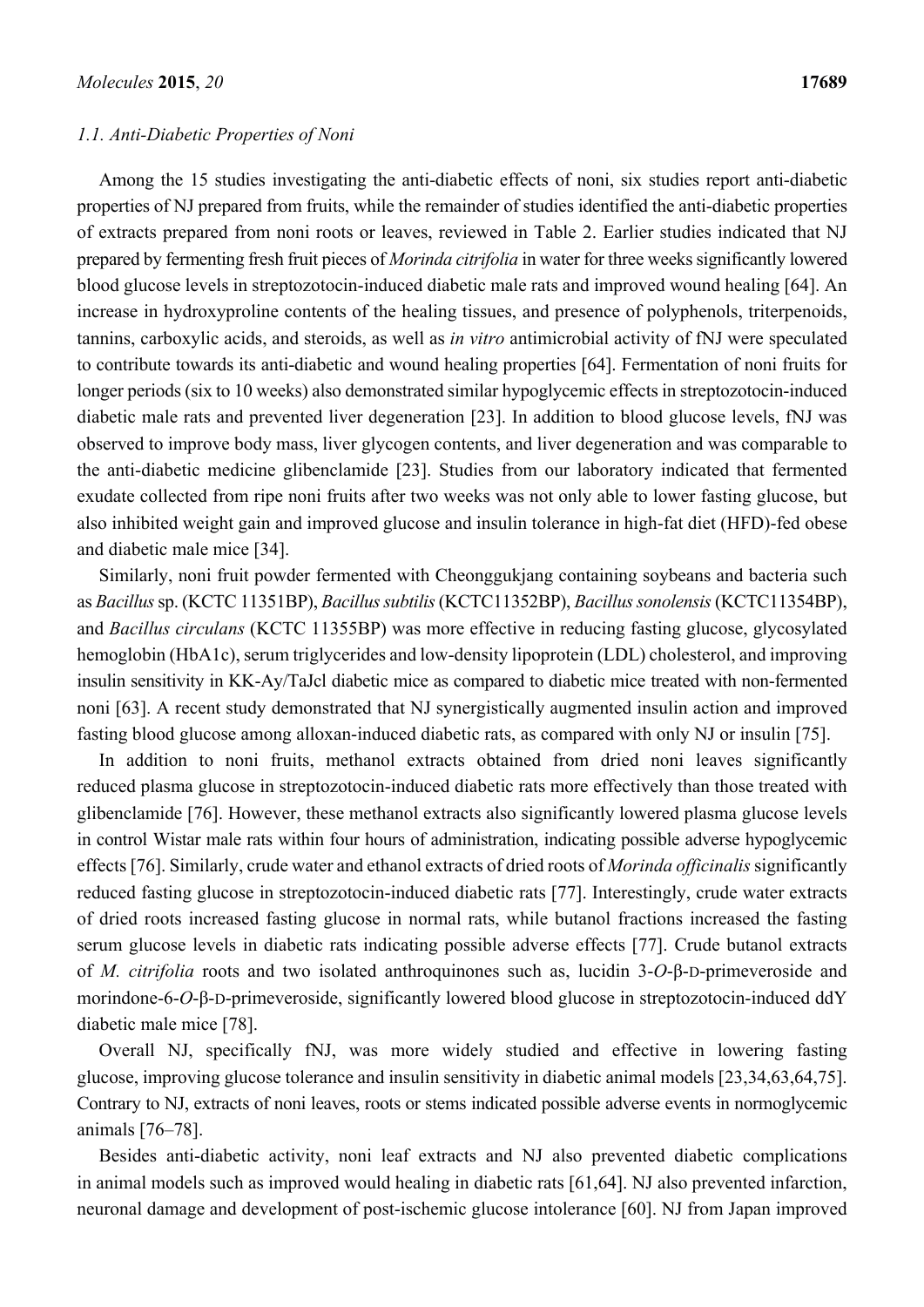memory in male ddY diabetic mice [60], while noni fruit extracts from India prevented streptozotocininduced memory impairment in mice, possibly due to reduced oxidative stress and acetylcholinesterase activity [79]. Increased levels of brain-derived neurotropic factor (BDNF), acetylcholine, and ATP in the brains of mice were, in part, responsible for improved memory and brain function in diabetic mice [79]. Potential to prevent cataract formation was indicated by inhibition of rat lens aldose reductase (RLAR) activities and improved free radical scavenging activities *in vitro* by aqueous extracts of noni fruits [80]. Noni plant extracts inhibited the oxidation of LDL in human hepatoma cells, HepG2 [85], and prevented alcohol-induced fatty liver, hyperlipidemia, and hypercholesterolemia in mice and hamsters fed HFD and noni [86,87].

#### *1.2. Anti-Diabetic Compounds in Noni*

Studies have identified specific anti-diabetic compounds from noni roots, but not from noni fruits that have demonstrated the maximum anti-diabetic benefits as mentioned above. Two anthroquinones isolated from *M. citrifolia* roots *viz*., lucidin 3-*O*-β-D-primeveroside and morindone-6-*O*-β-D-primeveroside lowered blood glucose in streptozotocin-induced ddY diabetic male mice [78], while alizarin-2-methyl ether, rubiadin-1-methyl ether, and 1,2 dimethoxyanthraquinone isolated from *Morinda officinalis* roots increased adipocyte differentiation in 3T3-L1 mouse adipocytes as compared to insulin-treated cells, indicating potential anti-diabetic properties [81]. Similarly, episesamin 2,6-dicatechol, lirioresinol B, lirioresinol B dimethyl ether, and ursolic acid isolated from dried powder of *Morinda citrifolia* (plant parts unidentified) increased glucose uptake in 3T3-L1 adipocytes [82].

#### *1.3. Anti-Diabetic Mechanisms of Noni*

Several cellular and molecular mechanisms together contribute to lowering fasting and post-prandial glucose, as well as improving glucose tolerance and insulin sensitivity. Anti-diabetic drugs such as thiazolidinedione (TZDs), are known to stimulate adipocyte differentiation and enhance insulin sensitivity [88]. Although insulin sensitivity was not evaluated, methanol extracts of noni roots and three anthraquinones: 1,2-dimethoxyanthraquinone, alizarin-2-methyl ether, and rubiadin-1-methyl ether isolated from these extracts significantly increased differentiation of 3T3-L1 adipocytes *in vitro* [81]. Independent studies propose insulin mimetic activities of extracts derived from noni fruit, leaf, and commercial juice as indicated by increased glucose uptake in differentiated 3T3-L1 adipocytes, but had no additional or synergetic effect in insulin-stimulated cells [89]. Episesamin 2,6-dicatechol, lirioresinol B, lirioresinol B dimethyl ether and ursolic acid isolated from methanol extracts of dried noni plant dose-dependently increased glucose uptake in 3T3-L1 adipocytes which was comparable to rosiglitazone [82]. These noni-derived compounds also inhibited protein tyrosine phosphatase 1B (PTP1B), a known inducer of insulin resistance [82]. Overexpression of PTP1B results in whole body insulin resistance while PTP1B knockdown improves insulin sensitivity and inhibits weight gain in mice [90]. Similarly, ethanol extracts of fermented noni stimulated glucose uptake in C2C12-derived mouse myotubules [63]. The effect on glucose uptake in C2C12 myotubes was attributed to increased expression of AMP-activated protein kinase (AMPK), a known sensor of cellular energy [63]. Overall, the effect of noni or its chemicals on increased glucose uptake may contribute to improved peripheral insulin resistance, which are also noted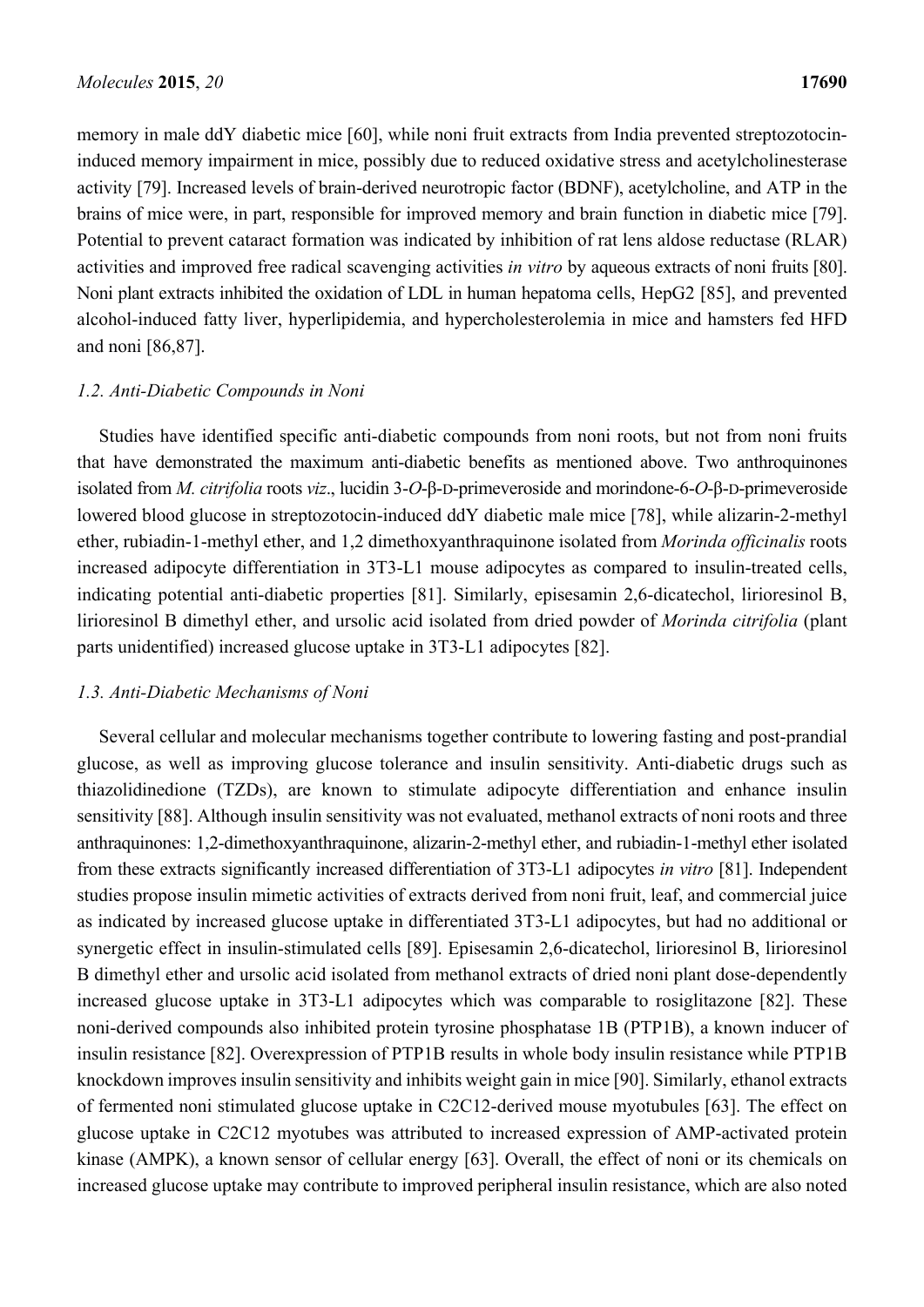*in vivo*, in HFD-fed obese mice and diabetic KK-Ay/TaJcl mice [34,63]. However, the effects of noni on PTP1B and AMPK *in vivo* remain unknown.

Another mechanism to improve postprandial glucose is to delay carbohydrate absorption from the intestine, which may help to regulate insulin release. This can be achieved through the inhibition of intestinal α-glucosidase and α-amylase enzymes. Line weaver-Burk plots indicated that aqueous extracts of *Morinda lucida* leaves competitively inhibited α-amylase activity and non-competitively inhibited α-glucosidase activity *in vitro* [83]. In addition to dietary absorption, an increase in plasma glucose is also associated with insulin's inability to regulate hepatic gluconeogenesis. Insulin regulates hepatic glucose production via activation of Akt/phosphatidylinositol-3-kinase (PI3K) pathway and subsequent inhibition of forkhead boxO transcription factor 1 (FoxO1). Our studies have demonstrated that fNJ reduced hepatic gluconeogenesis in HFD-fed obese mice by inhibiting gluconeogenesis enzymes and specifically regulating FoxO1 mRNA expression [34]. Inhibition of hepatocyte fatty degeneration was also speculated as one of the mechanisms to lower plasma glucose among streptozotocin-induced diabetic rats [23]. In humans, ethanol extracts of noni leaves and fruits were capable of inhibiting protein glycation in plasma of diabetic patients, *ex vivo* [84]. Although chronic inflammation is considered a critical etiological factor in T2D, and several anti-inflammatory properties of noni have been demonstrated (summarized in Supplemental Table 3), studies investigating a direct correlation between anti-inflammatory effects of noni and amelioration of diabetes are lacking.

#### *1.4. Human Studies in Support of Anti-Diabetic Potential of Noni*

To date, human studies documenting anti-diabetic effects of noni consumption among T2D individuals are lacking. However, four population-based surveys have established the prevalence of noni use by traditional healers and diabetic individuals. In 2008, correlations between noni use and diabetes were first identified based on a dietary survey and ethnomedical questionnaire administered to residents of Kalo and Wanigela districts of Papua New Guinea [89]. Chewing betel quid was identified as an independent risk factor for diabetes in Papua New Guinea. Interestingly, prevalence of diabetes risk was reduced among betel quid chewers of Kalo district who simultaneously consumed guava bud (*Psidium guajava* L.) and noni, as compared to betel quid chewers of Wanigela residents who were ethnically identical, but did not consume guava bud and noni. An alternate proof of concept was provided by analyzing the effects of noni fruit, leaf extract and commercial NJ (Flora Manufacturing & Distributing Ltd., Burnaby, BC, Canada) on glucose uptake in 3T3-L1 mouse adipocytes. Their studies indicated that noni fruit and leaf extracts increased basal glucose uptake, but had no synergistic effect on insulin-stimulated glucose uptake in 3T3-L1 adipocytes [89].

An ethnobotanical survey conducted among traditional medical practitioners, herbalists, and herb vendors of Lagos State in Southwestern Nigeria indicated that the juice from noni leaves, administered twice daily for 12–16 weeks was among the principal traditional herbal therapies to treat diabetes [91]. Another ethnopharmacological survey documented the use NJ obtained from peeled and crushed fruits by the majority of diabetic population in Mauritius and was also prescribed/recommended by the majority of traditional healers [92]. Responders also claimed to use NJ to treat diabetic neuropathy, diabetic dyslipidemia, and hypertension. One adverse event was reported in the form of diarrhea with the concomitant use of noni and Atrovastatin to treat hypercholesterolemia [92]. However, the actual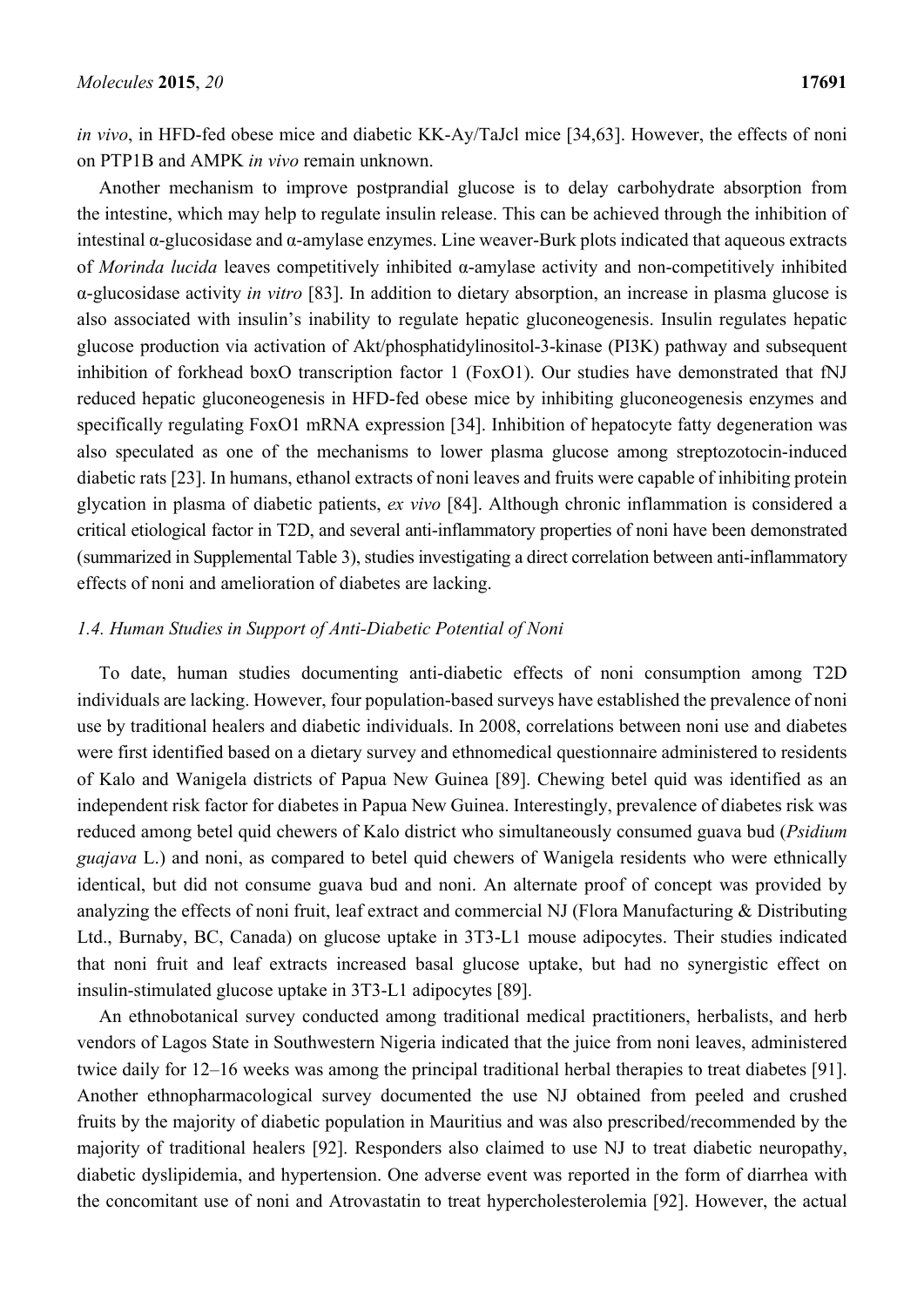therapeutic outcomes, in both these surveys, were not specified. In contrast a recent ethnopharmacological survey from the Republic of Palau indicated that noni had no effect on lowering blood glucose among the two users, but was effective for weight loss among all 15 users and lowered high blood pressure among 42% of the users [93]. However, these observational studies and surveys had incomplete information regarding plant parts used, method of preparation or consumption, duration of treatment, and/or exact dose of noni used to treat diabetes (Table 3).

| <b>Type of Noni Products,</b><br><b>Dosage and Duration</b>                                                                                                                                                                             | <b>Study Rationale</b>                                                                                                                                            | <b>Subject Demographics</b>                                                                                                                                                                                        | <b>Study Outcomes [ref]</b>                                                                                                                                                                                                                                                           |
|-----------------------------------------------------------------------------------------------------------------------------------------------------------------------------------------------------------------------------------------|-------------------------------------------------------------------------------------------------------------------------------------------------------------------|--------------------------------------------------------------------------------------------------------------------------------------------------------------------------------------------------------------------|---------------------------------------------------------------------------------------------------------------------------------------------------------------------------------------------------------------------------------------------------------------------------------------|
| Type of noni product,<br>dosage and duration<br>unknown.                                                                                                                                                                                | Population based<br>observational study in<br>Papua New Guinea.                                                                                                   | 365 participants from<br>three provinces of Papua<br>New Guinea<br>Above 16 years of age.                                                                                                                          | Habitual intake of noni was<br>protective against betel<br>quid-associated T2D [89].                                                                                                                                                                                                  |
| Juice from Morinda<br>lucida leaves mixed with<br>juice from Saccharum<br>officinarum leaves and<br>water administered twice<br>daily for 12-16 weeks.<br>Exact dosage of noni<br>juice unknown.                                        | Ethnobotanical survey<br>to identify medicinal<br>plants used to treat<br>diabetes.                                                                               | 100 participants from five<br>central districts of Lagos<br>State in southwestern<br>Nigeria consisting of<br>traditional medical<br>practitioners, herbalists<br>and herb sellers (76%<br>responders were males). | Morinda lucida was among<br>the principal anti-diabetic<br>plants to be used in<br>traditional therapy to treat<br>diabetes. Anti-diabetic<br>outcomes were not<br>specified [91].                                                                                                    |
| One cup of Morinda<br>citrifolia juice obtained<br>from peeled and crushed<br>fruits, three times a week.                                                                                                                               | Document<br>ethnopharmacological<br>data regarding the use<br>of natural resources<br>among diabetic<br>population of Mauritius.                                  | 320 diabetic patients (42%<br>males and 58% females)<br>20 traditional medicine<br>practitioners (55% males<br>and 45% females).                                                                                   | Morinda citrifolia was<br>documented to be most<br>widely used by both, diabetic<br>individuals and traditional<br>medicine practitioners to<br>treat diabetes.<br>Perceived to be beneficial in<br>treating diabetic neuropathy,<br>diabetic dyslipidemia, and<br>hypertension [92]. |
| Among 58 users of<br>Morinda citrifolia L.,<br>26 used leaves, 12 used<br>stems, 4 used bark,<br>4 used roots and only<br>2 individual used fruits.<br>Preparations consisted of<br>decoction, juices or both.<br>Exact dosage unknown. | Ethnopharmacological<br>survey to identify<br>correlation between use<br>of traditional Palauan<br>medicines and<br>non-communicable<br>diseases such as diabetes | 520 individuals undertook<br>the survey among which<br>only 188 responses were<br>conclusive. 61%<br>responders were<br>females and 18% were<br>traditional healers.                                               | Noni had no effect on<br>lowering blood glucose, but<br>effectively reduced weight<br>among all 15 users and<br>lowered high blood pressure<br>among 42% of the users [93].                                                                                                           |

| Table 3. Human studies in support of anti-diabetic properties of noni. |  |  |
|------------------------------------------------------------------------|--|--|

*1.5. Clinical Studies Evaluating Safety and Health Benefits of Noni* 

There is no dearth of Internet testimonials attesting the miracles and health benefits of noni products, specifically NJ. However, clinical studies assessing medicinal properties of noni are limited. Table 4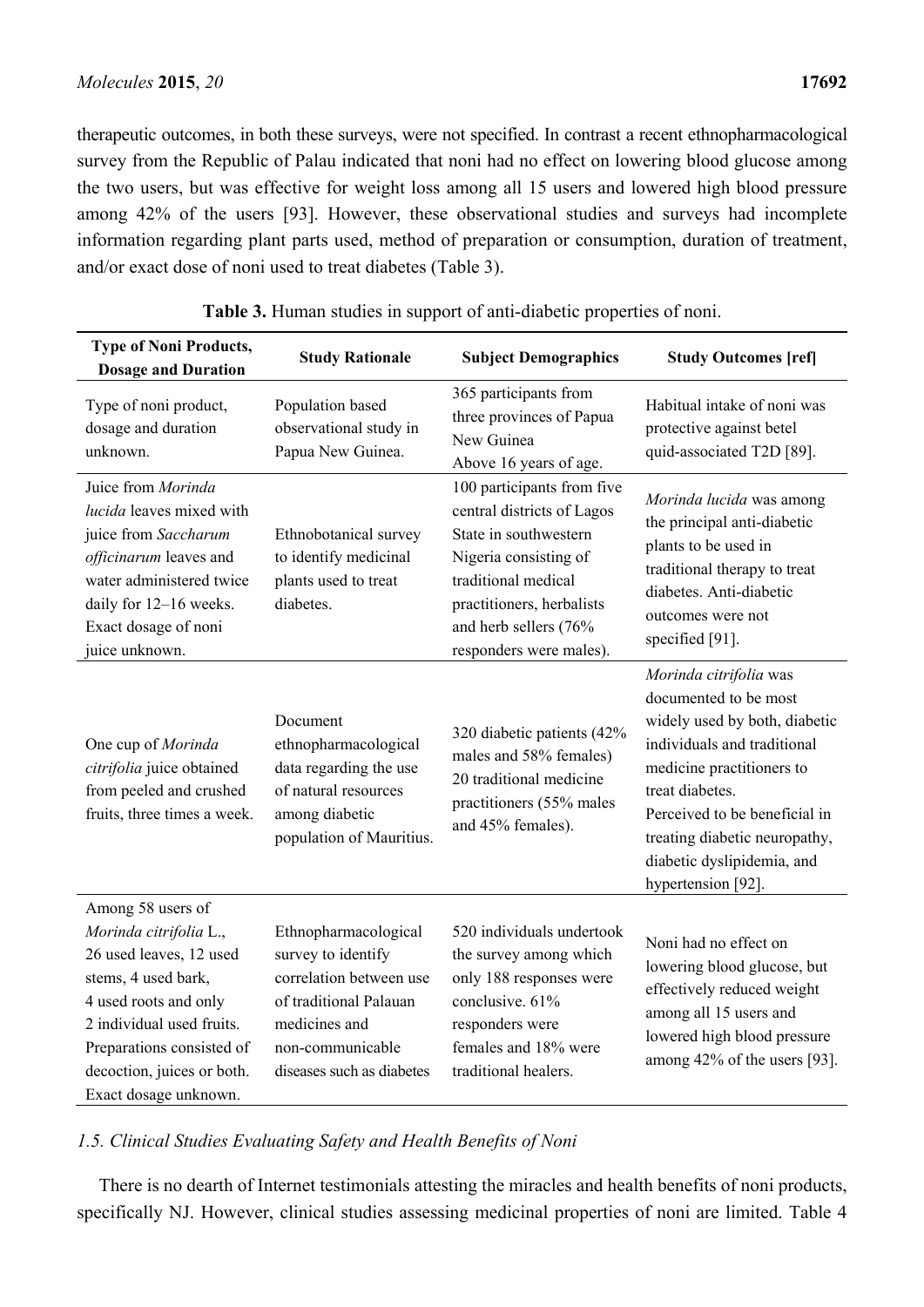summarizes clinical studies conducted using commercial or laboratory prepared noni products. Initial claim of noni's anti cancer properties, reported in 2004, were based upon interviews with cancer survivors from Hawaii, as well as their medical records and pathological analysis [94], reviewed in detail by Brown [10]. In brief, a 69-year-old man diagnosed with poorly-differentiated invasive adenocarcinoma of the colon, and assigned to hospice care, demonstrated improved bodyweight and appetite after consuming fNJ for six months. Follow-up endoscopy, after six years of continued fNJ consumption, did not reveal disease progression [94]. The second patient, another 64 year old male, diagnosed with adenocarcinoma at the esophagogastric junction, survived for 16 years without recurrence of the disease, which is rare. Long-term, cancer-free survival was attributed to consumption of homemade fNJ. In both these cases immunomodulatory effects of fNJ were hypothesized to prevent metastases, thereby promoting long-term survival [94].

| <b>Type of Noni Products, Dosage</b><br>and Duration                                                                                                                                     | <b>Study Rationale [ref]</b>                                                                                                      | <b>Subject Demographics and Outcomes</b>                                                                                                                                                                                                                                                                                                                                                      |  |
|------------------------------------------------------------------------------------------------------------------------------------------------------------------------------------------|-----------------------------------------------------------------------------------------------------------------------------------|-----------------------------------------------------------------------------------------------------------------------------------------------------------------------------------------------------------------------------------------------------------------------------------------------------------------------------------------------------------------------------------------------|--|
| Home made NJ<br>Method of preparation and<br>dosage-not reported<br>Consumption duration-6 months in<br>case 1, unknown in case 2                                                        | Case report based on<br>2 cancer patients<br>interviews, review of<br>medical records and<br>pathological slides [94].            | Case 1<br>Male 69 years old<br>Poorly differentiated invasive adinocarcinoma<br>Case 2<br>Male 64 years old<br>Adinocarcinoma at the esophagogastric junction<br>Overall, study indicated better disease control and<br>survival outcomes                                                                                                                                                     |  |
| Freeze dried whole noni fruit 500 mg<br>capsules, incremental dosage up to<br>12 g/day (Innovative Nutriceuticals<br>and Noni Maui).<br>Minimum of 28 days at a specified<br>dose level. | Phase I clinical trials to<br>investigate safety and<br>toxicity of high noni<br>doses and determine<br>anti-cancer effects [95]. | Advanced stage cancer patients without any<br>standard treatments.<br>ClinicalTrials.gov identifier: NCT00033878<br>No toxicity was observed until 28 days. Improved<br>quality of life at doses of 6-8 g/day. Noni<br>consumption did not affect tumor regression,<br>but one patient with advanced stomach cancer<br>noted no disease progression for 40 months<br>during noni consumption. |  |
| TNJ, Morinda Inc., Provo, UT, USA<br>30, 300 and 750 mL/day for 28 days                                                                                                                  | To investigate clinically<br>safe dose of TNJ in<br>humans [67,68,96].                                                            | 28 males and 68 females<br>18 to 64 years old.<br>No significant effect on plasma lipids, glucose as<br>well as liver and kidney function tests.                                                                                                                                                                                                                                              |  |
| NJ, Morinda®, Provo, UT, USA<br>Two oz., morning and evening for<br>three months                                                                                                         | Improving quality of<br>life, bone<br>mineralization and<br>auditory (hearing)<br>function [97].                                  | Three participants in placebo group and five<br>in NJ group.<br>Postmenopausal women suffering from<br>osteoporosis and hearing loss.<br>Limited improvement in bone mineralization and<br>hearing were observed.                                                                                                                                                                             |  |
| TNJ, Morinda Inc., Provo, UT, USA<br>1 and 4 oz./day for one month                                                                                                                       | Investigate effects of<br>aromatic DNA adducts<br>among smokers [66].                                                             | 203 heavy smokers, 18 to 65 years old.<br>TNJ reduced aromatic DNA adducts levels in<br>heavy smokers.                                                                                                                                                                                                                                                                                        |  |

| Table 4. Clinical studies demonstrating safety and health benefits of noni. |  |  |  |  |  |  |  |  |  |
|-----------------------------------------------------------------------------|--|--|--|--|--|--|--|--|--|
|-----------------------------------------------------------------------------|--|--|--|--|--|--|--|--|--|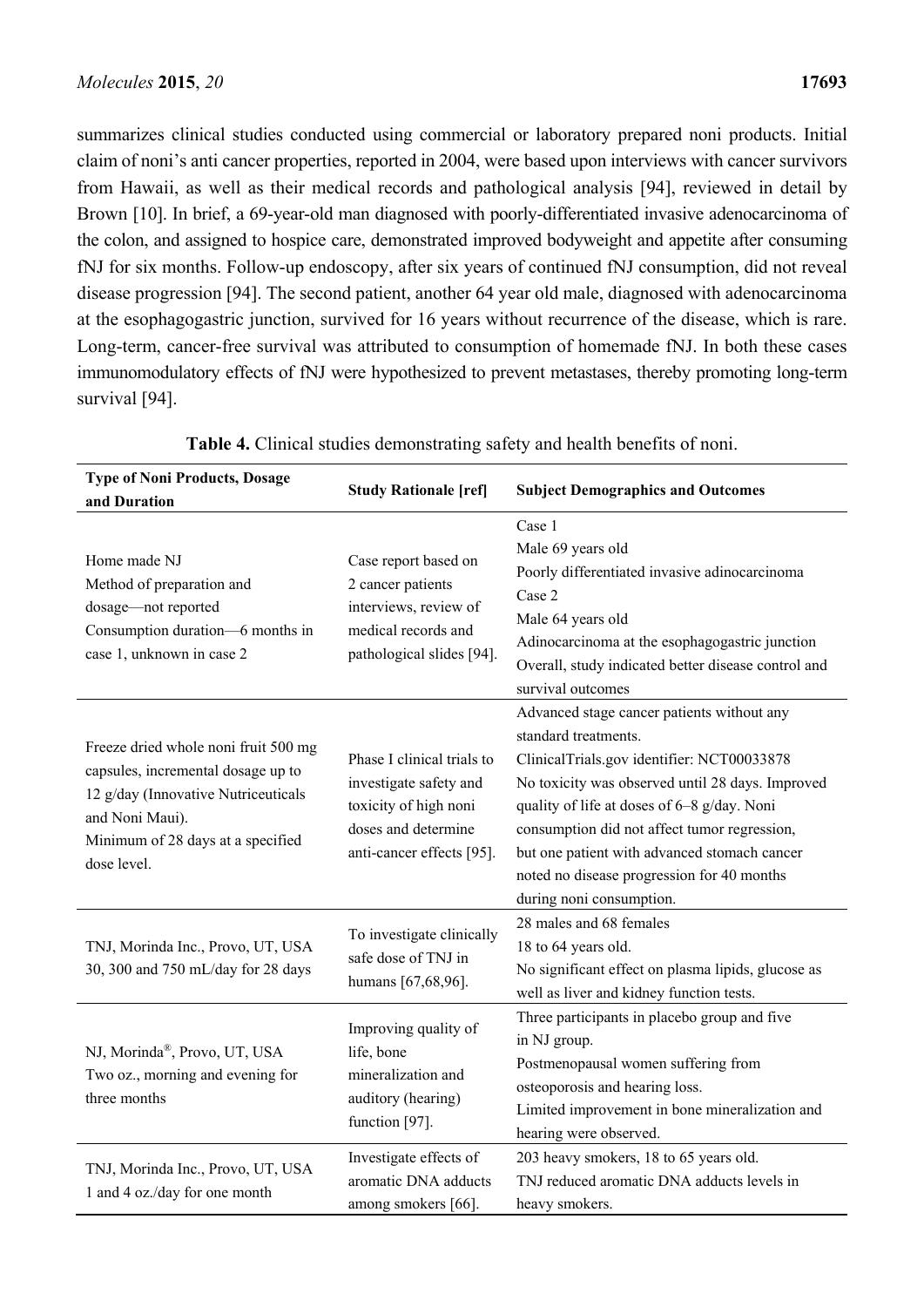| <b>Type of Noni Products, Dosage</b><br>and Duration                                                                                                                                                                                                                                                                                                       | <b>Study Rationale [ref]</b>                                                                                          | <b>Subject Demographics and Outcomes</b>                                                                                                                                                                                                                                                                                                                                                       |  |  |
|------------------------------------------------------------------------------------------------------------------------------------------------------------------------------------------------------------------------------------------------------------------------------------------------------------------------------------------------------------|-----------------------------------------------------------------------------------------------------------------------|------------------------------------------------------------------------------------------------------------------------------------------------------------------------------------------------------------------------------------------------------------------------------------------------------------------------------------------------------------------------------------------------|--|--|
| TNJ, Morinda Inc., Provo, UT, USA<br>29.5 mL and 118 mL/day for 30 days                                                                                                                                                                                                                                                                                    | Investigate anti-oxidant<br>properties of TNJ [65].                                                                   | 285 heavy smokers, 18 to 65 years old<br>TNJ reduced plasma superoxide anion radicals and<br>lipid hydroperoxide in smokers.                                                                                                                                                                                                                                                                   |  |  |
| Tahitian Noni Original® Bioactive™<br>along with probiotics daily for<br>12 weeks, 30 min of daily exercise,<br>calorie and dietary restrictions. Exact<br>amount of noni juice consumed is<br>not specified.                                                                                                                                              | Determine the effects of<br>noni and exercise on<br>body fat composition<br>and weight loss [98].                     | 42 overweight male and female volunteers<br>16-65 years old, with BMI above 25 kg/m <sup>2</sup> .<br>All participants lost nine to 12% of body fat and<br>noted an average reduction of 1.2 to 2.5 kg/m <sup>2</sup><br>BMI. Overall males lost more weight than females.                                                                                                                     |  |  |
| TNJ, Morinda Inc., Provo, UT, USA.<br>29.5 mL once in the morning $(n = 51)$ or<br>59 mL twice daily-morning and night<br>$(n = 55)$<br>Placebo, 29.5 mL fruit juice devoid of<br>iridoid glycosides and contained blend<br>of grape and blueberry juices and<br>natural cheese flavor to mimic the<br>flavor of TNJ $(n = 26)$<br>Total duration, 30 days | Investigate the effects<br>of TNJ on cigarette<br>smoke-induced<br>dyslipidemia and<br>systemic<br>inflammation [99]. | 132 adult smokers, 18 to 65 years old<br>Smoked more than 20 cigarettes per day,<br>for more than one year.<br>No concurrent use of prescription<br>drugs or supplements.<br>TNJ significantly reduced serum cholesterol,<br>triglycerides, high-sensitive C-reactive protein<br>(hs-CRP), LDL and homocysteine, and increased<br>high-density lipoprotein cholesterol (HDL)<br>among smokers. |  |  |
| TNJ, Morinda Inc., Provo, UT, USA.<br>Dosage and duration unspecified.                                                                                                                                                                                                                                                                                     | Identify pre-operative<br>use of herbal medicine<br>among Nigerian<br>outpatients [91].                               | Pre-operational cross-sectional survey conducted<br>among 60 outpatients (55% females, 45% males)<br>undergoing local, regional or general anesthesia.<br>40% used several herbs for well being, 13%<br>specifically for diabetes and 47% used herbs for<br>hypertension. The exact number of patients using<br>TNJ and the specific outcomes remains unknown.                                 |  |  |
| Noni capsules containing 400 mg of<br>pure milled noni herb powder (Vitamin<br>World in Ronkonkoma, New York,<br>NY, USA).                                                                                                                                                                                                                                 | Investigate effects of<br>noni on pain and<br>inflammation in women<br>suffering with<br>dysmenorrhoea [100].         | 100 women participants suffering with<br>dysmenorrhea, 18 years or older.<br>Improvement in bleeding and pain scores was not<br>significantly different in the noni group as<br>compared to the controls.                                                                                                                                                                                      |  |  |
| Dried noni fruit extract<br>150, 300 and 600 mg one hour<br>before surgery                                                                                                                                                                                                                                                                                 | Prevention of<br>postoperative nausea<br>and vomiting [36].                                                           | 100 surgery patients, 18 to 65 years old.<br>600 mg noni fruit extract prevented postoperative<br>nausea during first 6 h as compared to placebo.                                                                                                                                                                                                                                              |  |  |
| Open-label, 2-period crossover study,<br>with two weeks washout period and<br>using single-dose of ethanolic noni<br>fruit extracts and 300 mg ranitidine<br>(1 tablet of Ranids).<br>Dose of noni for humans was<br>calculated according to the prokinetic<br>dose of scopoletin obtained from the<br>prokinetic investigation in rats.                   | Determine<br>gastrointestinal motility<br>and to elucidate<br>gastrokinetic<br>mechanisms [101].                      | 10 each of nonsmoking healthy male and female<br>volunteers, 18-45 years old, with BMI ranging<br>from 18 to 25 kg/m <sup>2</sup><br>Increased gastric mobility in healthy volunteers,<br>possibly due to the ability of scopoletin to stimulate<br>5-hydroxyl tryptophan 4 (5-HT4) receptors as<br>demonstrated in rats.                                                                      |  |  |

### **Table 4.** *Cont.*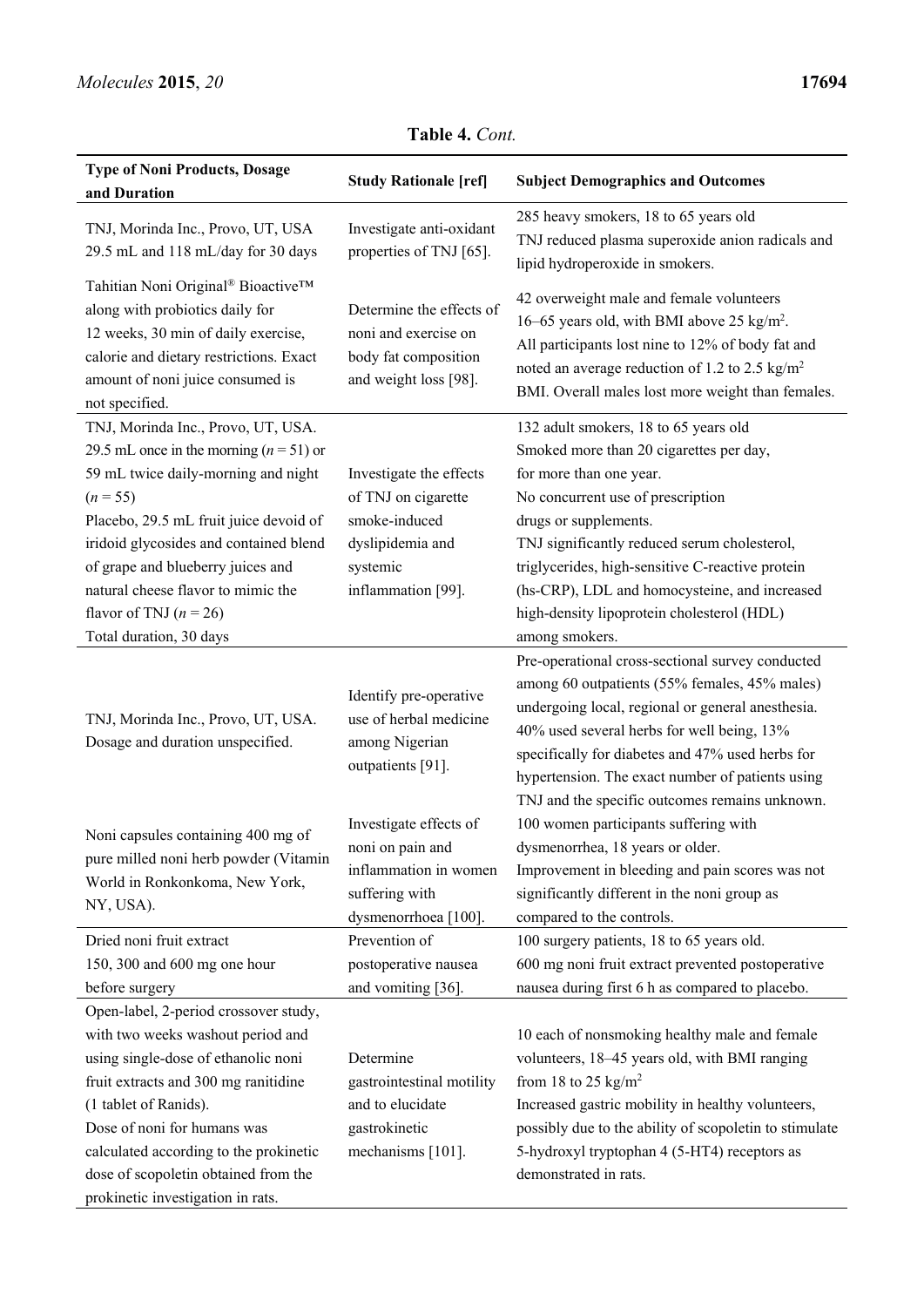| <b>Type of Noni Products, Dosage</b><br>and Duration                                                                             | <b>Study Rationale [ref]</b>                                                                                                         | <b>Subject Demographics and Outcomes</b>                                                                                                                                                                                                                                                                                                                      |
|----------------------------------------------------------------------------------------------------------------------------------|--------------------------------------------------------------------------------------------------------------------------------------|---------------------------------------------------------------------------------------------------------------------------------------------------------------------------------------------------------------------------------------------------------------------------------------------------------------------------------------------------------------|
| Noni leaf juice and ethanol extracts<br>$(30:0.05 \, w/w)$ was used at a dose of<br>$0.6 \text{ mg/cm}^2$                        | Investigating<br>anti-allergenic and<br>photo-protective<br>properties of noni leaf<br>extracts [102].                               | 45 healthy subjects with limited skin pigmentation<br>for allergy studies.<br>25 healthy individuals with Fitzpatrick skin type 2<br>for erythema studies.<br>Noni leaf extracts prevented sodium lauryl<br>sulphate-induced skin allergies and reduced<br>ultraviolet ray B-induced erythema in<br>healthy individuals.                                      |
| Morinda citrifolia L. leaves,<br>dosage, duration and method of<br>preparation unidentified.                                     | To document the use of<br>medicinal plants among<br>Nicobarese tribe from<br>15 villages of Andaman<br>and Nicobar<br>Islands [103]. | 70 Traditional Knowledge Practitioners<br>$39\%$ were $51-60$ years old<br>$27\%$ were $41-50$ years old<br>19% were $61-70$ years old<br>Leaves of Morinda citrifolia L. were mostly used<br>for pains, aches, diarrhea, hypertension, fever, skin<br>injuries, dental caries, hernia, snakebite, infertility,<br>bone fractures and breathing difficulties. |
| Petroleum jelly-base ointment<br>containing 1% methanol extracts of<br>noni stems, applied three times a day<br>up to six weeks. | Determine topical<br>application to cure<br>cutaneous<br>leishmaniasis [49].                                                         | Forty patients (30 male, 10 female) with cutaneous<br>leishmaniasis sores.<br>80% of the individuals showed positive response to<br>treatment, while 20% had no significant<br>improvement in sores. No side effects were noted.                                                                                                                              |

**Table 4.** *Cont.* 

The first clinical study evaluating health benefits of noni fruit was initiated in 2002 and completed in 2007. The phase-I clinical trial investigated the toxicity and efficacy of freeze-dried ripe noni fruit extracts among cancer patients to regress advanced tumors [104] and has been reviewed earlier [10]. Patients were randomized into five groups receiving two, four, six, eight or ten grams of noni/day for 28 days. While no adverse events were noted, significant reduction in pain was observed at all noni doses along with a non-significant dose response for global health status [95]. In spite of improvement in quality of life measures, noni did not demonstrate any therapeutic effects on tumor regression except for one patient with advanced stomach cancer who noted no disease progression for 40 months while consuming noni [95].

Although several varieties of NJ are available in the market, clinical safety assessments have so far been conducted only for Tahitian noni juice (TNJ, Morinda<sup>®</sup>, Provo, UT, USA). The first clinical safety study initially reported by Davies and Mugglestone in 2003 [96] and later reviewed by West *et al.* in 2006 [67] and Brown in 2012 [10] was a double-blinded, placebo-controlled trial with 96 healthy individuals consuming up to 750 mL of TNJ for six weeks. Consumption of TNJ for four and six weeks had no adverse effects on liver and kidney function tests, hematological analysis, differential red and white blood cell count, heart rate, and blood pressure [67,96]. Comprehensive analysis of the above study was subsequently reported in 2009 by West *et al.* [68], which included data collected at baseline (week 0) and two weeks, in addition to weeks four and six. Overall, these reports indicated that healthy individuals could consume up to 750 mL of TNJ daily for six weeks without any measurable side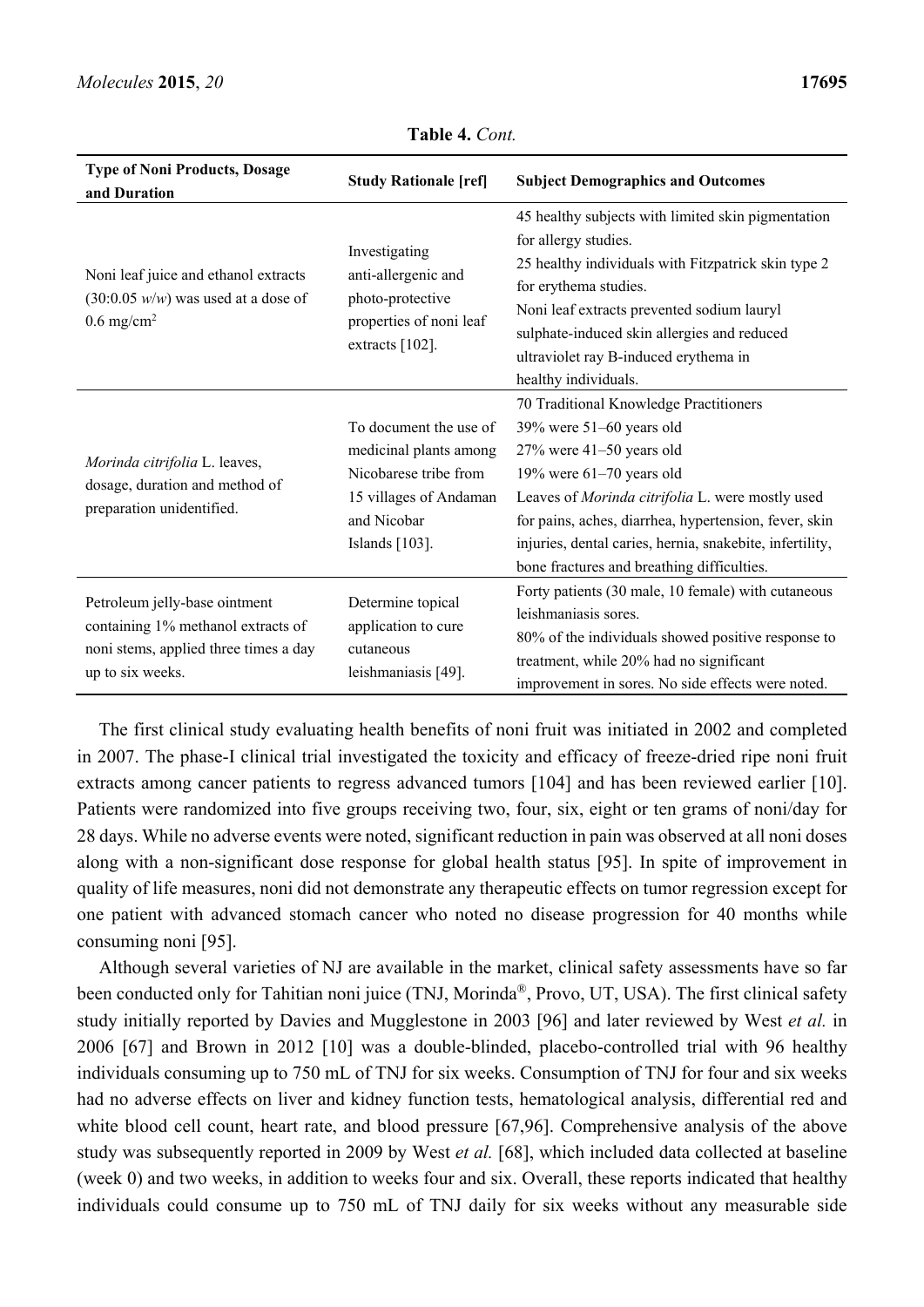effects [67,68,96]. Clinical outcomes of TNJ were initially tested for its effects on hearing, bone turnover, and perceived quality of life in postmenopausal women [97]. Participants consumed 4 oz of TNJ daily (two ounces in the morning and evening) for three months. TNJ marginally improved bone remodeling and hearing in postmenopausal women [97]. The small sample size (three in placebo group and five in NJ group) was probably a major drawback to reach concrete conclusions.

Since 2009, TNJ has been methodically evaluated for its anti-carcinogenic [66], anti-oxidant [65], and weigh loss effects [98], as well as its ability to reduce cigarette smoke-induced dyslipidemia and systemic inflammation [99]. Randomized trials were conducted testing anti-carcinogenic and anti-oxidant effects of TNJ involving more than 200 heavy smokers consuming one ounce and four ounces of TNJ for one month. The anti-carcinogenicity study required the participants to consume TNJ along with one cup of water in the morning on empty stomach and demonstrated that aromatic DNA adduct levels were significantly reduced by 40%–50% as compared to baseline adduct levels at week 0 [66]. The second placebo-controlled, double-blinded study measured plasma superoxide anion radicals (SAR) and lipid hydroperoxide (LOOH) levels, pre- and post-intervention, among a total of 285 heavy smokers. While inter-group differences were absent in all the pre-tests conducted at baseline, the mean post-test levels of SAR and LOOH were significantly lower in TNJ groups compared to placebo groups, without any measurable side effects [65].

Consumption of TNJ in combination with probiotics, exercise, and calorie restriction for 12 weeks reduced overall body weights by  $17.55 \pm 9.73$  lbs., reduced percent body fat by three to 15.4% and reduced average BMI by  $2.6 \pm 1.32$  kg/m<sup>2</sup> among otherwise healthy, but overweight individuals [98]. Men were noted to lose more weight than women. Although the authors present a compelling discussion regarding limited benefits of exercise and diet alone for weight loss, one of the major drawbacks of this study was the lack of appropriate control group receiving only noni or no probiotics, exercise, and calorie restriction [98]. A recent study among 132 heavy smokers, who smoked more than 20 cigarettes per day for more than one year, was a randomized, placebo-control trial [99]. Consumption of 29.5 mL to 118 mL of TNJ either once or twice a day was effective in significantly lowering serum cholesterol, triglycerides, high-sensitive C-reactive protein (hs-CRP), LDL and homocysteine, and increased high-density lipoprotein cholesterol (HDL) as compared to placebo juice devoid of iridoid glycosides [99]. In the same study population (subset sample size unspecified), TNJ also reduced cigarette smoke-induced lipid hydroperoxides (LOOHs) and malondialdehyde (MDA)-DNA adducts [105].

Interestingly, TNJ was also identified in a cross-sectional survey, as one of the herbal products to be commonly used among Nigerian outpatients undergoing local, regional or general anesthesia [91]. Forty percent of the responders reported the use of several herbs for well-being, 13% specifically used herbs for diabetes, and 47% used them for hypertension. However, the exact number of out patients using TNJ, the dosage or the duration, as well as the specific outcomes or efficacy for overall herb usage, was not clarified [91].

In addition to TNJ, commercial noni capsules containing 400 mg of pure noni powder (Vitamin World, Ronkonkoma, NY, USA) demonstrated no beneficial effects on menstrual pain or bleeding when compared to placebo, in a recently-conducted, prospective, randomized, double-blinded placebo-controlled trial among women with dysmenorrhea [100].

Efficacy of non-commercial noni fruit extracts was tested in a prospective, randomized, double-blinded, placebo-controlled trial to prevent postoperative nausea and vomiting (PONV) [36]. One hundred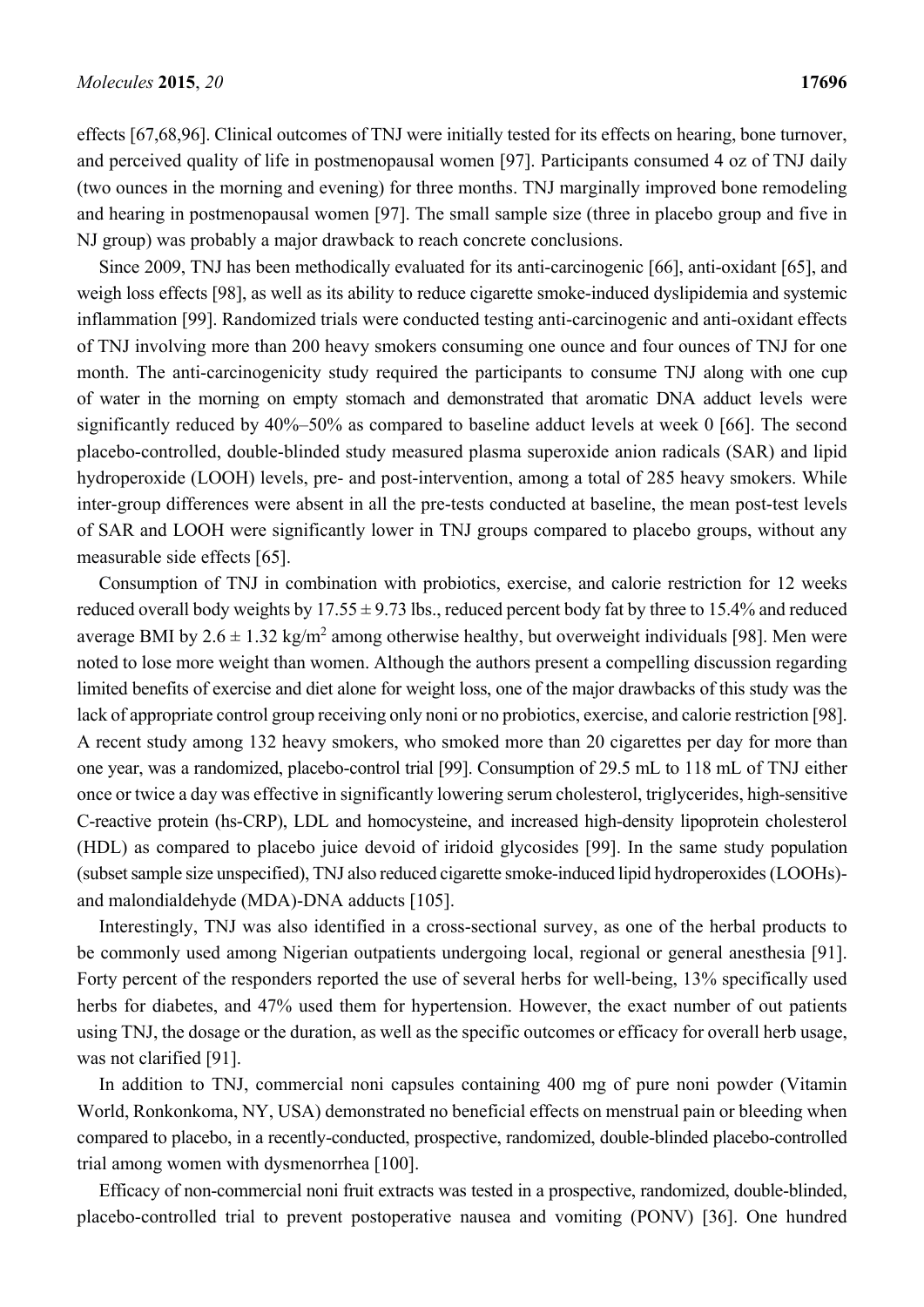elective surgery patients qualifying for three out of the four predictors of PONV, such as female gender, history of PONV, non-smoking, and opioid use, were randomized into four groups receiving either placebo or dried noni fruit extract capsules (150 mg, 300 mg or 600 mg) one hour before surgery. Number of episodes and severity of nausea and vomiting were recorded for 24 h post surgery. The highest dose of 600 mg noni fruit extract was effective in reducing the nausea in the first 0–6 h, but had no effect on postoperative vomiting after 6 to 24 h post surgery [36]. In contrast, an open-label, two-period crossover, kinetic study using ethanolic noni fruit extracts and 300 mg ranitidine (one tablet of Ranids), indicated that noni significantly increased gastric mobility in healthy volunteers, possibly due to the ability of scopoletin to stimulate 5-hydroxyl tryptophan 4 (5-HT4) receptors [101]. This study further suggests the possible use of noni fruit as a digestive, appetite-stimulating agent and to reduce bloating and heartburn [101].

Clinical studies have also evaluated the health benefits of noni leaves and stems [49,102,103]. Allergenicity tests of noni leaf extracts were conducted among 49 healthy individuals using sodium lauryl sulphate (SLS) as an adjuvant during the induction phase of the repeat-insult patch test. Similarly, efficacy of noni leaf extracts to ameliorate ultraviolet B (UVB)-induced erythema was conducted among 25 healthy subjects with Fitzpatrick skin type 2, that generally burns easily but tans minimally within the first 30–45 min of sun exposure. Skins of volunteers exposed to noni leaf extracts with or without SLS did not demonstrate any adverse reactions. Moreover, UVB dose required to induce erythema was 3.5 times higher at skin sites treated with noni leaf extracts compared to untreated skin [102]. Anti-inflammatory properties of noni leaf extracts were attributed to its inhibitory effects on histamine H-1 receptor binding activity, possibly due to the presence of the polyphenol quercetin in these extracts [102]. Similarly, petroleum jelly-base ointment containing 1% methanol extracts of noni stems significantly improved cutaneous leishmaniasis [49].

Among the 150 medicinal plant species recorded, leaves of *Morinda citrifolia* L. were recently identified, as having the highest medicinal-use value [103]. Traditional Knowledge Practitioners (TKP's) of Nicobarese tribes from 15 villages of Andaman and Nicobar Islands used noni to treat pains, aches, diarrhea, hypertension, fevers, skin injuries, dental caries, hernia, snake bite, infertility, bone fractures, and breathing difficulties [103].

#### *1.6. Bioavailability and Pharmacokinetics of Noni*

Noni phytochemicals have been classified as flavonoids, lignans, iridoids, coumarins, anthraquinones, polysaccharides, terpenoids, sterols, and fatty acids [12]. It is expected that diverse biological activities and health effects of various noni preparations is based upon the concentrations and synergistic effects of its bioactive components.

So far, only two studies have evaluated bioavailability of noni or its bioactive components. The first pharmacokinetic study determined the bioavailability of scopoletin, a bioactive compound in noni among healthy volunteers. Five men and four women participated in the study and consumed either 1500 mg, 2000 mg, or 2500 mg of freeze-dried noni fruit in the form of 500 mg capsules in one day [106]. Although the sample size was extremely small, scopoletin was rapidly absorbed in the blood of all individuals within 0.3 to 0.5 h and excreted slowly in urine up to 8 h. Results indicate noni and its bioactive compounds assessed in this study are readily bioavailable in healthy individuals [106].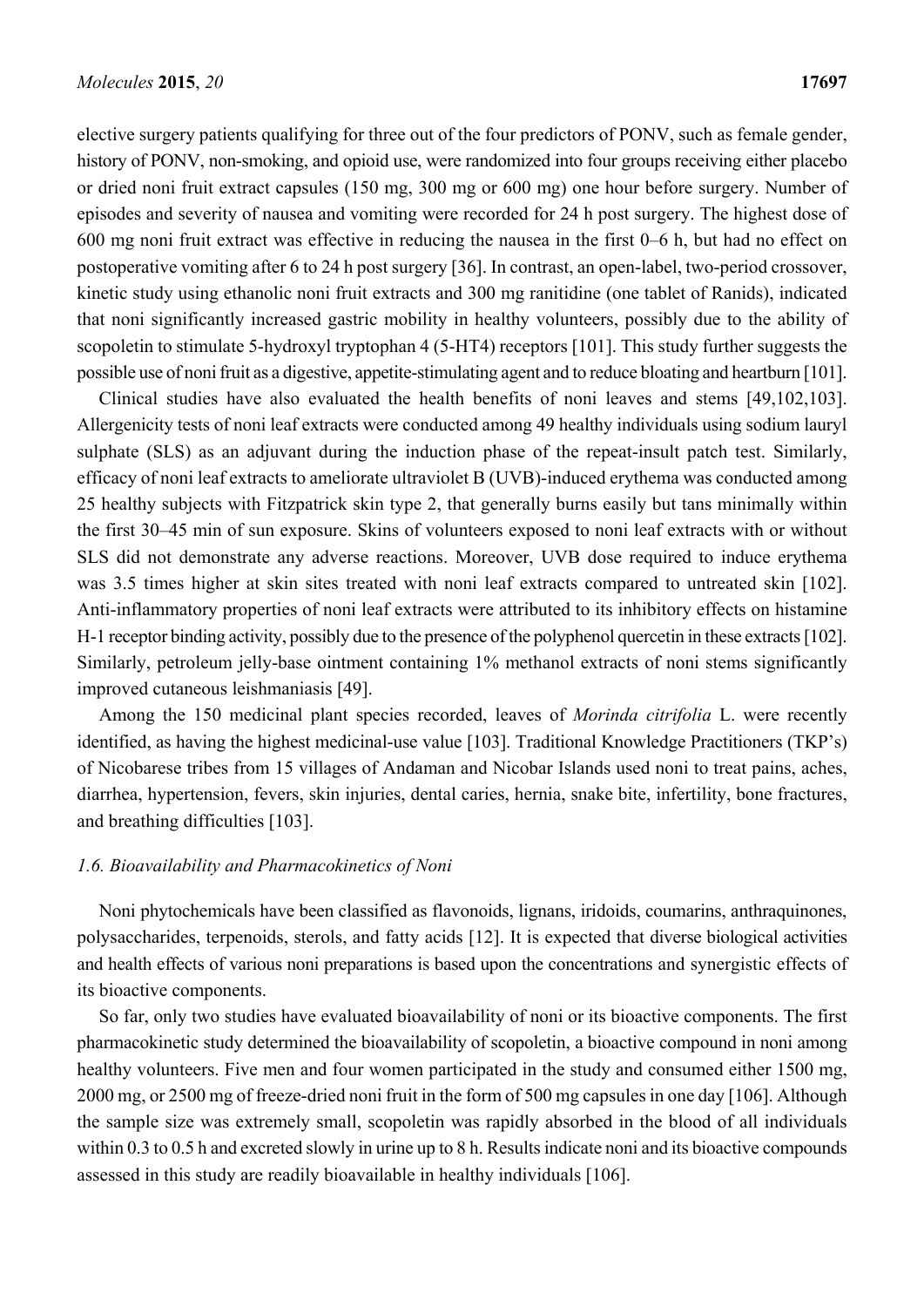Recent study evaluated pharmacokinetics of noni iridoid glycosides, monotropein, and deacetylasperulosidic acid after oral administration of *Morinda officinalis* root extracts in rats [107]. Based on plasma concentrations, study indicated that monotropein had a shorter half-life and was eliminated faster than deacetylasperulosidic acid [107].

Several other bioactive components, such as the flavonoid quercetin (3,30,40,5,7-pentahydroxyflavone) and its glycoside, rutin (quercetin-3-*O*-b-rutinoside), have been independently demonstrated to be bioavailable in humans [108]. However, studies evaluating the pharmacokinetics and/or bioavailability of polyphenols, anthraquinones or other bioactive compounds not directly derived from noni or its extracts are beyond the scope of this review.

#### **2. Discussion**

Among the 469 studies identified by "PubMed" using the search term "*Morinda citrifolia*", about 13 cell culture and animal studies have provided substantial evidence in support of noni's anti-diabetic potential, its associated mechanisms, and its potential to mitigate diabetic complications [23,34,60,63,64,75–79,86,87]. Human studies in support of anti-diabetic potential of noni are restricted to four population-based surveys from the Pacific Islands and Africa, demonstrating the use of noni preparations by traditional healers and the general population to treat diabetes and its complications [89,91–93]. However, these surveys do not document or specify the effects of noni on T2D outcomes. Nevertheless, clinical studies investigating health benefits of noni, other than diabetes, are slowly emerging. It is encouraging to note that systemic evaluations of long-term safety, determination of efficacious doses, and randomized, placebo-control trials are being conducted for standardized commercial preparations of NJ, such as the TNJ [67,68,96]. Yet, several other commercial noni products in the market lack rigorous scientific evaluations for potential health benefits.

Although commercial preparations try to maintain quality control and consistency of dosage during the entire period of the product's shelf life, differences in varieties of noni plants, conditions during cultivation, such as temperature, soil condition, nutrients, use of pesticides, stage of harvest, along with differences in methods of preparation may contribute to the differences in chemical composition of bioactive compounds in noni products. Few studies have tested and compared the chemical differences in commercial noni products. Study by West BJ *et al.* [109] determined the mineral profiles of 177 brands of commercial NJ according to a modified Association of Official Analytical Chemists protocol. Nine minerals were consistently identified in all NJ samples. Potassium was the most predominant mineral in all NJ and the range was consistent with those approved by European Union for TNJ (30–50 mg/serving) but was lower than potassium concentrations found in banana and yogurt.

Another study by Potterat *et al.* [110] compared the chemical composition of noni fruits, eight different cNJ, including TNJ, and four types of noni capsules from different parts of the world. Significant chemical differences were noted not only between juices and capsules, but also within different batches of same types of NJ [110]. A study by Samoylenko *et al.* identified six to seven similar chemicals in NJ obtained from Puerto Rico and Japan. However, scopoletin was detected only in freshly-squeezed NJ from Japan but was absent in NJ obtained from Puerto Rico [111].

Several classes of secondary metabolites, including polysaccharides, fatty acid glycosides, iridoids, anthraquinones, and flavonoids are present in NJ, which are metabolized in the liver by enzymes, such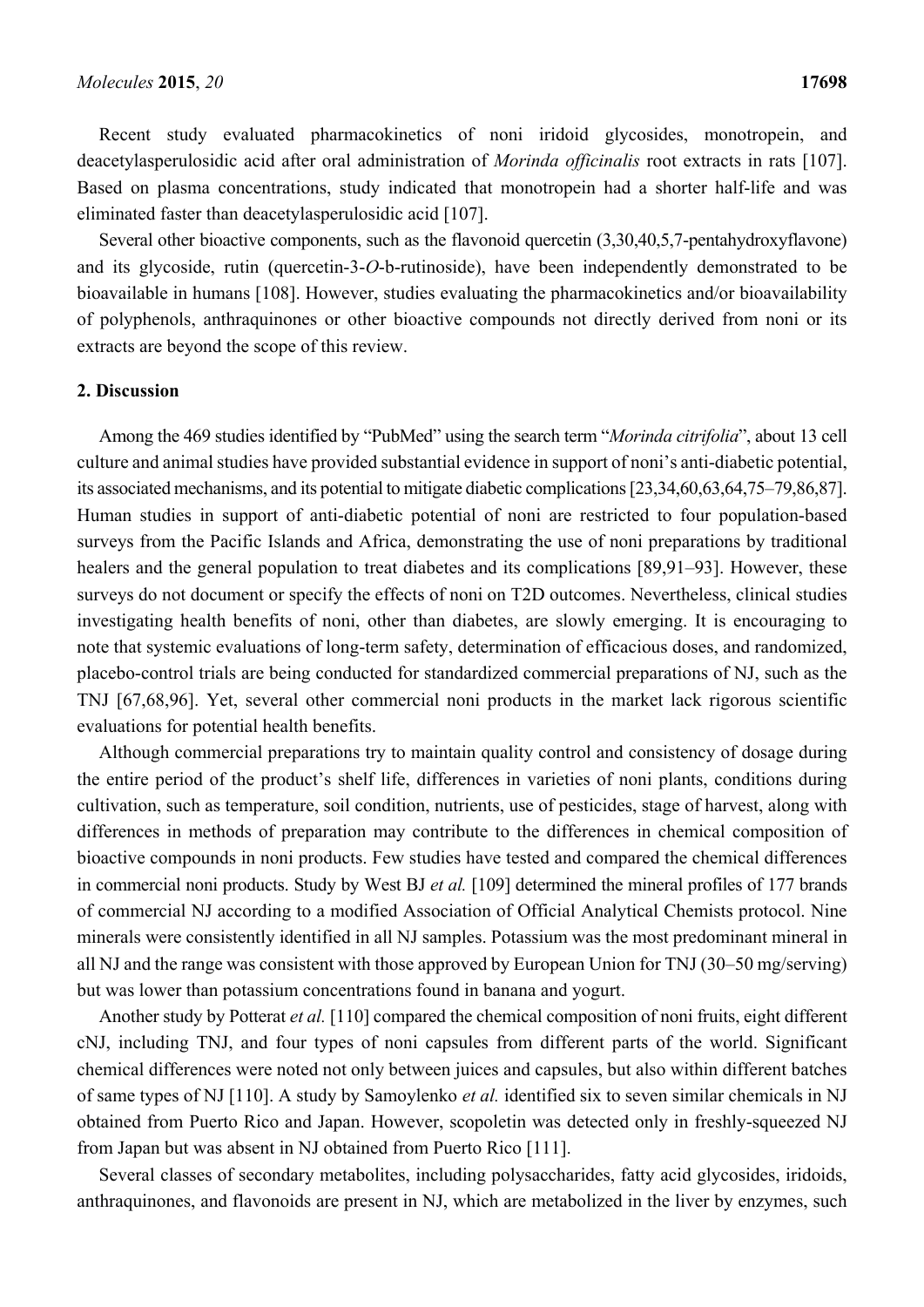as cytochrome P450 (CYP), and may share the same metabolic pathways with prescription drugs [112]. In rats, quercetin and rutin present in noni was observed to significantly inhibit P-glycoprotein (P-gp) and CYP3A4, which are pharmacologically important in drug transport and metabolism, respectively [113]. Similarly, NJ also inhibited p-nitrophenol glucuronidation in rats, indicating reduction of UDP-glucuronosyl transferase (UGT), an enzyme involved in drug detoxification [114]. Herbal preparations including noni products are considered safe by the public based on their "natural origins". Hence, herbal toxicities are difficult to diagnose, as patients do not report the use of natural supplements to their healthcare providers. So far, 11 noni-associated toxicity cases have been reported between 2000 and 2015 and nine of these occurring up to 2011 have been reviewed in detail earlier [10,115]. A recent toxicity report in 2012 was associated with consumption of Euforia juice that contained NJ along with other natural products. A 45-year old woman, consuming Euforia for one month to treat systemic sclerosis, eventually developed jaundice and presented elevated serum transaminases [74]. She was eventually diagnosed with hepatocellular necrosis and histopathological changes indicated toxic hepatitis. Her condition improved 18 months after discontinuing Euforia juice. Exact toxicity mechanisms remain unspecified, but several known hepatotoxic natural products including noni were hypothesized to induce herb-herb interactions [74].

NJ consumption for one week was associated with severe herb-drug liver toxicities in a 38-year old women concomitantly consuming low doses of phenobarbital for seven months to prevent electroencephalogram-associated seizures [73]. Although the patient was identified as a fast metabolizer of CYP2C9 and CYP2C19, phenobarbital-associated hepatic toxicities were not observed for seven months. All other causes of liver injury, such as viral hepatitis (A, B, C), cytomegalovirus, Epstein-Barr virus, human immunodeficiency virus, herpes simplex virus, autoimmune hepatitis, hemochromatosis, and Wilson's disease were negative. Eventual discontinuation of both phenobarbital and NJ, along with steroid treatment, helped to normalize her liver abnormalities, which were hypothesized to be associated with "synergistic idiosyncratic herb-drug interactions" [73]. In a recent case report, poor seizure control in a 49-year old epileptic male was attributed to concomitant use of noni juice and phenytoin, a commonly-used drug for seizure control [116]. Reduction of noni juice consumption and addition of another anti-seizure medication helped to regain seizure control [116]. Although individuals and healthcare-providers have to be aware of possible noni-drug interactions, such interactions may also occur by consuming otherwise considered healthy food such as grapefruit [117].

Among the few positive clinical studies, TNJ was demonstrated to be safe among healthy individuals while additional clinical studies demonstrated reduction of oxidative stress, DNA adducts and dyslipidemia among heavy smokers consuming TNJ [65–67,105] and weight loss in healthy overweight individuals [98]. Commercial TNJ is a blend of 89% NJ and 11% mixture of grape and blueberry juices [54] and it is, therefore, difficult to credit NJ alone for the observed health effects.

Approval of NJ as a "novel food supplement" by European Commission was based on the non-toxicity and non-allergenicity of TNJ in adult rodents and safety tests conducted among healthy individuals. Considering the fact that hundreds of noni products are available in the market, clinical safety evaluations of TNJ does not necessarily endorse all commercial noni products as safe. Similarly, safety evaluations of TNJ performed among healthy individuals may not be applicable to individuals with chronic diseases and/or compromised immune systems as well as vulnerable populations, such as children, adolescents, and pregnant or breast-feeding women.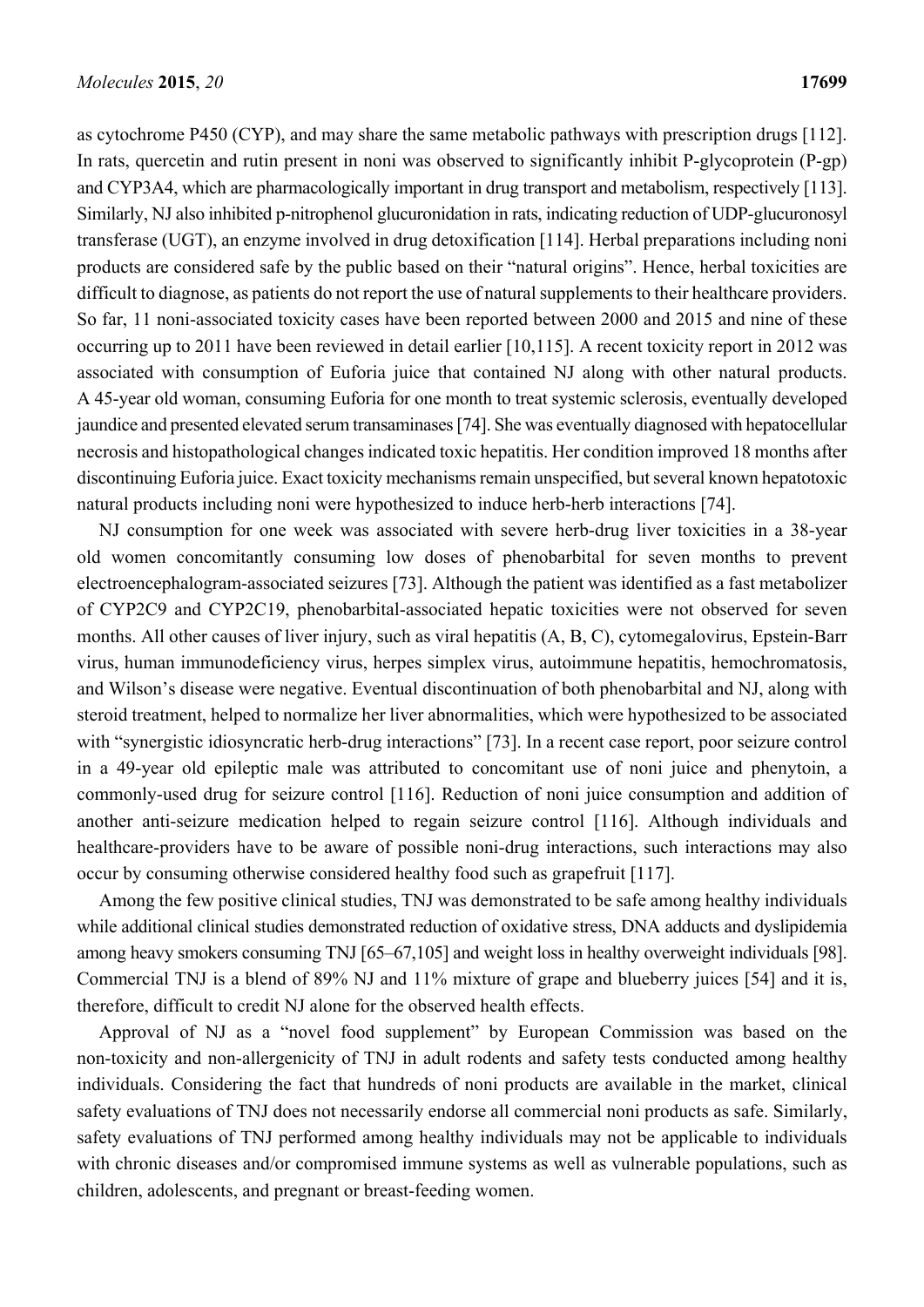#### **3. Conclusions and Future Directions**

Successful clinical outcomes for noni products will depend on established and validated correlations between putative bioactive markers, molecular targets and specific health benefits. Although cell culture and animal studies provide compelling evidence in support of the anti-diabetic properties of laboratory-prepared fNJ, addressing the following knowledge gaps will be critical to determine the anti-diabetic potential of noni in humans.

- (1) Appropriately designed randomized, placebo-control, double-blinded clinical studies in humans to determine bioavailability, safety, and long-term effects of noni and its bioactive components.
- (2) Determine herb-drug interactions of noni, specifically with anti-diabetic medications.

Given the fact that multiple components of natural products can act synergistically to impart a greater biological effect than any given single component, there is an urgent need to develop techniques to not only identify the complex chemical components of noni products, but also establish a chemical or metabolite fingerprint for a specific biological effect. Furthermore, it is critical to understand that various noni products have diverse chemical profiles and may, therefore, have an assortment of biological effects and health benefits.

#### **Acknowledgments**

This work was supported partly by grants to PVN from National Institute of Food and Agriculture (HAW05023-R and HAW00598-H), United States Department of Agriculture; National Center for Complementary and Alternative Medicine (R21AT003719), Research Centers in Minority Institutions Program, National Center for Research Resources (G12RR003061) and National Center for Minority Health Disparity (P20MD000173), National Institutes of Health. Contents of this review are solely the responsibility of the authors and do not necessarily represent the official views of the funding agencies.

We thank Vivek R. Nerurkar, Professor and Chair, Department of Tropical Medicine, Medical Microbiology and Pharmacology, Pacific Center for Emerging Infectious Diseases Research, John A. Burns, School of Medicine, University of Hawaii, for proof reading and editing the manuscript.

#### **Author Contributions**

P.V.N. was invited to contribute a review article to the journal of "Molecules". P.V.N. conceived the topic under review, analyzed and interpreted the published data assessing the anti-diabetic properties, clinical safety, clinical trials and toxicity cases reported in this study, and wrote the manuscript. Both, P.H. and E.S. assisted P.V.N. in assimilating tables and editing the manuscript. P.V.N. has primary responsibility for final content of this manuscript. All authors have read and approved the manuscript.

#### **Conflicts of Interest**

The authors declare that they do not have any competing interests. The authors further declare that they have no affiliations to Tahitian noni juice or any other commercial noni products.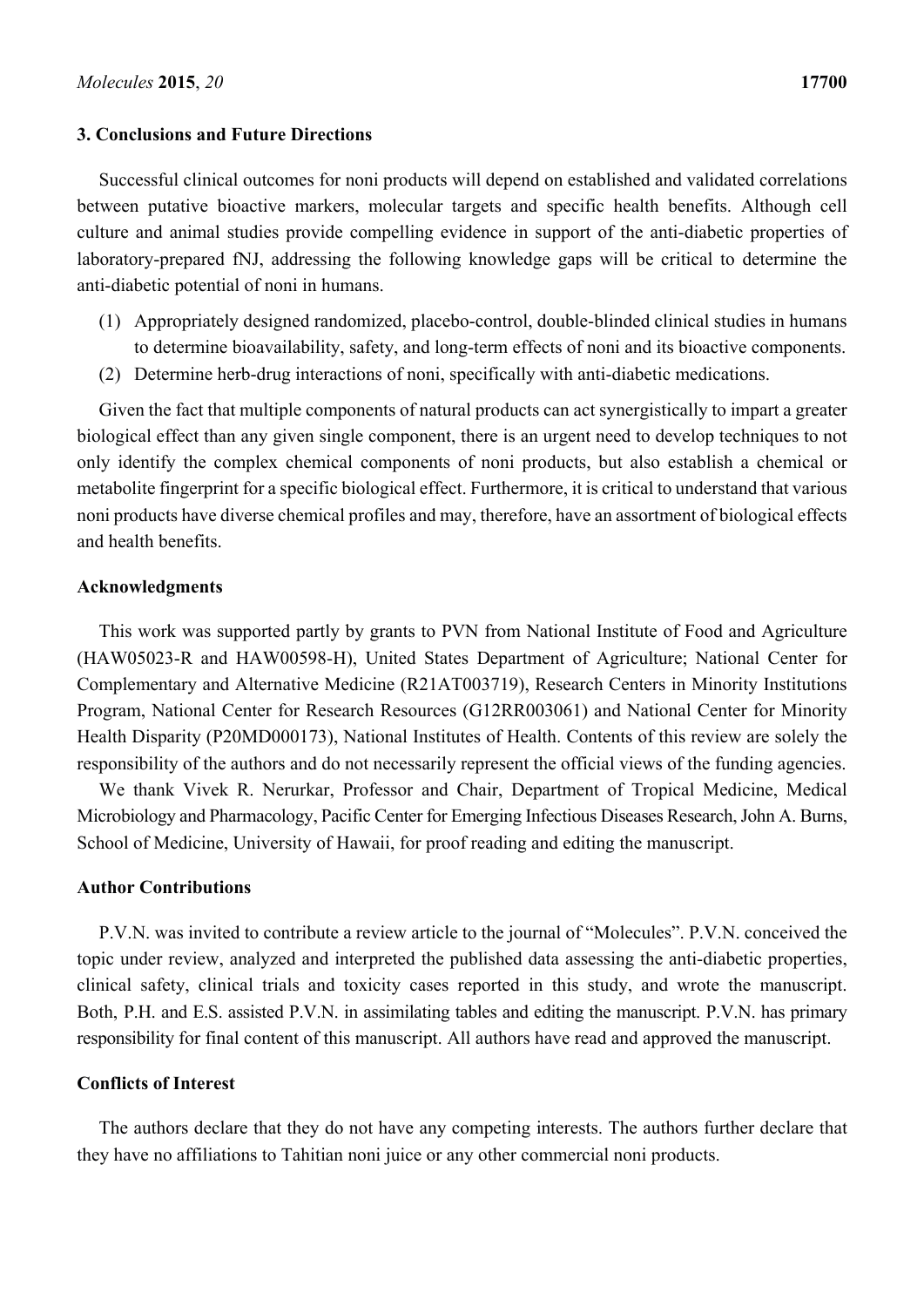## **Appendix**

| Type of Noni Products and Country of Origin [ref]                                                                                                                                                                                                                                                                                            | <b>Identified Chemicals and Bioactivities</b>                                                                                                                                                                                                                                                                                                                                                                                                                                                                      |  |  |
|----------------------------------------------------------------------------------------------------------------------------------------------------------------------------------------------------------------------------------------------------------------------------------------------------------------------------------------------|--------------------------------------------------------------------------------------------------------------------------------------------------------------------------------------------------------------------------------------------------------------------------------------------------------------------------------------------------------------------------------------------------------------------------------------------------------------------------------------------------------------------|--|--|
| Laboratory prepared NJ, Okinawa, Japan [56]                                                                                                                                                                                                                                                                                                  | A new anthraquinone, 1,5,15-tri- <i>O</i> -methylmorindol, and two new saccharide fatty acid esters, 2- <i>O</i> -(β-D-glucopyranosyl)-1- <i>O</i> -hexanoyl-β-D-<br>gluropyranose and 2-O-(ß-D-glucopyranosyl)-1-O-octanoyl-ß-D-gluropyranose, were isolated from a methanol extract of noni fruits along with<br>10 known compounds, namely, two anthraquinones, six saccharide fatty acid esters, an iridoid glycoside, and a flavanol glycoside.<br><b>Bioactivities:</b> Anti-inflammatory and anti-cancer    |  |  |
| Noni fruits from Tahiti [118]                                                                                                                                                                                                                                                                                                                | Scopoletin, rutin and quecertin, methanol, butanol<br><b>Bioactivities</b> : $\gamma$ amino butyric acid (GABA) agonist activity in vitro                                                                                                                                                                                                                                                                                                                                                                          |  |  |
| Raw noni fruits from French Polynesia (Tahiti, Moorea, and Motu<br>Fareone), Tonga, Dominican, Republic, Okinawa, Thailand, and Hawaii<br>Commercial noni fruit juice from Tahiti, Dominican Republic, Hawaii,<br>and Costa Rica<br>Noni fruit powder capsule from French Polynesia, Hainan, South China<br>Sea, Hawaii, and Indonesia [110] | Iridoid glucosides scopoletin, rutin, fatty acid glucosides, anthraquinones, asperulosidic acid, deacetylasperulosidic acid and rutin<br><b>Bioactivities:</b> not determined.                                                                                                                                                                                                                                                                                                                                     |  |  |
| Chemical constituents from the stems of noni plants<br>(Karachi, Pakistan) [119]                                                                                                                                                                                                                                                             | morindicone (9-hydroxy-2-methoxy-4-methyl-3,10-anthracenedione), morinthone (4-methoxy-3-heptadecylxanthone),<br>1-hydroxy-2-methylanthraquinone and 2-hydroxymethylanthraquinone<br><b>Bioactivities</b> : not determined                                                                                                                                                                                                                                                                                         |  |  |
| Chemical constituents from noni fruits (Karachi, Pakistan) [120]                                                                                                                                                                                                                                                                             | New chemical:, morinaphthalenone Three known compounds: scopoletin, 1, 3-dimethoxy-anthraquinone and 1, 2-dihydroxy-anthraquinone<br><b>Bioactivities</b> : not determined                                                                                                                                                                                                                                                                                                                                         |  |  |
| $\triangleright$ Noni fruits (Taiwan) [121]                                                                                                                                                                                                                                                                                                  | New anthraquinones: 1,6-dihydroxy-5-methoxy-2-methoxymethylanthraquinone and 1,5,7-trihydroxy-6-methoxy-2-<br>methoxymethylanthraquinone, and one new lignin: isoamericanoic acid A. Known compounds identified: scopoletin, luteolin, americanin A,<br>americanin D, 3,3'-bisdemethylpinoresinol, p-cresol, p-hydroxybenzoic acid, p-hydroxybenzaldehyde, 4-hydroxy-3-methoxybenzaldehyde,<br>4-hydroxy-3-methoxycinnamaldehyde, and 2,5-dihydroxy-4-methoxybenzaldehyde<br><b>Bioactivities</b> : not determined |  |  |
| > Chloroform-soluble extract of freeze-dried noni root powder obtained<br>from Nature's Sunshine Products, Inc. (Spanish Fork, UT, USA) [122]                                                                                                                                                                                                | Two new benzophenones: morintrifolins A and B, were isolated together with 14 known anthraquinones<br><b>Bioactivities:</b> four isolated known anthraquinones: 1,2-dihydroxyanthraquinone, 1,3-dihydroxy-2-methylanthraquinone,<br>2-hydroxy-3-(hydroxymethyl)anthraquinone, and 1,3,6-trihydroxy-2-methylanthraquinone induced quinone reductase (QR)-activity in Hepa lclc7<br>murine hepatoma cells                                                                                                            |  |  |

## **Table A1.** Chemicals in diverse noni fruit preparations, including commercial NJ.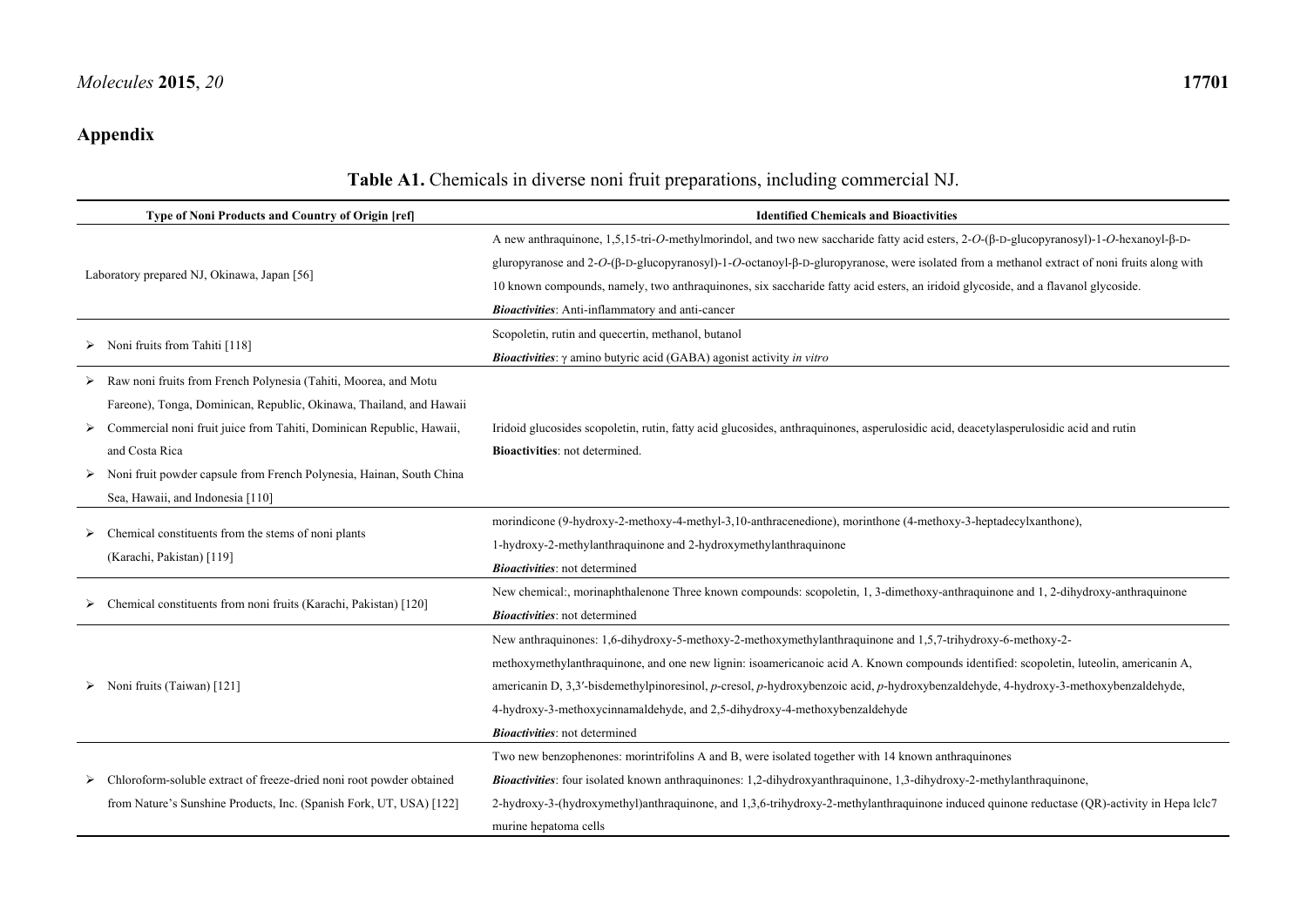|   | Type of Noni Products and Country of Origin [ref]                          | <b>Identified Chemicals and Bioactivities</b>                                                                                                      |
|---|----------------------------------------------------------------------------|----------------------------------------------------------------------------------------------------------------------------------------------------|
|   | $\triangleright$ NDichloromethane extracts of noni roots                   | Nordamnacanthal                                                                                                                                    |
|   | (kg. Tanjung Keramat, Langkap, Perak, Malaysia) [123]                      | <b>Bioactivities</b> : not determined                                                                                                              |
|   | Volatile oils were isolated from samples of frozen, dried and roasted      | Palmitic acid and E-phytol                                                                                                                         |
|   | leaves (Society Islands of French Polynesia) [124]                         | <b>Bioactivities:</b> Components of aromatic volatile oils from noni leaves                                                                        |
|   | Aqueous extracts of <i>Morinda officinalis</i> roots (China) [125]         | Polysaccharides                                                                                                                                    |
|   |                                                                            | Bioactivities: increased bone mineral density, bone mineral contents and reduced serum cytokines in rats                                           |
|   |                                                                            | New compounds: Morinaphthalene and morindafurone Known compounds: 1,8-dihydroxy-6-methoxy-3-methyl-9-anthrone and                                  |
|   | Noni fruits (Karachi, Pakistan) [126]                                      | 2,4-dimethoxy-9-anthrone                                                                                                                           |
|   |                                                                            | <b>Bioactivities</b> : not determined                                                                                                              |
| ➤ | Methanol extracts of noni leaves (French Polynesia) [127]                  | Rutin, kaempferol-3-O- $\alpha$ -L-rhamnopyranosyl- $(1\rightarrow 6)$ - $\beta$ -D-glucopyranoside, quercetin, and kaempferol                     |
|   |                                                                            | <b>Bioactivities</b> : not determined                                                                                                              |
|   | Noni leaf and noni fruit extracts (Agriculture Park, Univ. Putra Malaysia, | Catechin, epicatechin and rutin                                                                                                                    |
|   | Malaysia) [128]                                                            | <b>Bioactivities</b> : Extracts inhibited lipoprotein lipase activity in vitro                                                                     |
|   | Ethanol extracts of Morinda officinalis How root powder (China) [129]      | 2-Hydr-oxy-1-methoxy-anthraquinone monohydrate                                                                                                     |
|   |                                                                            | <b>Bioactivities</b> : not determined                                                                                                              |
| ➤ | Ethanol extracts of Morinda officinalis How root powder (China) [130]      | 3-Hydr-oxy-1,2-dimethoxy-anthraquinone                                                                                                             |
|   |                                                                            | <b>Bioactivities</b> : not determined                                                                                                              |
| ➤ | Ethanol extracts of M. officinalis root powder (Zhaoqing city, Guangdong   | Polysaccharides: an inulin-type fructan MP-1, and acidic polysaccharides: MP-2, and MP-3 consisting of galacturonic acid,                          |
|   | Province, China) [131]                                                     | arabinose and galactose                                                                                                                            |
|   |                                                                            | <b>Bioactivities</b> : anti-fatigue activity in male Sprague Dawley (SD) mice                                                                      |
|   |                                                                            | Physicion (1), rubiadin-1-methyl ether (2), 2-hydroxy-1-methoxy- anthraquinone (3), 1,2-dihydroxy-3-methylanthraquinone (4),                       |
| ➤ | Ethanolic extract of the roots of Morinda officinalis                      | 1,3,8-trihydroxy-2-methoxy-anthraquinone (5), 2-hydroxymethyl-3-hydroxyanthraquinone (6), 2-methoxyanthraquinone (7) and scopoletin (8)            |
|   | (Shanghai Hua Yu Chinese Herbs Co. Ltd., Shanghai, China) [132]            | Bioactivities: compounds 2 and 3 increased osteoblast proliferation, compounds 4 and 5 increased osteoblast alkaline phosphatase activity. All of  |
|   |                                                                            | the isolated compounds inhibited osteoclast tartrate resistant acid phosphatase activity and bone resorption. Compounds 1 and 5 strongly inhibited |
|   |                                                                            | osteoclastic bone resorption.                                                                                                                      |
|   |                                                                            | New anthraquinone glycosides: digiferruginol-1-methylether-11-O-beta-gentiobioside; digiferruginol-11-O-beta-primeveroside;                        |
|   | Noni root extracts (Kobe, Japan) [133]                                     | damnacanthol-11-O-beta-primeveroside; 1-methoxy-2-primeverosyloxymethyl-anthraquinone-3-olate;                                                     |
|   |                                                                            | 1-hydroxy-2-primeverosyloxymethyl-anthraquinone-3-olat; and 1-hydroxy-5,6-dimethoxy-2-methyl-7-primeverosyloxyanthraquinone                        |
|   |                                                                            | <b>Bioactivities</b> : not determined                                                                                                              |
|   | Ethanolic extract from noni seeds (French Polynesia) [134]                 | Ursolic acid, 3,3'-Bisdemethylpinoresinol, americanin A, and quercetin                                                                             |
|   |                                                                            | Bioactivities: anti-oxidant, radical scavenging and inhibition of tyrosinase and elastase enzymes in vitro                                         |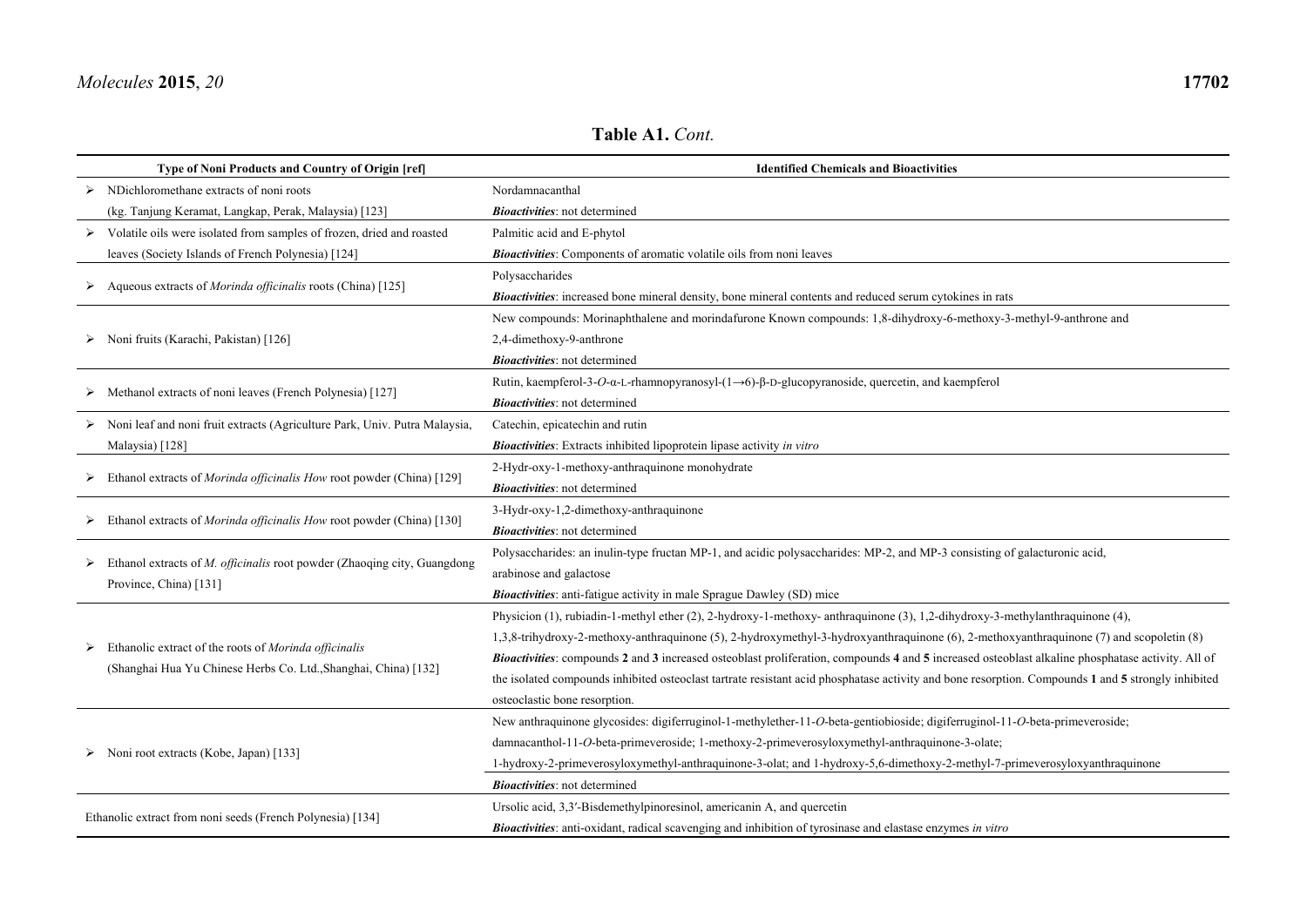| Type of Noni Products and Country of Origin [ref]                                          | <b>Identified Chemicals and Bioactivities</b>                                                                                                                       |
|--------------------------------------------------------------------------------------------|---------------------------------------------------------------------------------------------------------------------------------------------------------------------|
| Laboratory prepared ethanol extracts from powdered noni roots, Kelantan,<br>Malaysia [135] | A new anthraquinone: 2-ethoxy-1-hydroxyanthraquinone Known anthraquinones: 1-hydroxy-2-methylanthraquinone, damnacanthal,                                           |
|                                                                                            | nordamnacanthal, 2-formyl-1-hydroxyanthraquinone and morindone-6-methyl-ether                                                                                       |
|                                                                                            | Bioactivities: 1-hydroxy-2-methylanthraquinone and damnacanthal exhibited larvicidal activities against the larvae of Aedes aegypti.                                |
| Methanol extracts of noni fruits (Kampung Seronok, Penang, Malaysia) [136]                 | 7-Hy-droxy-6-meth-oxy-2H-chromen-2-one                                                                                                                              |
|                                                                                            | <b>Bioactivities:</b> not determined                                                                                                                                |
|                                                                                            | New iridoid glycoside: 9-epi-6α-methoxy geniposidic New hemiterpene glycosides: 3-methylbut-3-enyl 2'-O-(β-D-glucopyranosyl)- β-D-                                  |
|                                                                                            | glucopyranoside (nonioside K), 3-methylbut-3-enyl 6'-O- $(\beta$ -D-xylopyranosyl)- $\beta$ -D-glucopyranoside (nonioside L), 3-methylbut-3-enyl 6'-O- $(\beta$ -D- |
| Laboratory prepared ethanolic extracts of noni fruits cultivated in Okinawa,               | xylofuranosyl)- β-D-glucopyranoside (nonioside M) New saccharide fatty acid esters: 6'-O-(β-D-glucopyranosyl)-1'-O-[(2xi)-2-methylbutanoyl]-                        |
| Japan [57]                                                                                 | $β$ -D-glucopyranose (nonioside N) and 6'-O-( $β$ -D-xylopyranosyl)-1'-O-[(2ξ)-2-methylbutanoyl]- $β$ -D-glucopyranose (nonioside O)                                |
|                                                                                            | <b>Bioactivities:</b> new and known compounds exhibited melanogenesis inhibitory activities in the $\alpha$ -melanocyte-stimulating hormone                         |
|                                                                                            | $(\alpha$ -MSH)-stimulated B16 melanoma cell without any toxicity.                                                                                                  |
| Aqueous extracts of Morinda morindoides leaves                                             | Bioactive chemicals unidentified                                                                                                                                    |
| (Abidjan, Côte d'Ivoire) [137]                                                             | Bioactivities: antimicrobial efficacy against Vibrio cholerae O:1 in vitro                                                                                          |
| Methanol extract of Morinda morindoides fruits (Democratic Republic of the                 | 6-O-acetyl congener                                                                                                                                                 |
| Congo) [138]                                                                               | <b>Bioactivities:</b> anti-malarial activities against P. falciparum, but no cytotoxicity against the host KB 3-, human, black, cervix carcinoma cells in vitro     |
| Ethanol extracts from powdered Morinda officinalis roots, Fujian Province,                 | Inulin-type oligosaccharides                                                                                                                                        |
| China [139]                                                                                | <b>Bioactivities</b> : not determined                                                                                                                               |
|                                                                                            | Epoxygaertneroside and Gaertneroside                                                                                                                                |
| Crude alcohol extracts from Morinda morindoides leaves, Kinshasa [140]                     | Bioactivities: ex-vivo spasmogenic and spasmolytic activities in ileums isolated from guinea pigs                                                                   |
|                                                                                            | Catechin, epicatechin, quercetin, and rutin, scopoletin, 5,15-dimethyl-morindol and $(2E,4Z,7Z)$ diactorienoic acid                                                 |
| Commercial TNJ [43,141]                                                                    | <b>Bioactivities</b> : not determined                                                                                                                               |
|                                                                                            | Iridoids (deacetylasperulosidic acid and asperulosidic acid)                                                                                                        |
| Noni fruits, source unknown [142,143]                                                      | <b>Bioactivities</b> : not determined                                                                                                                               |
| Laboratory prepared NJ, Costa Rica [16]                                                    | Coumarin, flavonoids, phenolic compounds and iridoids                                                                                                               |
|                                                                                            | <b>Bioactivities:</b> reduced carrageenan-induced paw oedema, inhibited cyclooxygenase COX-1 and COX-2 activities, production of nitric oxide (NO)                  |
|                                                                                            | and prostaglandins $E(2)$ (PGE(2)) in activated J774 cells                                                                                                          |
| Commercial NJ, West Indies [23]                                                            | Flavonoids, triterpenoids, triterpenes and saponins                                                                                                                 |
|                                                                                            | <b>Bioactivities</b> : anti-diabetic and hepatoprotective properties in vivo                                                                                        |
| An aqueous extract of NJ, Thailand [35]                                                    | Scopoletin                                                                                                                                                          |
|                                                                                            | <b>Bioactivities:</b> prevented acid reflux esophagitis, reduced gastric lesions and accelerated the healing of chronic gastric ulcers in rats                      |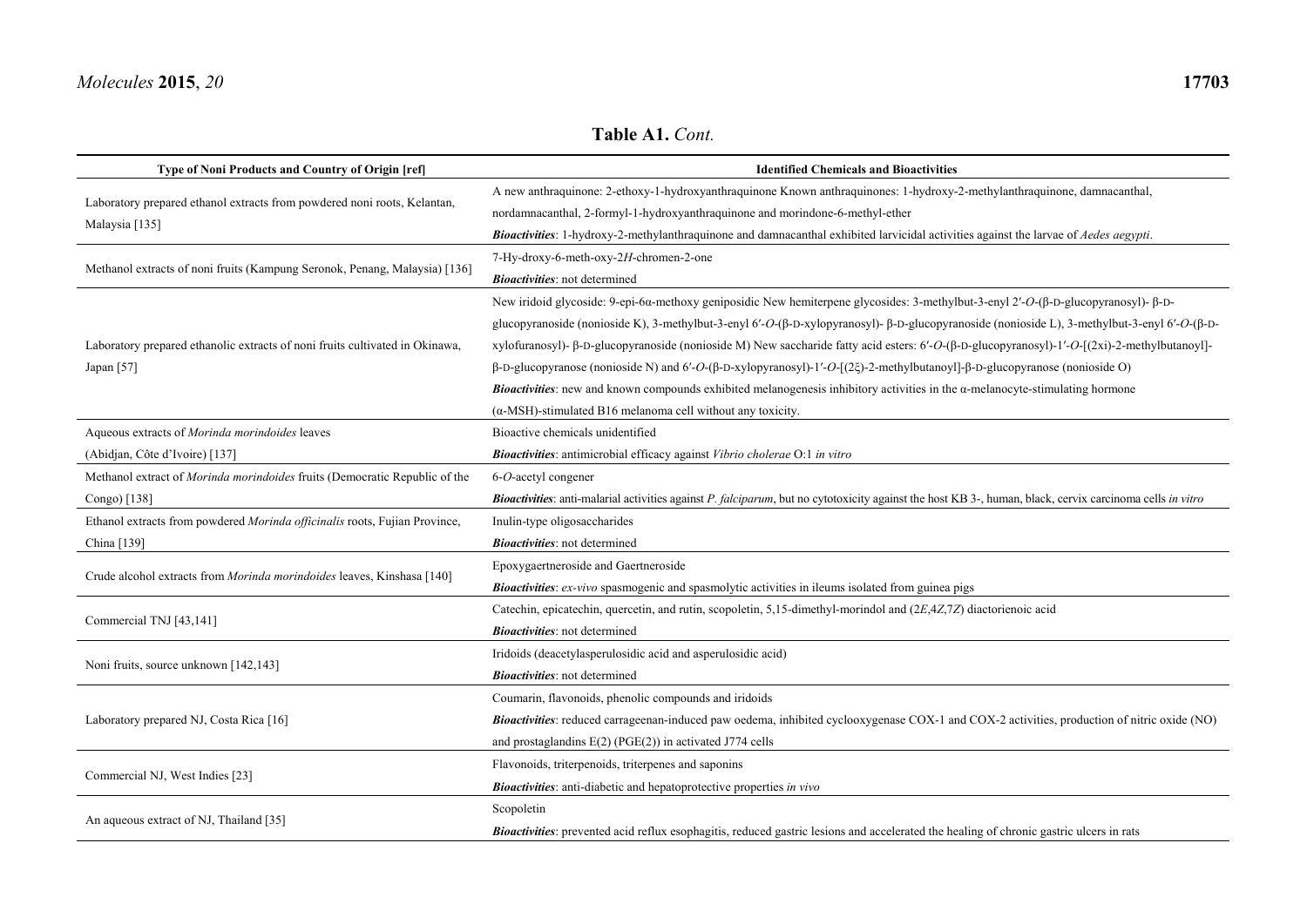| Type of Noni Products and Country of Origin [ref]                                    | <b>Identified Chemicals and Bioactivities</b>                                                                                                    |
|--------------------------------------------------------------------------------------|--------------------------------------------------------------------------------------------------------------------------------------------------|
|                                                                                      | 50 compounds identified from leaf oils mostly containing alpha-terpinene and beta-bisabolene, while root oil contained 18 compounds, the major   |
| Leaf and root oils from Morinda lucida, West Africa [144]                            | constituents being $3$ -fluoro- $p$ -anidine and hexadecanoic acid                                                                               |
|                                                                                      | <b>Bioactivities</b> : anti-oxidant activity in vitro                                                                                            |
|                                                                                      | Two new phenylpropanoids: methyl 3-(2,4-dihydroxy-5-methoxyphenyl) propionate, butyl 3-(2,4-dihydroxy-5-methoxyphenyl)propionate and             |
| Laboratory prepared methanol extract from noni fruits, Kumming,<br>China [145].      | one unusual propanoate, 5-hydroxyhexyl 2-hydroxypropanoate                                                                                       |
|                                                                                      | <b>Bioactivities</b> : not determined                                                                                                            |
|                                                                                      | Scopoletin, 5,15-dimethyl-morindol and (2E,4Z,7Z) deactrienoic ecid                                                                              |
| Tahitian noni juice [141]                                                            | Bioactivities: Improved fecundity as well as facilitate pregnancy and fetal health in mice                                                       |
| n-Butanol extracts from ethanol soluble fractions of Morinda citrifolia fresh        | (2E,4E,7Z)-deca-2,4,7-trienoate-2-O-β-D-glucopyranosyl-β-D-glucopyra- noside and amyl-1-O-β-D-apio-furanosyl-1,6-O-β-D-glucopyranoside           |
| fruit, Hainan Province, China [146]                                                  | <b>Bioactivities</b> : not determined                                                                                                            |
|                                                                                      | New saccharide fatty acid esters: nonioside P, nonioside Q, nonioside R, nonioside S, nonioside T and butyl 2-hydroxysuccinate                   |
|                                                                                      | (4-butoxy-3-hydroxy-4-oxobutanoic acid) as well as 26 known compounds                                                                            |
| Methanol extracts, from Morinda citrifolia fruits, Okinawa [147]                     | <b>Bioactivities:</b> cytotoxic activities in human cancer cell lines (HL-60 and AZ521), inhibition of Epstein-Barr virus early antigen (EBV-EA) |
|                                                                                      | activation in Raji cells                                                                                                                         |
|                                                                                      | Scopoletin                                                                                                                                       |
| Methanol extracts from fruits and leaves of Morinda citrifolia L. [148]              | Bioactivities: extracts demonstrated anti-angiogenic activity in the chick chorioallantoic membrane assay.                                       |
| Methanol extracts from ripe fruits of Morinda citrifolia, Andaman and                | Polyphenols, anthocyanin, carotenoids, tannins and ascorbic acid                                                                                 |
| Nicobar Islands, India [38]                                                          | <b>Bioactivities</b> : anti-oxidant activity in vitro                                                                                            |
| Laboratory prepared methanol extracts from noni roots, Korea [81]                    | Three anthroquinones: 1,2-dimethoxyanthraquinone, alizarin-2-methyl ether and rubiadin-1-methyl ether                                            |
|                                                                                      | Bioactivities: promoted adipocyte differentiation in 3T3-L1 mouse adipocytes                                                                     |
|                                                                                      | Anthroquinones: alizarin, lucidin, rubiadin                                                                                                      |
| Ethanol extracts from noni fruit puree with seeds MO, USA [149]                      | <b>Bioactivities</b> : not determined                                                                                                            |
|                                                                                      | Monotropein (iridoids glycoside)                                                                                                                 |
| Acetoacetate extracts from the roots of Morinda officinalis,<br>Southern China [150] | <b>Bioactivities:</b> anti-inflammatory, anti-apoptosis and anti-catabolic activity in chondrocytes with proposed role for cartilage protection  |
|                                                                                      | during osteoarthritis                                                                                                                            |
| Laboratory prepared methanol extracts from Morinda longifolia leaves,                | longifolides A and B                                                                                                                             |
| Vietnam $[151]$                                                                      | <b>Bioactivities</b> : not determined                                                                                                            |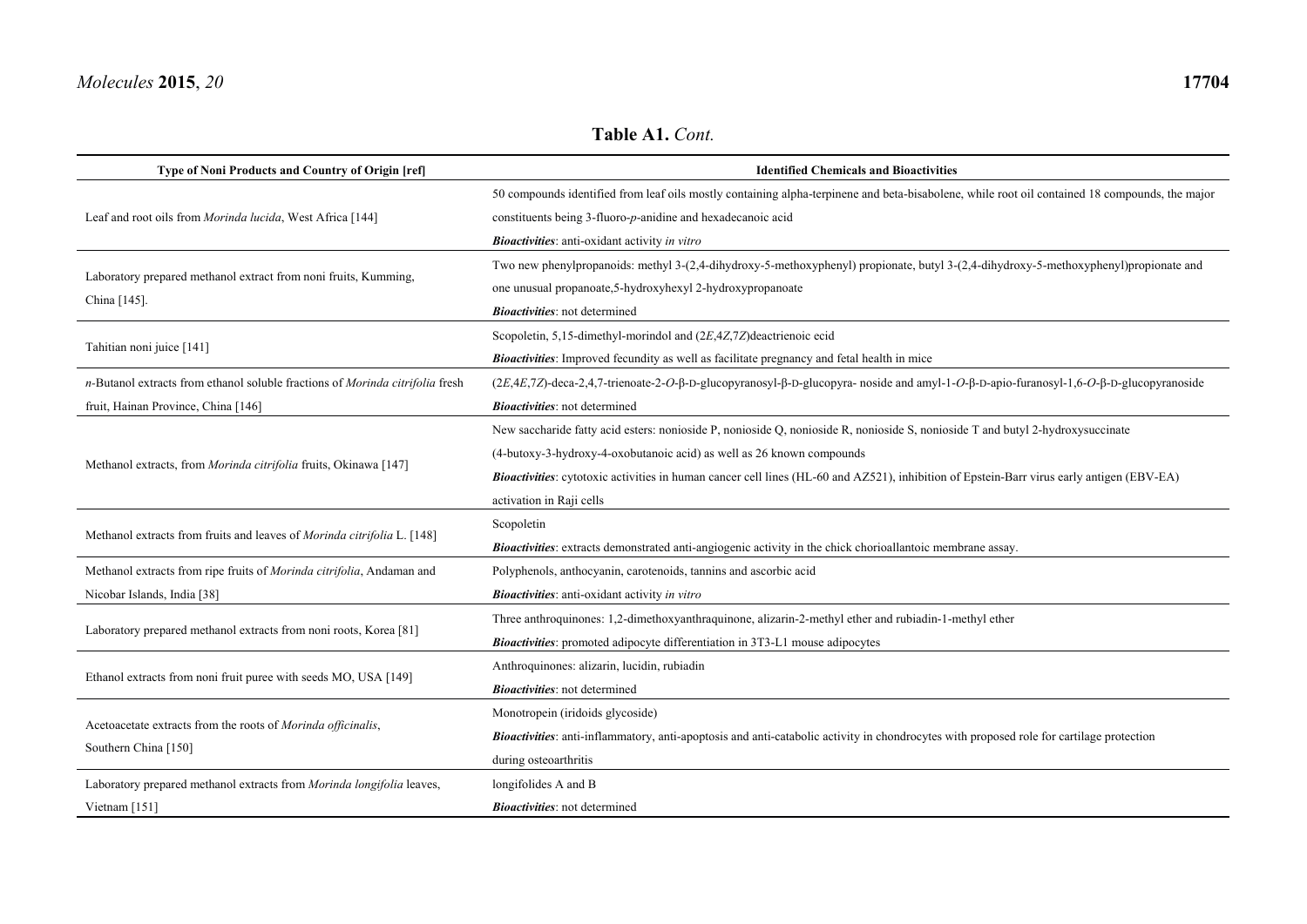**Table A1.** *Cont.*

| Type of Noni Products and Country of Origin [ref]                                | <b>Identified Chemicals and Bioactivities</b>                                                                                                                   |  |
|----------------------------------------------------------------------------------|-----------------------------------------------------------------------------------------------------------------------------------------------------------------|--|
| Laboratory prepared ethanolic extracts from Morinda umbellata,                   | 1,6-dihydroxy-2-methoxymethylanthraquinone, 6-hydroxy-7-methoxy-2-methoxymethylanthraquinone, 3,6-dihydroxy-7-methoxy-2-                                        |  |
| Taipei [152]                                                                     | methylanthraquinone, and 6-hydroxy-2-methoxymethylanthraquinone                                                                                                 |  |
|                                                                                  | Bioactivities: cytotoxic against human hepatoma cells, HepG2                                                                                                    |  |
| Laboratory prepared methanol extracts from unripe noni fruit,                    | Scopoletin, rutin                                                                                                                                               |  |
| Thailand [141,153]                                                               | <b>Bioactivities</b> : antidopaminergic and antiadrenergic in vitro                                                                                             |  |
| Ethanolic extracts of freeze-dried noni fruits and leaves obtained from French   | Ursolic acid, rutin and kaempferol-3-O- $\alpha$ -L-rhamnopyranosyl- $(1\rightarrow 6)$ - $\beta$ -D-glucopyranoside                                            |  |
| Polynesia [21]                                                                   | Bioactivities: anti-allergenic (dermatitis) effects in mice                                                                                                     |  |
| Morinda officinalis samples obtained from Xinyi, Maoming, Yangchun,              | Seven inulin-type oligosaccharides                                                                                                                              |  |
| Shaoguan, Xing'an, Meizhou, Deqing (Guangdong Province), Linga, Zhuhai           | <b>Bioactivities</b> : not determined                                                                                                                           |  |
| (Hainan Province) and Baise (Guangxi Province), China [154]                      |                                                                                                                                                                 |  |
|                                                                                  | > Flavanol glycosides: quercetin 3-O-rutinoside-7-O-hexoside quercetin 3-O-rutinoside-7-O-pentoside, quercetin 3-O-rutinoside and                               |  |
|                                                                                  | kaempferol 3-O-rutinoside.                                                                                                                                      |  |
|                                                                                  | Anthraquinones: Lucidin.                                                                                                                                        |  |
| <i>Morinda citrifolia</i> L. powder and lemon juice $(5\%, w/v)$ , Equador [155] | Flavones Glycosides: apigenin 6,8-di-C-glucoside, diosmetin 6,8-di-C-glucoside, diosmetin 7-O-rutinoside. flavanones                                            |  |
|                                                                                  | Glycosides: Eriodictyol 7-O-rutinoside, Hesperetin 7-O-rutinoside.                                                                                              |  |
|                                                                                  | Xanthones glycosides: mangiferin, mangiferin gallate, iso mangiferin gallate                                                                                    |  |
|                                                                                  | <b>Bioactivities:</b> Anti-oxidant activities in vitro                                                                                                          |  |
|                                                                                  | 44-coumaric acid, 4-hydroxybenzoic acid, vanillic acid, 4-hydroxybenzaldehyde, vanillin and ferulic acid                                                        |  |
| Methanol extracts from Morinda citrifolia L. leaves, India [156]                 | <b>Bioactivities</b> : not determined                                                                                                                           |  |
|                                                                                  | Damnacanthal is a known anthraquinone in noni.                                                                                                                  |  |
| Pure damnacanthal chemical [157,158]                                             | <b>Bioactivities:</b> regulation of cellular signaling pathways, inhibition of mast cell activation, release of granule compounds viz., beta-hexosaminidase and |  |
|                                                                                  | tryptase as well as release of chemokine and cytokines from stimulated mast cells in vitro and anti-cancer activities in human hepatoma cells, HepG2            |  |
| Extracts of Morinda elliptica Ridl stem (Pattani province, Thailand) [159]       | One new anthraquinone: and 18 known anthraquinones                                                                                                              |  |
|                                                                                  | Bioactivities: All demonstrated weak inhibitory activity against a susceptible strain of Staphylococcus aureus and a methicillin-resistant S. aureus.           |  |
|                                                                                  | In addition, damnacanthal was also inhibited Microsporum gypseum and lucidin inhibited Entamoeba histolytica and giardia intestinalis.                          |  |
| Morinda officinalis F. C. How roots (Guangzhou Zhixin Pharmaceuticals Co.        | Oligosaccharide: Bajijiasu                                                                                                                                      |  |
| Ltd., Guangzhou, China) [160]                                                    | <b>Bioactivities:</b> improved male fertility in mice                                                                                                           |  |
| Extracts of Morinda tinctoria leaves (Visakhapatnam, India) [161]                | New compounds: cynarin and oleuropein                                                                                                                           |  |
|                                                                                  | <b>Bioactivities:</b> antioxidant properties in vitro                                                                                                           |  |
| Chloroform fraction of Morinda lucida leaves (Mampong, Ghana) [162]              | New tetracyclic iridoid, molucidin                                                                                                                              |  |
|                                                                                  | Bioactivities: anti-trypanosomal activity normal and cancer human cells in vitro                                                                                |  |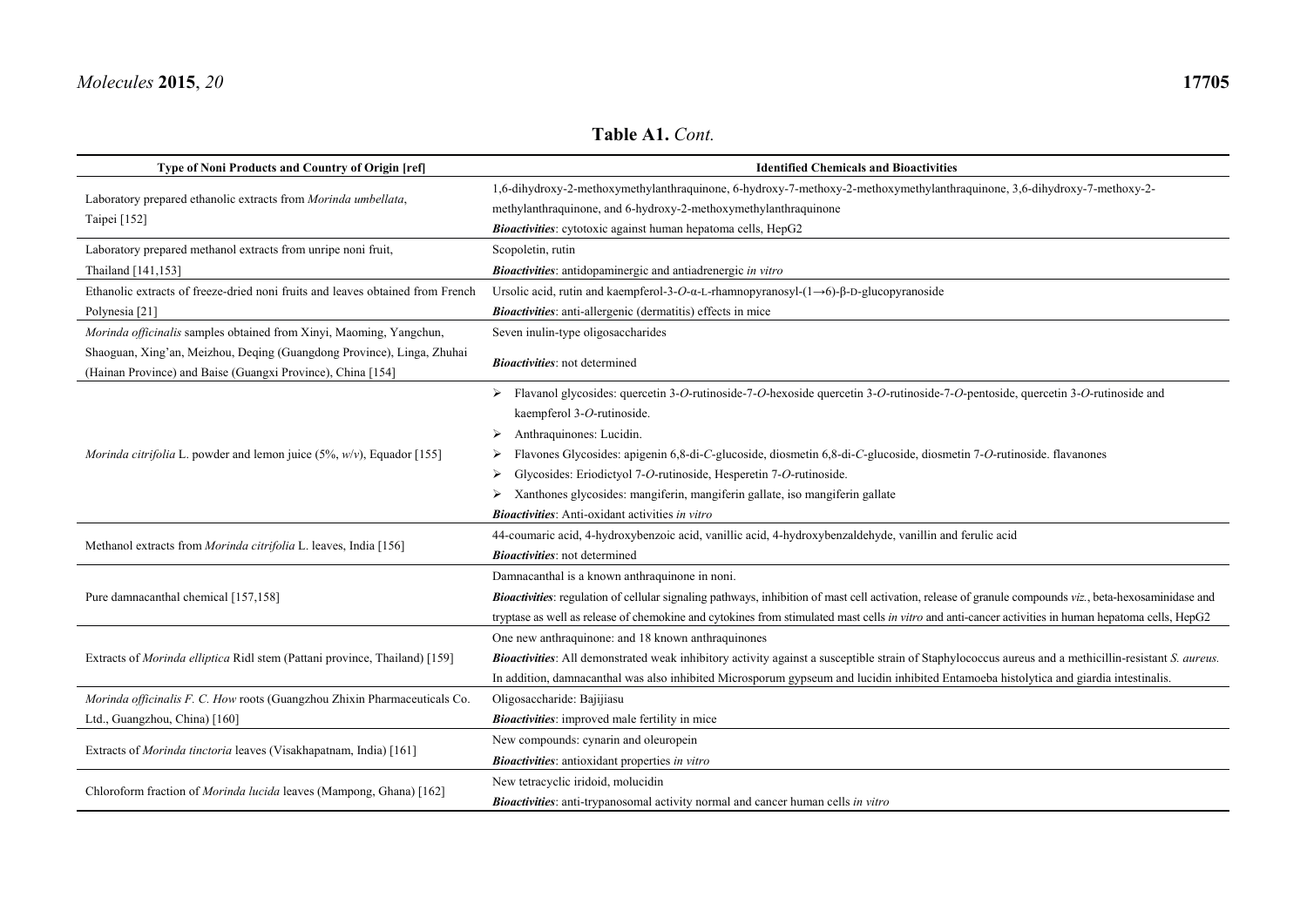| <b>Noni Juice and Drinks</b>                                              | Noni Capsules Tablets, Soft Gels and Other Products |
|---------------------------------------------------------------------------|-----------------------------------------------------|
| 6 Blend Juice (Goji, Noni, Acai, Pomegranate, Mangosteen, Camu), LifeTime | Apollo noni capsules                                |
| Agrolabs Naturally Noni Organic Dietary Supplement Juice                  | Apollo noni powder                                  |
| Apollo noni juice                                                         | Apollo noni tablets                                 |
| Apollo noni energy drink                                                  | Big Island noni capsules                            |
| Big Island noni juice                                                     | Doctor's Best Noni Concentrate                      |
| Biorganic Life™ Noni Juice                                                | Dynamic Health Noni capsules                        |
| Biorganic Life <sup>TM</sup> Triple Strength Noni Supreme Juice with Acai | Hawaiian herbal blessings-noni capsules             |
| Dynamic Health Laboratories, Inc. Morinda citrifolia High Potency         | Noni Maui noni capsules                             |
| Dynamic Health Laboratories, Inc. Morinda citrifolia noni juice           | Noni Maui noni powder                               |
| Dynamic Health Men's Choice Vitality Formula Noni Juice                   | Puritan's Pride noni capsules                       |
| Dynamic Health Noni for Men Vitality Formula                              | Spring Valley Noni Dietary Supplement Softgels      |
| Dynamic Health Papaya with Apple Cider Vinegar and Noni                   |                                                     |
| Dynamic Health Women's Choice Formula Noni Juice                          | <b>Other Products</b>                               |
| Earth's Bounty Organic Tahitian Noni                                      | Hawaiian noni Honey                                 |
| Earth's Bounty Tahitian Organic Noni Juice                                |                                                     |
| Genesis Today Organic NONI                                                |                                                     |
| Hawaiian herbal blessings-noni juice                                      |                                                     |
| Hawaiian Ola Noni Energy Drink                                            |                                                     |
| Hawaiian Virgin noni juice                                                |                                                     |
| Nature's noni juice                                                       |                                                     |
| NHT Global noni juice                                                     |                                                     |
| Noni and goji juice blends, HIRO Energy                                   |                                                     |
| Noni Energy                                                               |                                                     |
| Noni Mangosteen Goji Acai Juice Blend LifeTime 32 oz Liquid               |                                                     |
| Noni Maui noni juice                                                      |                                                     |
| NOW Foods Organic Noni Superfruit Juice                                   |                                                     |
| Puna noni juice                                                           |                                                     |
| Purva Vita Noni juice                                                     |                                                     |
| Raw noni juice                                                            |                                                     |
| Sammi Noni and Ginseng Energy Drink                                       |                                                     |
| Tahitian noni juice                                                       |                                                     |
| Virgin Noni Juice                                                         |                                                     |
| Vitacost Organic Certified Tropical Noni Juice                            |                                                     |
| Wai Lana Raw Aged Hawaiian Noni Juice Nutritional Supplement              |                                                     |

## **Table A2.** Commercial noni products.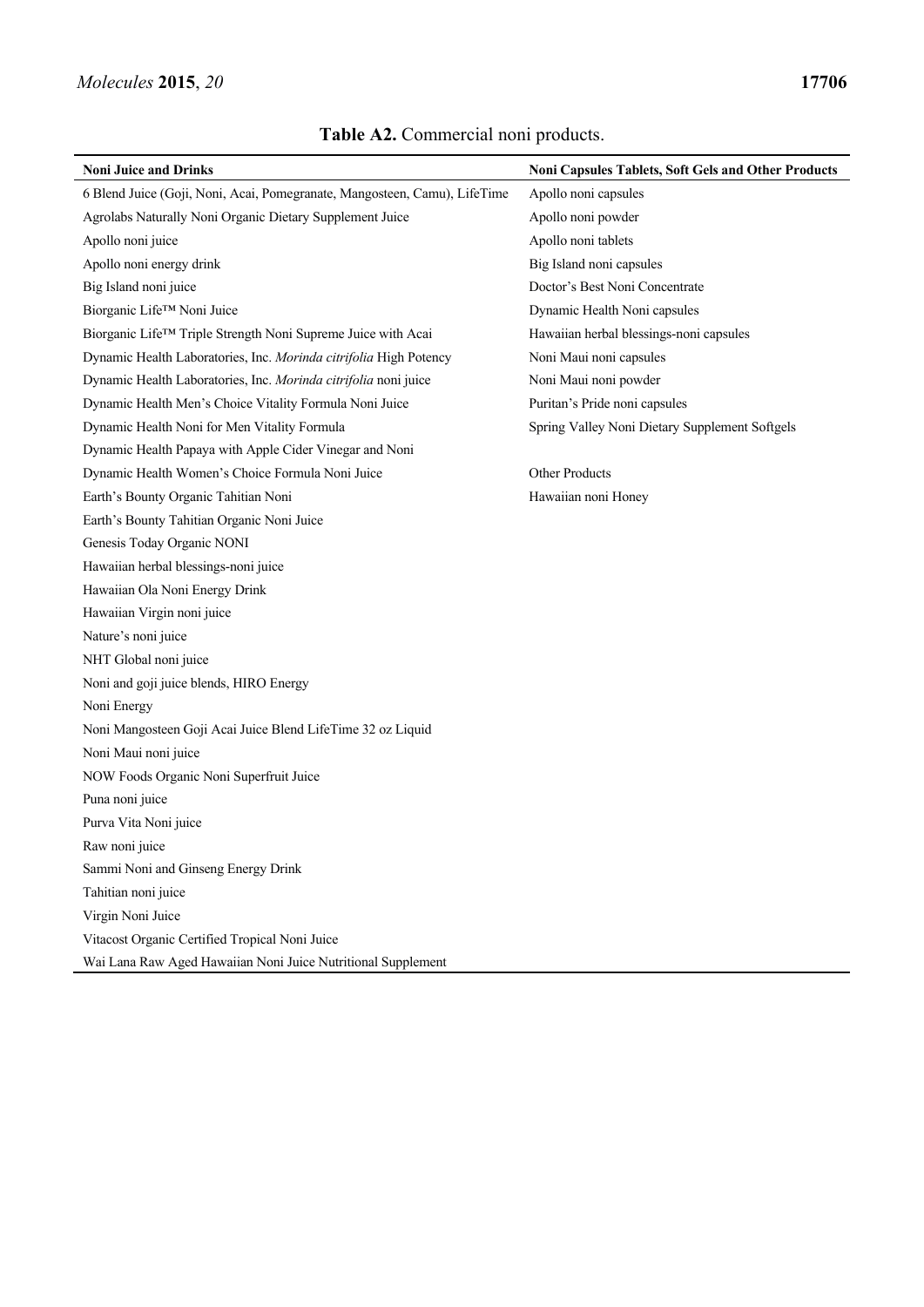## **Table A3.** Studies demonstrating anti-inflammatory effects of noni.

| Noni Product (Source of Noni) [ref]                                                                            | <b>Relevant Study Outcomes</b>                                                                                                                |
|----------------------------------------------------------------------------------------------------------------|-----------------------------------------------------------------------------------------------------------------------------------------------|
| Aqueous extracts of noni fruits (Jamaica) [163]                                                                | Inhibited bradykinin-induced paw inflammation in mice and rats                                                                                |
| Four saccharide fatty acid esters and one anthraquinone isolated from a                                        | Reduced TPA-induced inflammatory ear edema after 6 h in female ICR mice.<br>➤                                                                 |
| methanol extract of powdered noni fruit (Okinawa) [56]                                                         | Inhibited TPA-induced activation of Epstein-Barr Virus after 48 h in Raji human lymphoblastoid cells.                                         |
| Methanolic extract of Noni fruit powder [164]                                                                  | Reduced nitric oxide synthesis through inducible nitric oxide synthase inhibition after 48 h in LPS-activated murine periodontal macrophages. |
| Phytochemicals isolated from noni fruits (Tahiti) [165]                                                        | Inhibited lipooxygenase activities in human peripheral blood mononuclear cells and rabbit reticulocytes.                                      |
|                                                                                                                | Reduced cyclooxygenase 1 and 2 enzymatic activity.<br>➤                                                                                       |
|                                                                                                                | Reduced inflammation in human monocytes 24 h after LPS-stimulation by inhibiting MMP-9 release to a similar degree as hydrocortisone.<br>➤    |
| Alcohol extract of noni puree from ripe fruits (French Polynesia) [58]                                         | Reduced pain sensitivity in a hot plate test in male NMRI mice.<br>➤                                                                          |
|                                                                                                                | Overall reduce arthritis pain and joint degeneration in mice.<br>➤                                                                            |
| Chloroform extract of powdered noni roots (Taiwan) [47]<br>Damnacanthal, isolated from crude noni root extract | Chloroform phase and damnacanthal reduced formalin-induced pain behavior in male ddY mice after 30 min.                                       |
|                                                                                                                | Chloroform phase and damnacanthal inhibited histamine-induced paw edema similar to diphenhydramine after 3 h.                                 |
|                                                                                                                | Damnacanthal displaced histamine from binding to H1 receptor in HEK-293 cells after 1 h.                                                      |
| Aqueous extracts of noni fruits (Jamaica) [163]                                                                | Inhibited bradykinin-induced paw inflammation in mice and rats                                                                                |
| Four saccharide fatty acid esters and one anthraquinone isolated from a                                        | Reduced TPA-induced inflammatory ear edema after 6 h in female ICR mice.<br>➤                                                                 |
| methanol extract of powdered noni fruit (Okinawa) [56]                                                         | Inhibited TPA-induced activation of Epstein-Barr Virus after 48 h in Raji human lymphoblastoid cells.<br>➤                                    |
| Methanolic extract of Noni fruit powder [164]                                                                  | Reduced nitric oxide synthesis through inducible nitric oxide synthase inhibition after 48 h in LPS-activated murine periodontal macrophages. |
| Phytochemicals isolated from noni fruits (Tahiti) [165]                                                        | Inhibited lipooxygenase activities in human peripheral blood mononuclear cells and rabbit reticulocytes.                                      |
|                                                                                                                | Reduced cyclooxygenase 1 and 2 enzymatic activity.                                                                                            |
| Alcohol extract of noni puree from ripe fruits (French Polynesia) [58]                                         | Reduced inflammation in human monocytes 24 h after LPS-stimulation by inhibiting MMP-9 release to a similar degree as hydrocortisone.<br>➤    |
|                                                                                                                | Reduced pain sensitivity in a hot plate test in male NMRI mice.<br>➤                                                                          |
|                                                                                                                | Overall reduce arthritis pain and joint degeneration in mice.<br>➤                                                                            |
|                                                                                                                | Chloroform phase and damnacanthal reduced formal in-induced pain behavior in male ddY mice after 30 min                                       |
| Chloroform extract of powdered noni roots (Taiwan) [47]<br>Damnacanthal, isolated from crude noni root extract | Chloroform phase and damnacanthal inhibited histamine-induced paw edema similar to diphenhydramine after 3 h.                                 |
|                                                                                                                | Damnacanthal displaced histamine from binding to H1 receptor in HEK-293 cells after 1 h.<br>➤                                                 |
| $\triangleright$ Ethanol extract from fresh unripe fruits of <i>Morinda citrifolia</i><br>(Thailand) [37]      |                                                                                                                                               |
|                                                                                                                | Fruit extract reduced carrageenen-induced paw and EPP-induced ear edema in male Wistar rats and Swiss albino mice.                            |
| $\triangleright$ Damnacanthal, an anthraquinone isolated from fruits                                           | Damnacanthal inhibited NFKB induction via cyclooxygenase 2/inducible nitric oxide synthase pathway after 12 h. in LPS-stimulated macrophages. |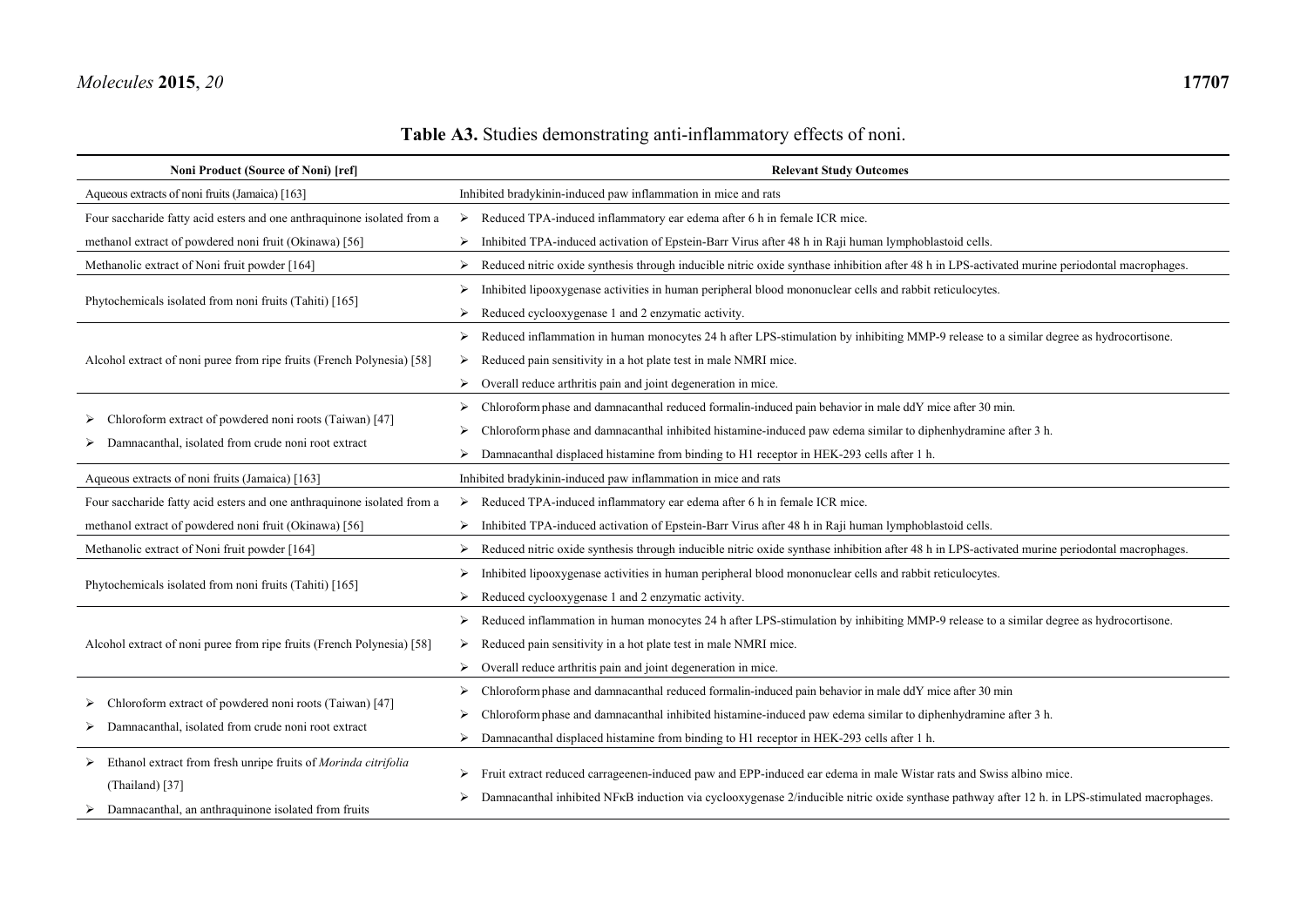#### **Table A3.** *Cont.*

| Noni Product (Source of Noni) [ref]                                                                                               | <b>Relevant Study Outcomes</b>                                                                                                                                                                                                                                                                                             |
|-----------------------------------------------------------------------------------------------------------------------------------|----------------------------------------------------------------------------------------------------------------------------------------------------------------------------------------------------------------------------------------------------------------------------------------------------------------------------|
| Aqueous extracts of unripe noni powder (Songkhla province,<br>Thailand) [35]<br>Scopoletin isolated from fruits                   | Accelerated healing of chronic gastric ulcers in male Wistar rats.<br>Prevented acid reflux esophagitis, and reduced ethanol-induced acute gastric lesion in vivo.                                                                                                                                                         |
| Noni juice prepared by enzymatic digestion of fruit puree<br>(Costa Rica) [16]                                                    | Inhibited COX 1 and 2 enzymatic activity in vitro.<br>Reduced interferon $\gamma$ , nitric oxide and prostaglandin E2 levels in LPS-activated J774 macrophages after 24 h<br>Inhibited carrageenan-induced paw edema for 1-24 h, following gavage or IP administration of noni juice or indomethacin.                      |
| Scopoletin, rutin and quercetin isolated from TNJ (Tahiti, USA) [166]                                                             | Scopoletin and quercetin Inhibited nitric oxide in LPS-stimulated RAW 264.7 mouse macrophages.<br>➤<br>Scopoletin and quercetin induced quinone reductase activity in Hepa 1c1c7 mouse hepatocytes.<br>⋗                                                                                                                   |
| Monotropein isolated from <i>M. officinalis</i> roots (Korea) [167]                                                               | Reduced iNOS, PGE2, COX-2, TNF-a, IL-1β protein levels and DNA binding activity of NFKB in RAW 264.7 LPS-activated macrophages after 24 h.<br>Inhibited inflammation in (DSS)-induced colitis in male ICR mice after 18 days.                                                                                              |
| Ethanol extract of Noni seeds (French Polynesia) [168]<br>3,3'-bisdemethylpino resinol isolated from extract                      | Ethanol extract and 3,3'-bisdemethylpino resinol inhibited MMP-1 secretion in UVA-irradiated normal human dermal fibroblasts after 48 h.<br>➤<br>3,3'-bisdemethylpino resinol reduced p38 and c-Jun-terminal kinase (JNK) phosphorylation 30 min post UVA-irradiation.<br>➤                                                |
| Methanol extract of noni roots (unknown location) [169]                                                                           | Inhibited the iNOS, COX-2, TNF-a and NFKB in LPS-stimulated RAW 264.7 macrophages.<br>Reduced carrageenan-induced edema in rats                                                                                                                                                                                            |
| Juice obtained from M. citrifolia fruits fermented for one year and<br>pasteurized (Xuejia District, Tainan City, Taiwan) [87]    | Reduced liver and visceral fat, serum/liver lipids and enhanced fecal lipid/bile acid excretion in high-fat diet-fed hamsters.<br>Mechanisms involved increased hepatic antioxidant capacities and lowered hepatic COX-2, TNF- $\alpha$ , and IL-1 $\beta$ expressions, serum ALT values in<br>high-fat diet-fed hamsters. |
| NJ prepared by fermenting the fruits for one year (Taiwan) [86]                                                                   | Inhibited oxidation by increasing hepatic TEAC and GSH in alcohol-diet fed male C57BL/6 mice after 4 weeks.<br>Reduced P38, ERK $1/2$ , NF $\kappa$ B P65, iNOS, COX-2, TNF- $\alpha$ and IL-1 $\beta$ protein levels and inhibited TLR2/4 mRNA expression.                                                                |
| Commercial TNJ [105]                                                                                                              | Reduced c-reactive protein (CRP) and homocysteine levels in heavy smoking humans after 30 days.                                                                                                                                                                                                                            |
| Ethyl acetate extract of dried noni fruit powder (Taiwan) [170]                                                                   | Inhibited H. Pylori-induced inflammation in AGS cells by reducing CagA, TNF-a, IL-8, iNOS and COX-2 protein levels after 6 h.<br>➤                                                                                                                                                                                         |
| $\triangleright$ Colostro noni, commercial noni product, containing bovine<br>colostrum and freeze-dried Morinda citrifolia [171] | Increased cell turn over and IL-8 mRNA gene expression in cultured intestinal cell line, Caco2.<br>➤<br>Hypothesized to promote tissue repair and prevent gastrointestinal inflammation.                                                                                                                                   |
| Ethanol and ethyl acetate extracts of fermented noni fruit extracts<br>$(Taiwan)$ [172]                                           | The fermented noni fruit extracts promoted growths of probiotic bacteria, Lactilobacillus and Bifidobacterium and down-regulated the intracellular<br>oxidation and inflammation in human intestinal, Caco-2 cells.                                                                                                        |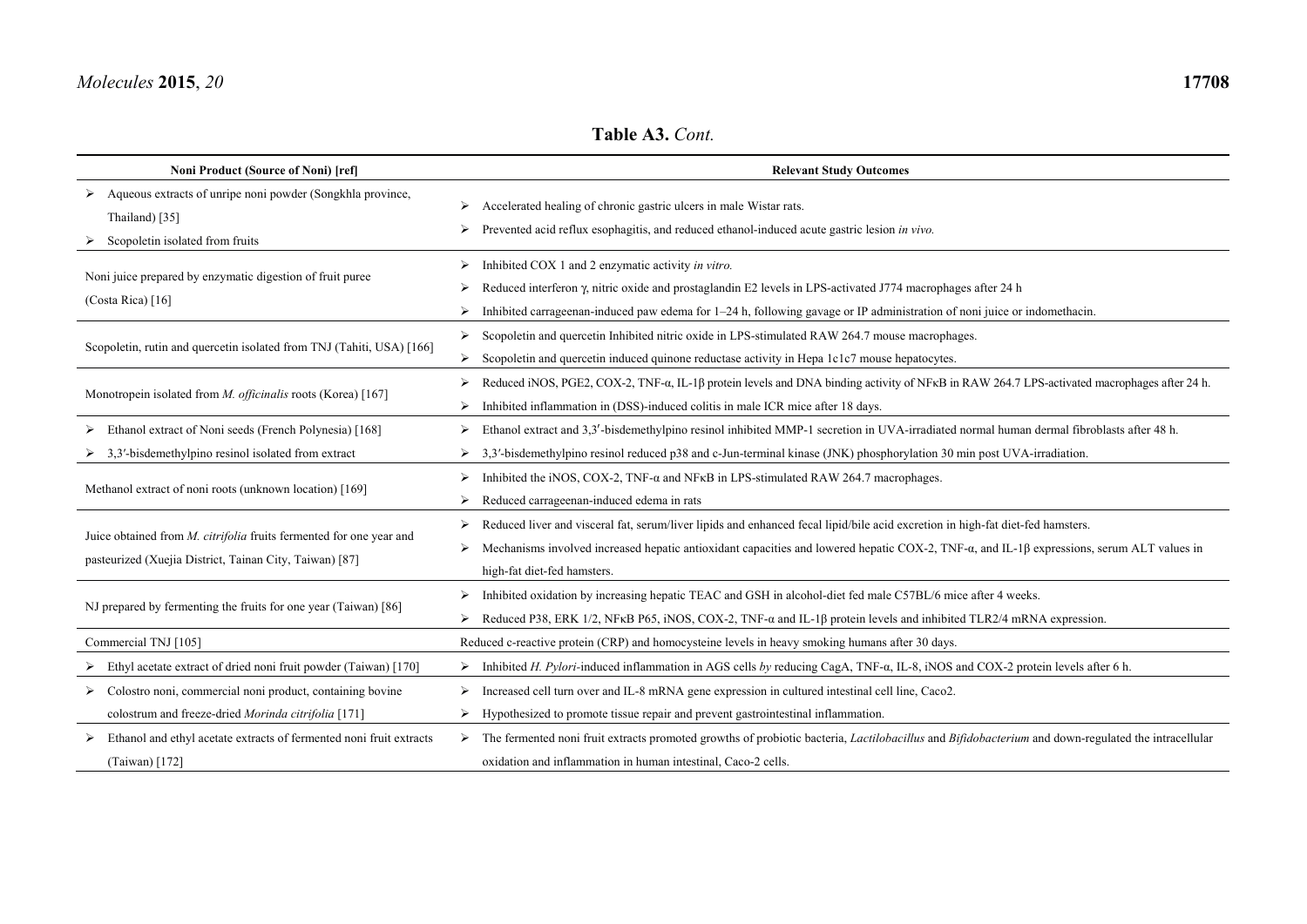### **References**

- 1. Wild, S.; Roglic, G.; Green, A.; Sicree, R.; King, H. Global prevalence of diabetes: Estimates for the year 2000 and projections for 2030. *Diabetes Care* **2004**, *27*, 1047–1053.
- 2. World Health Organization, *Diabetes: Key Facts*; World Health Organization: Geneva, Switzerland, 2011.
- 3. Centers for Disease Control and Prevention. *National Diabetes Fact Sheet: National Estimates and General Information on Diabetes and preDiabetes in the United States*; U.S. Department of Health and Human Services, Centers for Disease Control and Prevention: Atlanta, GA, USA, 2011.
- 4. Mirmiran, P.; Bahadoran, Z.; Azizi, F. Functional foods-based diet as a novel dietary approach for management of type 2 diabetes and its complications: A review. *World J. Diabetes* **2014**, *5*, 267–281.
- 5. Wang, Z.; Wang, J.; Chan, P. Treating type 2 diabetes mellitus with traditional chinese and Indian medicinal herbs. *Evid. Based Complement. Altern. Med.* **2013**, 343594, doi:10.1155/2013/343594.
- 6. Chang, C.L.; Lin, Y.; Bartolome, A.P.; Chen, Y.C.; Chiu, S.C.; Yang, W.C. Herbal therapies for type 2 diabetes mellitus: Chemistry, biology, and potential application of selected plants and compounds. *Evid. Based Complement. Altern. Med.* **2013**, 378657, doi:10.1155/2013/378657.
- 7. Nelson, S.C.; Elevitch, C.R. *Noni: The Complete Guide for Consumers and Growers*, 1st ed.; Permanent Agriculture Resources: Honolulu, HI, USA, 2006.
- 8. Dixon, A.R.; McMillen, H.; Etkin, N.L. Ferment this: The transformation of Noni, a traditional Polynesian medicine. *Econ. Bot.* **1999**, *53*, 51–68.
- 9. McClatchey, W. From Polynesian healers to health food stores: Changing perspectives of Morinda citrifolia (Rubiaceae). *Integr. Cancer Ther.* **2002**, *1*, 110–120; Discussion 120.
- 10. Brown, A.C. Anticancer activity of *Morinda citrifolia* (Noni) fruit: A review. *Phytother. Res.* **2012**, *26*, 1427–1440.
- 11. Wang, M.Y.; West, B.J.; Jensen, C.J.; Nowicki, D.; Su, C.; Palu, A.K.; Anderson, G. Morinda citrifolia (Noni): A literature review and recent advances in Noni research. *Acta Pharmacol. Sin.*  **2002**, *23*, 1127–1141.
- 12. Pawlus, A.D.; Kinghorn, D.A. Review of the ethnobotany, chemistry, biological activity and safety of the botanical dietary supplement *Morinda citrifolia* (noni). *J. Pharm. Pharmacol.* **2007**, *59*, 1587–1609.
- 13. Chun, M. *Native Hawaii Medicines*; First People's Productions: Honolulu, HI, USA, 1994.
- 14. Morton, J. The ocean-going noni, or Indian Mulberry (*Morinda citrifolia*, Rubiaceae) and some of its "colorful" relatives. *Econ. Bot.* **1992**, *46*, 241–256.
- 15. Mandukhail, S.U.; Aziz, N.; Gilani, A.H. Studies on antidyslipidemic effects of *Morinda citrifolia* (Noni) fruit, leaves and root extracts. *Lipids Health Dis.* **2010**, *9*, 88.
- 16. Dussossoy, E.; Brat, P.; Bony, E.; Boudard, F.; Poucheret, P.; Mertz, C.; Giaimis, J.; Michel, A. Characterization, anti-oxidative and anti-inflammatory effects of Costa Rican noni juice (*Morinda citrifolia* L.). *J. Ethnopharmacol.* **2011**, *133*, 108–115.
- 17. Raj, R. Screening of indigenous plants for anthelmintic action against human Ascaris Lmbricoids: Part-II. *Indiana J. Physiol. Pharmacol.* **1975**, *19*, 47–49.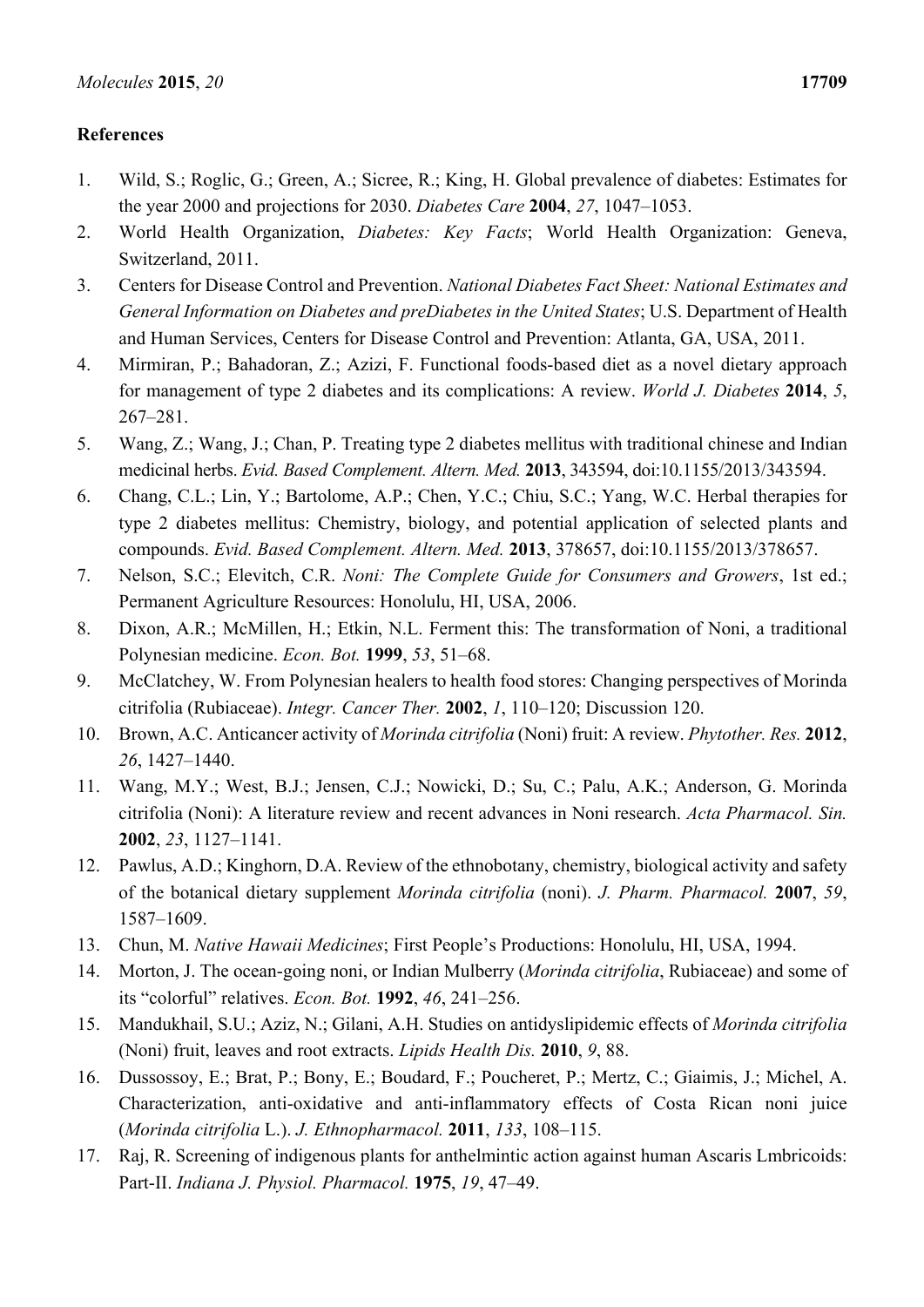- 18. Nayak, S.; Mengi, S. Immunostimulant activity of noni (*Morinda citrifolia*) on T and B lymphocytes. *Pharm. Biol.* **2010**, *48*, 724–731.
- 19. Palu, A.; Su, C.; Zhou, B.N.; West, B.; Jensen, J. Wound healing effects of noni (*Morinda citrifolia* L.) leaves: A mechanism involving its PDGF/A2A receptor ligand binding and promotion of wound closure. *Phytother. Res.* **2010**, *24*, 1437–1441.
- 20. Serafini, M.R.; Santos, R.C.; Guimaraes, A.G.; dos Santos, J.P.; da Conceicao Santos, A.D.; Alves, I.A.; Gelain, D.P.; de Lima Nogueira, P.C.; Quintans-Junior, L.J.; Bonjardim, L.R.; *et al. Morinda citrifolia* Linn. leaf extract possesses antioxidant activities and reduces nociceptive behavior and leukocyte migration. *J. Med. Food* **2011**, *14*, 1159–1166.
- 21. Murata, K.; Abe, Y.; Shinohara, K.; Futamura-Masuda, M.; Uwaya, A.; Isami, F.; Matsuda, H. Anti-allergic activity of the *Morinda citrifolia* extract and its constituents. *Pharm. Res.* **2014**, *6*, 260–265.
- 22. McBride, L. *Practical Folk Medicine of Hawaii*; The Petroglyph Press: Hilo, HI, USA, 1975.
- 23. Nayak, B.S.; Marshall, J.R.; Isitor, G.; Adogwa, A. Hypoglycemic and Hepatoprotective Activity of Fermented Fruit Juice of *Morinda citrifolia* (Noni) in Diabetic Rats. *Evid. Based Complement. Altern. Med.* **2011**, *2011*, 875293.
- 24. Atkinson, N. Antibacterial substances from flowering plants. *Aust. J. Exp. Biol.* **1956**, *34*, 17–26.
- 25. Locher, C.P.; Burch, M.T.; Mower, H.F.; Berestecky, J.; Davis, H.; van Poel, B.; Lasure, A.; Vanden Berghe, D.A.; Vlietinck, A.J. Anti-microbial activity and anti-complement activity of extract obtained from selected Hawaiian medicinal plant. *J. Ethnopharm.* **1995**, *49*, 23–32.
- 26. Duncan, S.H.; Flint, H.J.; Stewart, C.S. Inhibitory activity of gut bacteria against *Escherichia coli* O157 mediated by dietary plant metabolites. *FEMS Microbiol. Lett.* **1998**, *164*, 283–288.
- 27. Hirazumi, A.; Furusawa, E. An immunomodulatory polysaccharide-rich substance from the fruit juice of *Morinda citrifolia* (noni) with antitumour activity. *Phytother. Res.* **1999**, *13*, 380–387.
- 28. Hirazumi, A.; Furusawa, E.; Chou, S.C.; Hokama, Y. Immunomodulation contributes to the anticancer activity of *Morinda citrifolia* (noni) fruit juice. *Proc. West Pharmacol. Soc.* **1996**, *39*, 7–9.
- 29. Taskin, E.I.; Akgun-Dar, K.; Kapucu, A.; Osanc, E.; Dogruman, H.; Eraltan, H.; Ulukaya, E. Apoptosis-inducing effects of *Morinda citrifolia* L. and doxorubicin on the Ehrlich ascites tumor in Balb-c mice. *Cell Biochem. Funct.* **2009**, *27*, 542–546.
- 30. Li, J.; Stickel, S.L.; Bouton-Verville, H.; Burgin, K.E.; Yu, X.; Wong, D.K.; Wagner, T.E.; Wei, Y. Fermented Noni exudate (fNE): A mediator between immune system and anti-tumor activity. *Oncol. Rep.* **2008**, *20*, 1505–1509.
- 31. Hirazumi, A.; Furusawa, E.; Chou, S.C.; Hokama, Y. Anticancer activity of *Morinda citrifolia* (noni) on intraperitoneally implanted Lewis lung carcinoma in syngeneic mice. *Proc. West Pharmacol. Soc.* **1994**, *37*, 14514–14516.
- 32. Younos, C.; Rolland, A.; Fleurentin, J.; Lanhers, M.C.; Misslin, R.; Mortier, F. Analgesic and behavioural effects of *Morinda citrifolia*. *Planta Med.* **1990**, *56*, 430–434.
- 33. Pachauri, S.D.; Tota, S.; Khandelwal, K.; Verma, P.R.; Nath, C.; Hanif, K.; Shukla, R.; Saxena, J.K.; Dwivedi, A.K. Protective effect of fruits of *Morinda citrifolia* L. on scopolamine induced memory impairment in mice: A behavioral, biochemical and cerebral blood flow study. *J. Ethnopharmacol.*  **2012**, *139*, 34–41.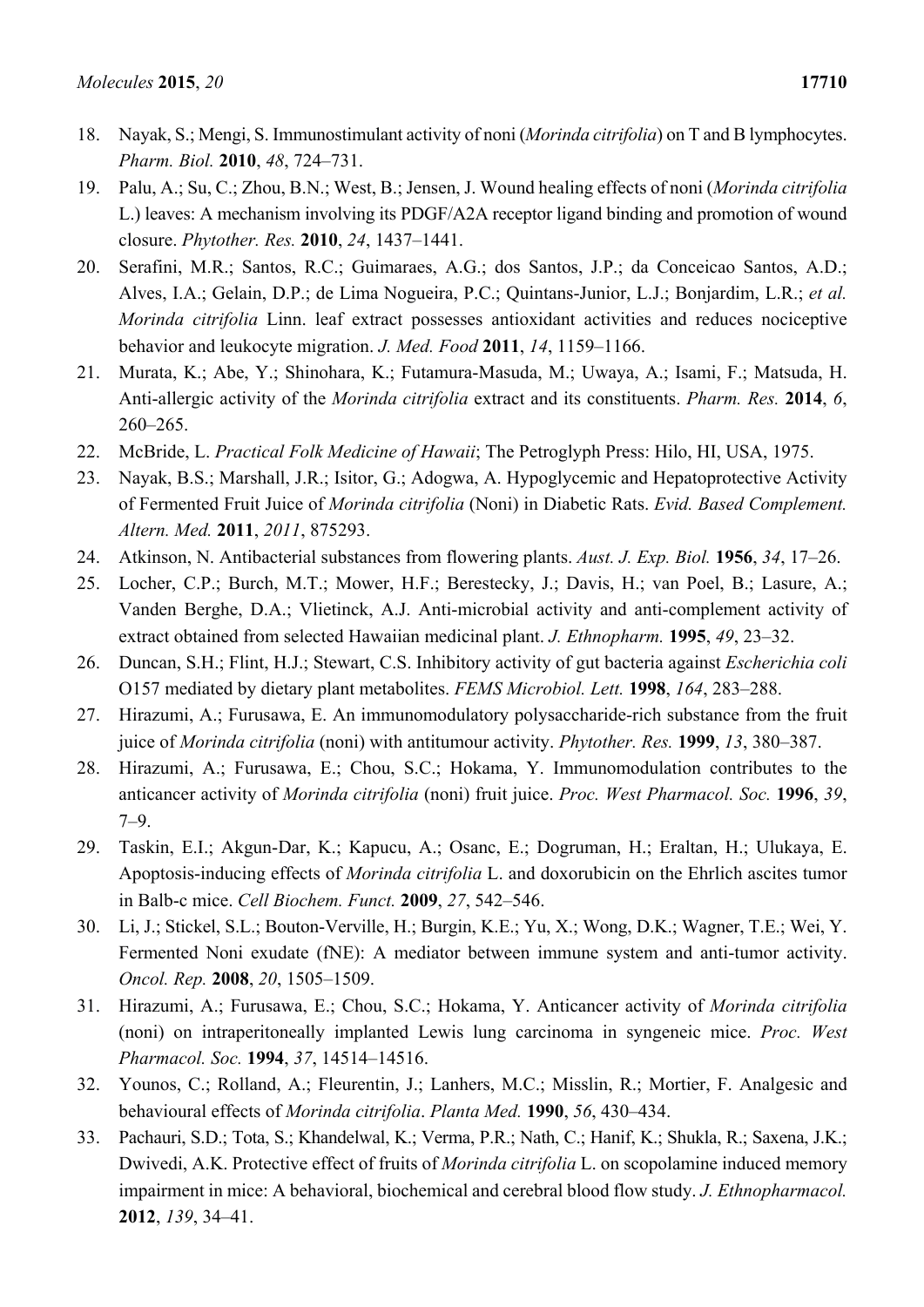- 34. Nerurkar, P.V.; Nishioka, A.; Eck, P.O.; Johns, L.M.; Volper, E.; Nerurkar, V.R. Regulation of glucose metabolism via hepatic forkhead transcription factor 1 (FoxO1) by *Morinda citrifolia* (noni) in high-fat diet-induced obese mice. *Br. J. Nutr.* **2012**, *108*, 218–228.
- 35. Mahattanadul, S.; Ridtitid, W.; Nima, S.; Phdoongsombut, N.; Ratanasuwon, P.; Kasiwong, S. Effects of *Morinda citrifolia* aqueous fruit extract and its biomarker scopoletin on reflux esophagitis and gastric ulcer in rats. *J. Ethnopharmacol.* **2011**, *134*, 243–250.
- 36. Prapaitrakool, S.; Itharat, A. *Morinda citrifolia* Linn. for prevention of postoperative nausea and vomiting. *J. Med. Assoc. Thai.* **2010**, *93* (Suppl. 7), S204–S209.
- 37. Nualsanit, T.; Rojanapanthu, P.; Gritsanapan, W.; Kwankitpraniti, T.; Min, K.W.; Baek, S.J. Damnacanthal-induced anti-inflammation is associated with inhibition of NF-kappaB activity. *Inflamm. Allergy Drug Targets* **2011**, *10*, 455–463.
- 38. Singh, D.R.; Singh, S.; Salim, K.M.; Srivastava, R.C. Estimation of phytochemicals and antioxidant activity of underutilized fruits of Andaman Islands (India). *Int. J. Food Sci. Nutr.* **2012**, *63*, 446–452.
- 39. Jang, B. The fruit juice of *Morinda citrifolia* (noni) downregulates HIF-1a protein expression through inhibition of PKB, ERK-1/2, JNK-1 and S6 in manganese-stimulated A549 human lung cancer cells. *Int. J. Mol. Med.* **2012**, *29*, 499–504.
- 40. Brito, D.R.; Fernandes, R.M.; Fernandes, M.Z.; Ferreira, M.D.; Rolim, F.R.; da Silva Filho, M.L. Anthelmintic activity of aqueous and ethanolic extracts of *Morinda citrifolia* fruit on Ascaridia galli. *Rev. Bras. Parasitol. Vet.* **2009**, *18*, 32–36.
- 41. Muto, J.; Hosung, L.; Uwaya, A.; Isami, F.; Ohno, M.; Mikami, T. *Morinda citrifolia* fruit reduces stress-induced impairment of cognitive function accompanied by vasculature improvement in mice. *Physiol. Behav.* **2010**, *101*, 211–217.
- 42. Harada, S.; Hamabe, W.; Kamiya, K.; Satake, T.; Yamamoto, J.; Tokuyama, S. Preventive effect of *Morinda citrifolia* fruit juice on neuronal damage induced by focal ischemia. *Biol. Pharm. Bull.*  **2009**, *32*, 405–409.
- 43. Wang, M.Y.; Anderson, G.; Nowicki, D.; Jensen, J. Hepatic protection by noni fruit juice against CCl(4)-induced chronic liver damage in female SD rats. *Plant. Foods Hum. Nutr.* **2008**, *63*, 141–145.
- 44. Kannan, S.; Manickam, S.; RajaMohammed, M.A. Anxiolytic, sedative, and hypnotic activities of aqueous extract of *Morinda citrifolia* fruit. *J. Ayurveda Integr. Med.* **2014**, *5*, 73–75.
- 45. Pandy, V.; Narasingam, M.; Mohamed, Z. Antipsychotic-like activity of noni (*Morinda citrifolia* Linn.) in mice. *BMC Complement. Altern. Med.* **2012**, *12*, 186.
- 46. Tapp, W.N.; Yancey, J.W.; Apple, J.K.; Dikeman, M.E.; Godbee, R.G. Noni puree (*Morinda citrifolia*) mixed in beef patties enhanced color stability. *Meat Sci.* **2012**, *91*, 131–136.
- 47. Okusada, K.; Nakamoto, K.; Nishida, M.; Fujita-Hamabe, W.; Kamiya, K.; Mizushina, Y.; Satake, T.; Tokuyama, S. The antinociceptive and anti-inflammatory action of the CHCl3-soluble phase and its main active component, damnacanthal, isolated from the root of *Morinda citrifolia*. *Biol. Pharm. Bull.* **2011**, *34*, 103–107.
- 48. Youngken, H.W., Sr. A study of the root of *Morinda citrifolia* Linne. I. *J. Am. Pharm. Assoc. Am. Pharm. Assoc.* **1958**, *47*, 162–165.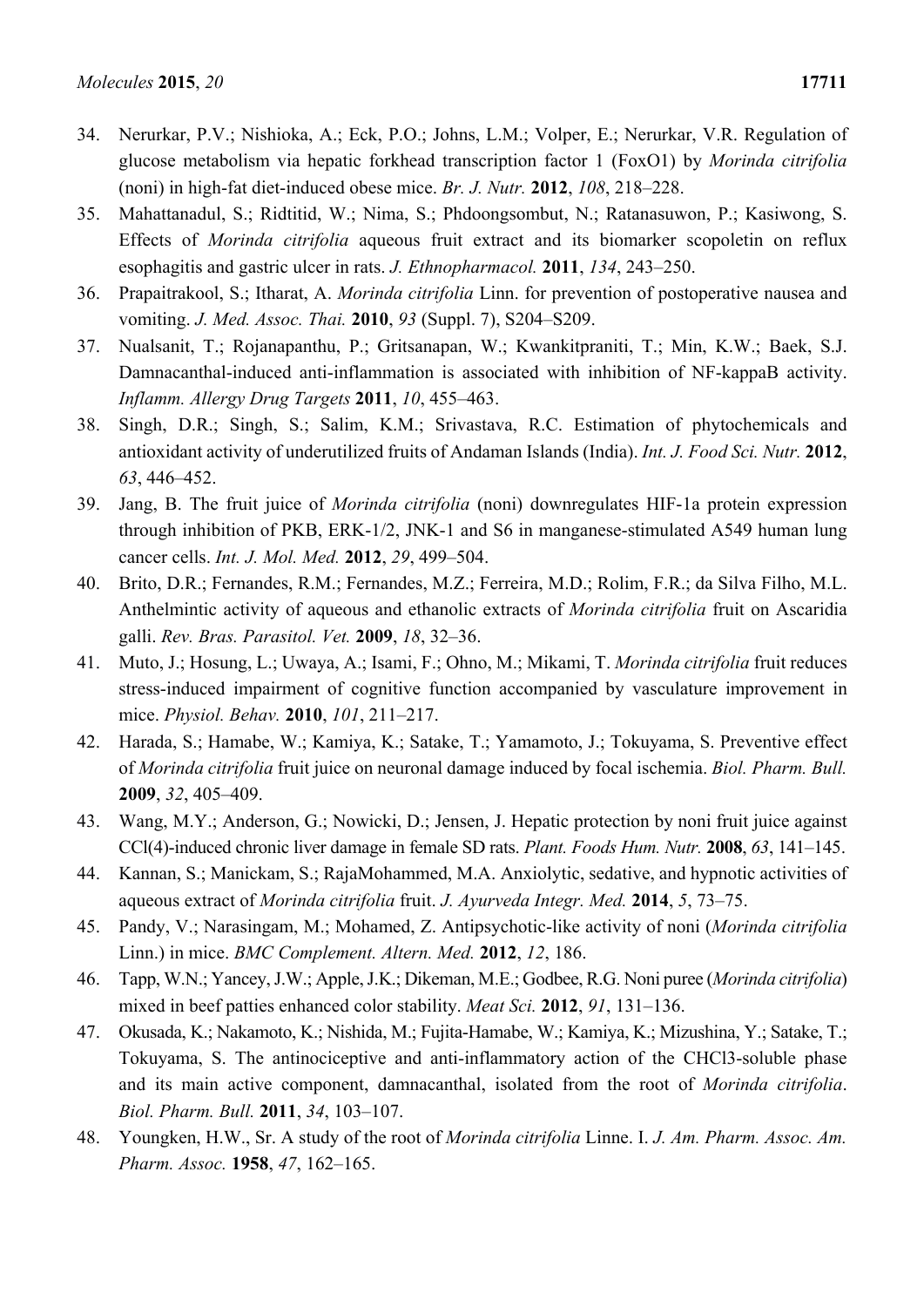- 49. Sattar, F.A.; Ahmed, F.; Ahmed, N.; Sattar, S.A.; Malghani, M.A.; Choudhary, M.I. A double-blind, randomized, clinical trial on the antileishmanial activity of a *Morinda citrifolia* (Noni) stem extract and its major constituents. *Nat. Prod. Commun.* **2012**, *7*, 195–196.
- 50. Masuda, M.; Itoh, K.; Murata, K.; Naruto, S.; Uwaya, A.; Isami, F.; Matsuda, H. Inhibitory effects of *Morinda citrifolia* extract and its constituents on melanogenesis in murine B16 melanoma cells. *Biol. Pharm. Bull.* **2012**, *35*, 78–83.
- 51. Lishuang, L.V.; Chen, H.; Ho, C. Chemical components of the roots of Noni (*Morinda citrifolia*) an their cytotoxic effects. *Fitoterapia* **2011**, *82*, 704–708.
- 52. Pazos, D.C.; Jimenez, F.E.; Garduno, L.; Lopez, V.E.; Cruz, M.C. Hypolipidemic effect of seed oil of noni (*Morinda citrifolia*). *Nat. Prod. Commun.* **2011**, *6*, 1005–1008.
- 53. McClatchey, W. Diversity of growth forms and uses in the *Morinda citrifolia* L. complex. In Proceedings of the 2002 Hawaii Noni Conference, Hilo, HI, USA, 26 October 2002; pp. 5–10.
- 54. Chan-Blanco, Y.; Valliant, F.; Perez, A.M.; Raynes, M.; Brillouet, J.-M.; Brat, P. The noni fruit (*Morinda citrifolia* L.): A review of agricultural research, nutritional and therapeutic properties. *J. Food. Compos. Anal.* **2006**, *19*, 645–654.
- 55. Potterat, O.; Hamburger, M. *Morinda citrifolia* (Noni) fruit—Phytochemistry, pharmacology, safety. *Planta Med.* **2007**, *73*, 191–199.
- 56. Akihisa, T.; Matsumoto, K.; Tokuda, H.; Yasukawa, K.; Seino, K.; Nakamoto, K.; Kuninaga, H.; Suzuki, T.; Kimura, Y. Anti-inflammatory and potential cancer chemopreventive constituents of the fruits of *Morinda citrifolia* (Noni). *J. Nat. Prod.* **2007**, *70*, 754–757.
- 57. Akihisa, T.; Seino, K.; Kaneko, E.; Watanabe, K.; Tochizawa, S.; Fukatsu, M.; Banno, N.; Metori, K.; Kimura, Y. Melanogenesis inhibitory activities of iridoid-, hemiterpene-, and fatty acid-glycosides from the fruits of *Morinda citrifolia* (Noni). *J. Oleo Sci.* **2010**, *59*, 49–57.
- 58. Basar, S.; Uhlenhut, K.; Hogger, P.; Schone, F.; Westendorf, J. Analgesic and antiinflammatory activity of *Morinda citrifolia* L. (Noni) fruit. *Phytother Res.* **2010**, *24*, 38–42.
- 59. Gilani, A.H.; Mandukhail, S.U.; Iqbal, J.; Yasinzai, M.; Aziz, N.; Khan, A.; Rehman, N.U. Antispasmodic and vasodilator activities of *Morinda citrifolia* root extract are mediated through blockade of voltage dependent calcium channels. *BMC Complement. Altern. Med.* **2010**, *10*, 2.
- 60. Harada, S.; Fujita-Hamabe, W.; Kamiya, K.; Mizushina, Y.; Satake, T.; Tokuyama, S. *Morinda citrifolia* fruit juice prevents ischemic neuronal damage through suppression of the development of post-ischemic glucose intolerance. *J. Nat. Med.* **2010**, *64*, 468–743.
- 61. Nayak, B.S.; Sandiford, S.; Maxwell, A. Evaluation of the Wound-healing Activity of Ethanolic Extract of *Morinda citrifolia* L. Leaf. *Evid. Based Complement. Altern. Med.* **2009**, *6*, 351–356.
- 62. Thani, W.; Vallisuta, O.; Siripong, P.; Ruangwises, N. Anti-proliferative and antioxidative activities of Thai noni/Yor (*Morinda citrifolia* Linn.) leaf extract. *Southeast Asian J. Trop. Med. Public Health* **2010**, *41*, 482–489.
- 63. Lee, S.Y.; Park, S.L.; Hwang, J.T.; Yi, S.H.; Nam, Y.D.; Lim, S.I. Antidiabetic Effect of *Morinda citrifolia* (Noni) Fermented by Cheonggukjang in KK-A(y) Diabetic Mice. *Evid. Based Complement. Altern. Med.* **2012**, *2012*, 163280.
- 64. Nayak, B.S.; Isitor, G.N.; Maxwell, A.; Bhogadi, V.; Ramdath, D.D. Wound-healing activity of *Morinda citrifolia* fruit juice on diabetes-induced rats. *J. Wound Care* **2007**, *16*, 83–86.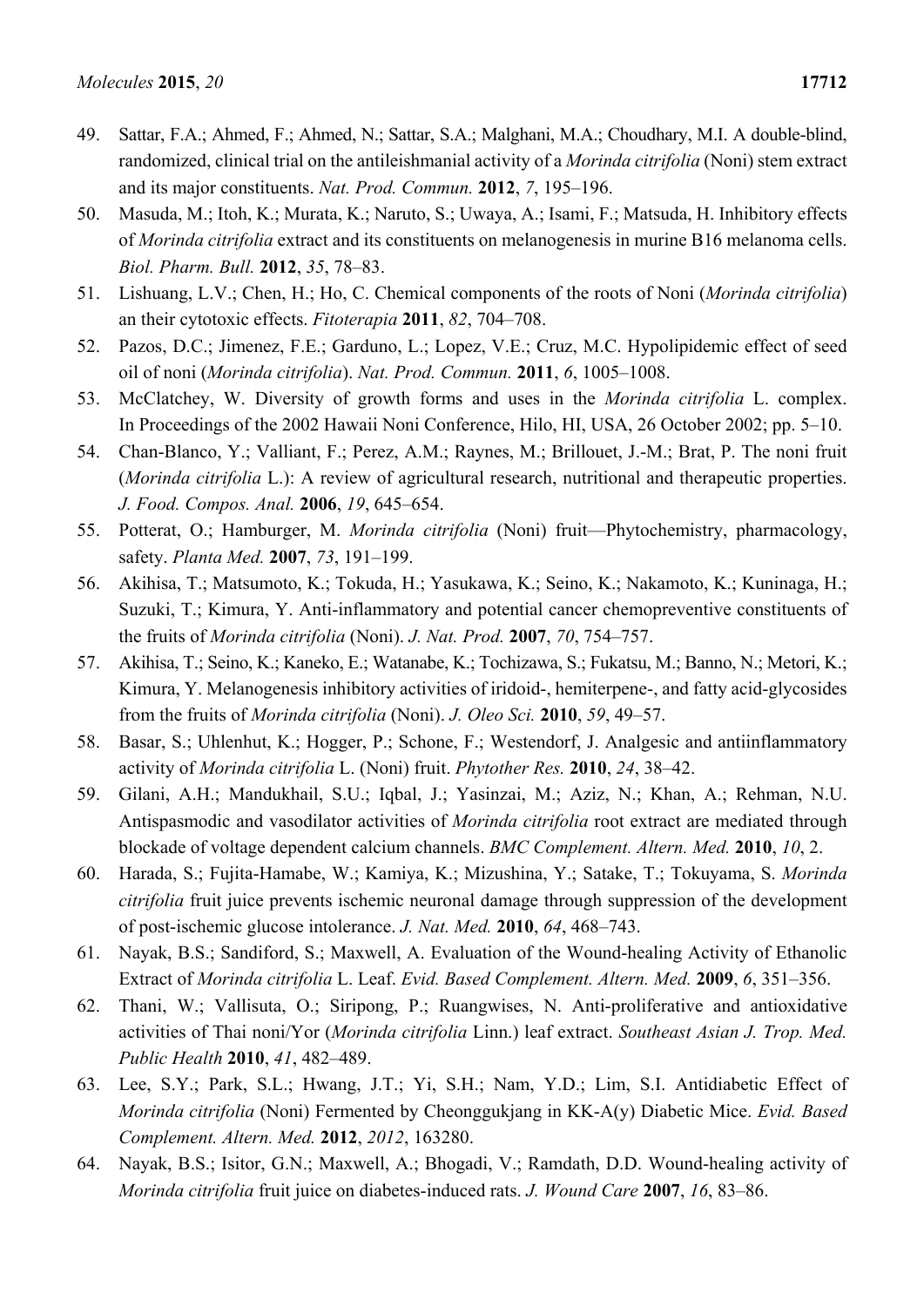- 65. Wang, M.Y.; Lutfiyya, M.N.; Weidenbacher-Hoper, V.; Anderson, G.; Su, C.X.; West, B.J. Antioxidant activity of noni juice in heavy smokers. *Chem. Cent. J.* **2009**, *3*, 13.
- 66. Wang, M.Y.; Peng, L.; Lutfiyya, M.N.; Henley, E.; Weidenbacher-Hoper, V.; Anderson, G. *Morinda citrifolia* (noni) reduces cancer risk in current smokers by decreasing aromatic DNA adducts. *Nutr. Cancer* **2009**, *61*, 634–639.
- 67. West, B.J.; Jensen, C.J.; Westendorf, J.; White, L. A safety review of noni fruit juice. *J. Food Sci.*  **2006**, *71*, R100–R106.
- 68. West, B.J.; White, L.D.; Jensen, C.J.; Palu, A.K. A double-blind clinical safety study of noni fruit juice. *Pac. Health Dialog.* **2009**, *15*, 21–32.
- 69. Millonig, G.; Stadlmann, S.; Vogel, W. Herbal hepatotoxicity: Acute hepatitis caused by a Noni preparation (*Morinda citrifolia*). *Eur. J. Gastroenterol. Hepatol.* **2005**, *17*, 445–447.
- 70. Stadlbauer, V.; Fickert, P.; Lackner, C.; Schmerlaib, J.; Krisper, P.; Trauner, M.; Stauber, R.E. Hepatotoxicity of NONI juice: Report of two cases. *World J. Gastroenterol.* **2005**, *11*, 4758–4760.
- 71. Stadlbauer, V.; Weiss, S.; Payer, F.; Stauber, R.E. Herbal does not at all mean innocuous: The sixth case of hepatotoxicity associated with *Morinda citrifolia* (noni). *Am. J. Gastroenterol.* **2008**, *103*, 2406–2407.
- 72. Yu, E.L.; Sivagnanam, M.; Ellis, L.; Huang, J.S. Acute hepatotoxicity after ingestion of *Morinda citrifolia* (Noni Berry) juice in a 14-year-old boy. *J. Pediatr. Gastroenterol. Nutr.* **2011**, *52*, 222–224.
- 73. Mrzljak, A.; Kosuta, I.; Skrtic, A.; Kanizaj, T.F.; Vrhovac, R. Drug-Induced Liver Injury Associated with Noni (*Morinda citrifolia*) Juice and Phenobarbital. *Case Rep. Gastroenterol.* **2013**, *7*, 19–24.
- 74. Jimenez-Encarnacion, E.; Rios, G.; Munoz-Mirabal, A.; Vila, L.M. Euforia-induced acute hepatitis in a patient with scleroderma. *BMJ Case Rep.* **2012**, 23257938, doi:10.1136/bcr-2012-006907.
- 75. Horsfall, A.U.; Olabiyi, O.; Aiyegbusi, A.; Noronha, C.C.; Okanlawon, A.O. *Morinda citrifolia* fruit juice augments insulin action in Sprague-Dawley rats with experimentally induced diabetes. *Nig. Q. J. Hosp. Med.* **2008**, *18*, 162–165.
- 76. Olajide, O.A.; Awe, S.O.; Makinde, J.M.; Morebise, O. Evaluation of the anti-diabetic property of *Morinda lucida* leaves in streptozotocin-diabetic rats. *J. Pharm. Pharmacol.* **1999**, *51*, 1321–1324.
- 77. Soon, Y.Y.; Tan, B.K. Evaluation of the hypoglycemic and anti-oxidant activities of Morinda officinalis in streptozotocin-induced diabetic rats. *Singap. Med. J.* **2002**, *43*, 077–085.
- 78. Kamiya, K.; Hamabe, W.; Harada, S.; Murakami, R.; Tokuyama, S.; Satake, T. Chemical constituents of *Morinda citrifolia* roots exhibit hypoglycemic effects in streptozotocin-induced diabetic mice. *Biol. Pharm. Bull.* **2008**, *31*, 935–938.
- 79. Pachauri, S.D.; Verma, P.R.; Dwivedi, A.K.; Tota, S.; Khandelwal, K.; Saxena, J.K.; Nath, C. Ameliorative effect of Noni fruit extract on streptozotocin-induced memory impairment in mice. *Behav. Pharmacol.* **2013**, *24*, 307–319.
- 80. Gacche, R.N.; Dhole, N.A. Aldose reductase inhibitory, anti-cataract and antioxidant potential of selected medicinal plants from the Marathwada region, India. *Nat. Prod. Res.* **2011**, *25*, 760–763.
- 81. Liu, Q.; Kim, S.B.; Ahn, J.H.; Hwang, B.Y.; Kim, S.Y.; Lee, M.K. Anthraquinones from Morinda officinalis roots enhance adipocyte differentiation in 3T3-L1 cells. *Nat. Prod. Res.* **2012**, *26*, 1750–1754.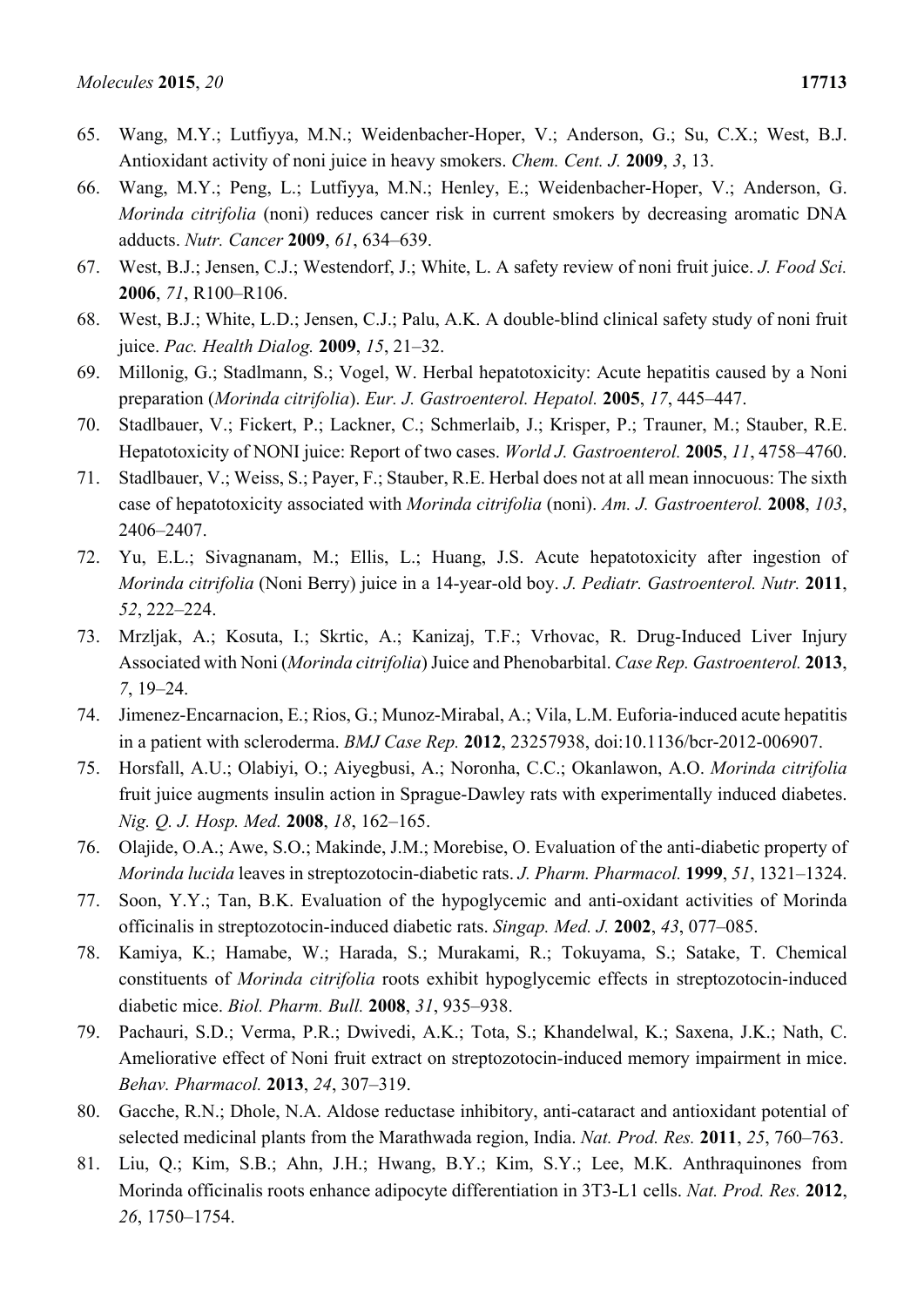- 82. Nguyen, P.H.; Yang, J.L.; Uddin, M.N.; Park, S.L.; Lim, S.I.; Jung, D.W.; Williams, D.R.; Oh, W.K. Protein tyrosine phosphatase 1B (PTP1B) inhibitors from *Morinda citrifolia* (Noni) and their insulin mimetic activity. *J. Nat. Prod.* **2013**, *76*, 2080–2087.
- 83. Kazeem, M.I.; Adamson, J.O.; Ogunwande, I.A. Modes of inhibition of alpha-amylase and alpha-glucosidase by aqueous extract of *Morinda lucida* Benth leaf. *BioMed. Res. Int.* **2013**, 527570, doi:10.1155/2013/527570.
- 84. Kusirisin, W.; Srichairatanakool, S.; Lerttrakarnnon, P.; Lailerd, N.; Suttajit, M.; Jaikang, C.; Chaiyasut, C. Antioxidative activity, polyphenolic content and anti-glycation effect of some Thai medicinal plants traditionally used in diabetic patients. *Med. Chem.* **2009**, *5*, 139–147.
- 85. Salleh, M.N.; Runnie, I.; Roach, P.D.; Mohamed, S.; Abeywardena, M.Y. Inhibition of low-density lipoprotein oxidation and up-regulation of low-density lipoprotein receptor in HepG2 cells by tropical plant extracts. *J. Agric. Food Chem.* **2002**, *50*, 3693–3697.
- 86. Chang, Y.Y.; Lin, Y.L.; Yang, D.J.; Liu, C.W.; Hsu, C.L.; Tzang, B.S.; Chen, Y.C. Hepatoprotection of noni juice against chronic alcohol consumption: Lipid homeostasis, antioxidation, alcohol clearance, and anti-inflammation. *J. Agric. Food Chem.* **2013**, *61*, 11016–11024.
- 87. Lin, Y.L.; Chang, Y.Y.; Yang, D.J.; Tzang, B.S.; Chen, Y.C. Beneficial effects of noni (*Morinda citrifolia* L.) juice on livers of high-fat dietary hamsters. *Food Chem.* **2013**, *140*, 31–38.
- 88. Lu, J.C.; Chang, Y.T.; Wang, C.T.; Lin, Y.C.; Lin, C.K.; Wu, Z.S. Trichostatin A modulates thiazolidinedione-mediated suppression of tumor necrosis factor α-induced lipolysis in 3T3-L1 adipocytes. *PLoS ONE* **2013**, *8*, 1–11.
- 89. Owen, P.L.; Martineau, L.C.; Caves, D.; Haddad, P.S.; Matainaho, T.; Johns, T. Consumption of guava (Psidium guajava L) and noni (*Morinda citrifolia* L) may protect betel quid-chewing Papua New Guineans against diabetes. *Asia Pac. J. Clin. Nutr.* **2008**, *17*, 635–643.
- 90. Elchebly, M.; Payette, P.; Michaliszyn, E.; Cromlish, W.; Collins, S.; Loy, A.L.; Normandin, D.; Cheng, A.; Himms-Hagen, J.; Chan, C.C.; *et al.* Increased insulin sensitivity and obesity resistance in mice lacking the protein tyrosine phosphatase-1B gene. *Science* **1999**, *283*, 1544–1548.
- 91. Onyeka, T.C.; Ezike, H.A.; Nwoke, O.M.; Onyia, E.A.; Onuorah, E.C.; Anya, S.U.; Nnacheta, T.E. Herbal medicine: A survey of use in Nigerian presurgical patients booked for ambulatory anaesthesia. *BMC Complement. Altern. Med.* **2012**, *12*, 130.
- 92. Mootoosamy, A.; Fawzi Mahomoodally, M. Ethnomedicinal application of native remedies used against diabetes and related complications in Mauritius. *J. Ethnopharmacol.* **2014**, *151*, 413–444.
- 93. Graz, B.; Kitalong, C.; Yano, V. Traditional local medicines in the republic of Palau and non-communicable diseases (NCD), signs of effectiveness. *J. Ethnopharmacol.* **2014**, *161*, 233–237.
- 94. Wong, D.K. Are immune responses pivotal to cancer patient's long term survival? Two clinical case-study reports on the effects of *Morinda citrifolia* (Noni). *Hawaii Med. J.* **2004**, *63*, 182–184.
- 95. Issell, B.F.; Gotay, C.C.; Pagano, I.; Franke, A.A. Using quality of life measures in a Phase I clinical trial of noni in patients with advanced cancer to select a Phase II dose. *J. Diet. Suppl.* **2009**, *6*, 347–359.
- 96. Davies, C.; Mugglestone, C. *A Single Centre, Double-Blind, Three Dose Level, Parallel Group, Placebo Controlled Safety Study with Tahitian Noni Juice in Healthy Subjects (Study nr 5124)*; BIBRA International Ltd.: Surrey, UK, 2003.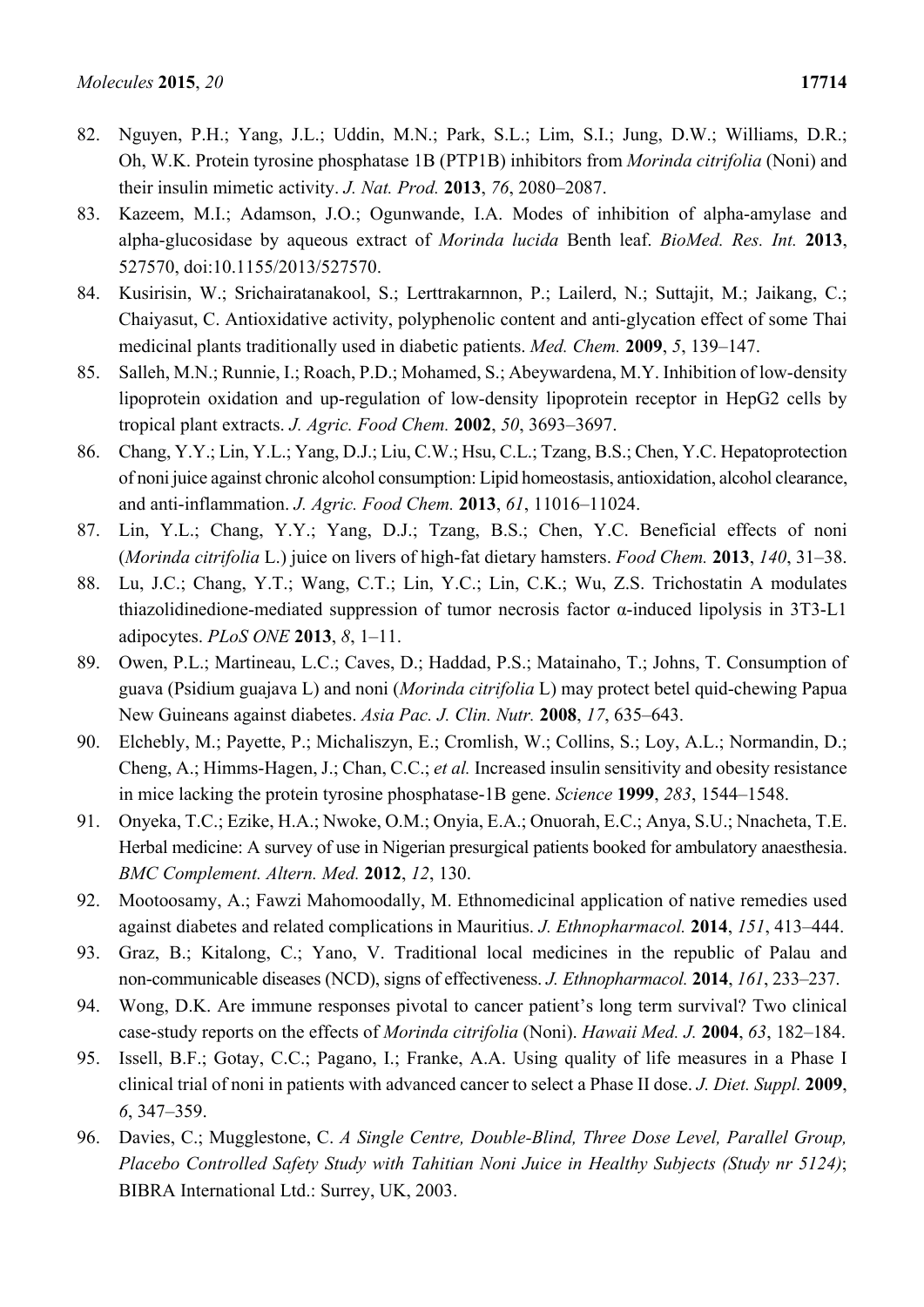- 97. Langford, J.; Doughty, A.; Wang, M.; Clayton, L.; Babich, M. Effects of *Morinda citrifolia* on quality of life and auditory function in postmenopausal women. *J. Altern. Complement. Med.* **2004**, *10*, 737–739.
- 98. Palu, A.K.; West, B.J.; Jensen, J. Noni-based nutritional supplementation and exercise interventions influence body composition. *North Am. J. Med. Sci.* **2011**, *3*, 552–556.
- 99. Wang, M.Y.; Peng, L.; Weidenbacher-Hoper, V.; Deng, S.; Anderson, G.; West, B.J. Noni juice improves serum lipid profiles and other risk markers in cigarette smokers. *Sci. World J.* **2012**, *2012*, 594657, doi:10.1100/2012/594657.
- 100. Fletcher, H.M.; Dawkins, J.; Rattray, C.; Wharfe, G.; Reid, M.; Gordon-Strachan, G. *Morinda citrifolia* (Noni) as an Anti-Inflammatory Treatment in Women with Primary Dysmenorrhoea: A Randomised Double-Blind Placebo-Controlled Trial. *Obstet. Gynecol. Int.* **2013**, *2013*, 195454.
- 101. Nima, S.; Kasiwong, S.; Ridtitid, W.; Thaenmanee, N.; Mahattanadul, S. Gastrokinetic activity of *Morinda citrifolia* aqueous fruit extract and its possible mechanism of action in human and rat models. *J. Ethnopharmacol.* **2012**, *142*, 354–361.
- 102. West, B.J.; Deng, S.; Palu, A.K.; Jensen, C.J. *Morinda citrifolia* Linn. (Rubiaceae) leaf extracts mitigate UVB-induced erythema. *J. Nat. Med.* **2009**, *63*, 351–354.
- 103. Chander, M.P.; Kartick, C.; Gangadhar, J.; Vijayachari, P. Ethno medicine and healthcare practices among Nicobarese of Car Nicobar—An indigenous tribe of Andaman and Nicobar Islands. *J. Ethnopharmacol.* **2014**, *158PA*, 18–24.
- 104. Issell, B.F.; Gotay, C.; Pagano, I.; Franke, A. Quality of life measures in a phase I trial of noni. *J. Clin. Oncol. ASCO Annu. Meet. Proc.* **2005**, *23*, 8217.
- 105. Wang, M.Y.; Peng, L.; Jensen, C.J.; Deng, S.; West, B.J. Noni juice reduces lipid peroxidation-derived DNA adducts in heavy smokers. *Food Sci. Nutr.* **2013**, *1*, 141–149.
- 106. Issell, B.F.; Franke, A.; Fielding, R.M. Pharmacokinetic study of Noni fruit extract. *J. Diet. Suppl.*  **2008**, *5*, 373–382.
- 107. Li, C.; Dong, J.; Tian, J.; Deng, Z.; Song, X. LC/MS/MS determination and pharmacokinetic study of iridoid glycosides monotropein and deacetylasperulosidic acid isomers in rat plasma after oral administration of Morinda officinalis extract. *Biomed. Chromatogr.* **2015**, doi:10.1002/bmc.3532.
- 108. Murota, K.; Matsuda, N.; Kashino, Y.; Fujikura, Y.; Nakamura, T.; Kato, Y.; Shimizu, R.; Okuyama, S.; Tanaka, H.; Koda, T.; *et al.* alpha-Oligoglucosylation of a sugar moiety enhances the bioavailability of quercetin glucosides in humans. *Arch. Biochem. Biophys.* **2010**, *501*, 91–97.
- 109. West, B.J.; Tolson, C.B.; Vest, R.G.; Jensen, S.; Lundell, T.G. Mineral variability among 177 commercial noni juices. *Int. J. Food Sci. Nutr.* **2006**, *57*, 556–558.
- 110. Potterat, O.; Felten, R.V.; Dalsgaard, P.W.; Hamburger, M. Identification of TLC markers and quantification by HPLC-MS of various constituents in noni fruit powder and commercial noni-derived products. *J. Agric. Food Chem.* **2007**, *55*, 7489–7494.
- 111. Samoylenko, V.; Zhao, J.; Dunbar, D.C.; Khan, I.A.; Rushing, J.W.; Muhammad, I. New constituents from noni (*Morinda citrifolia*) fruit juice. *J. Agric. Food Chem.* **2006**, *54*, 6398–6402.
- 112. Zhou, S.F.; Xue, C.C.; Yu, X.; Wang, G. Metabolic activation of herbal and dietary constituents and its clinical and toxicological implications: An update. *Curr. Drug Metab.* **2007**, *8*, 526–553.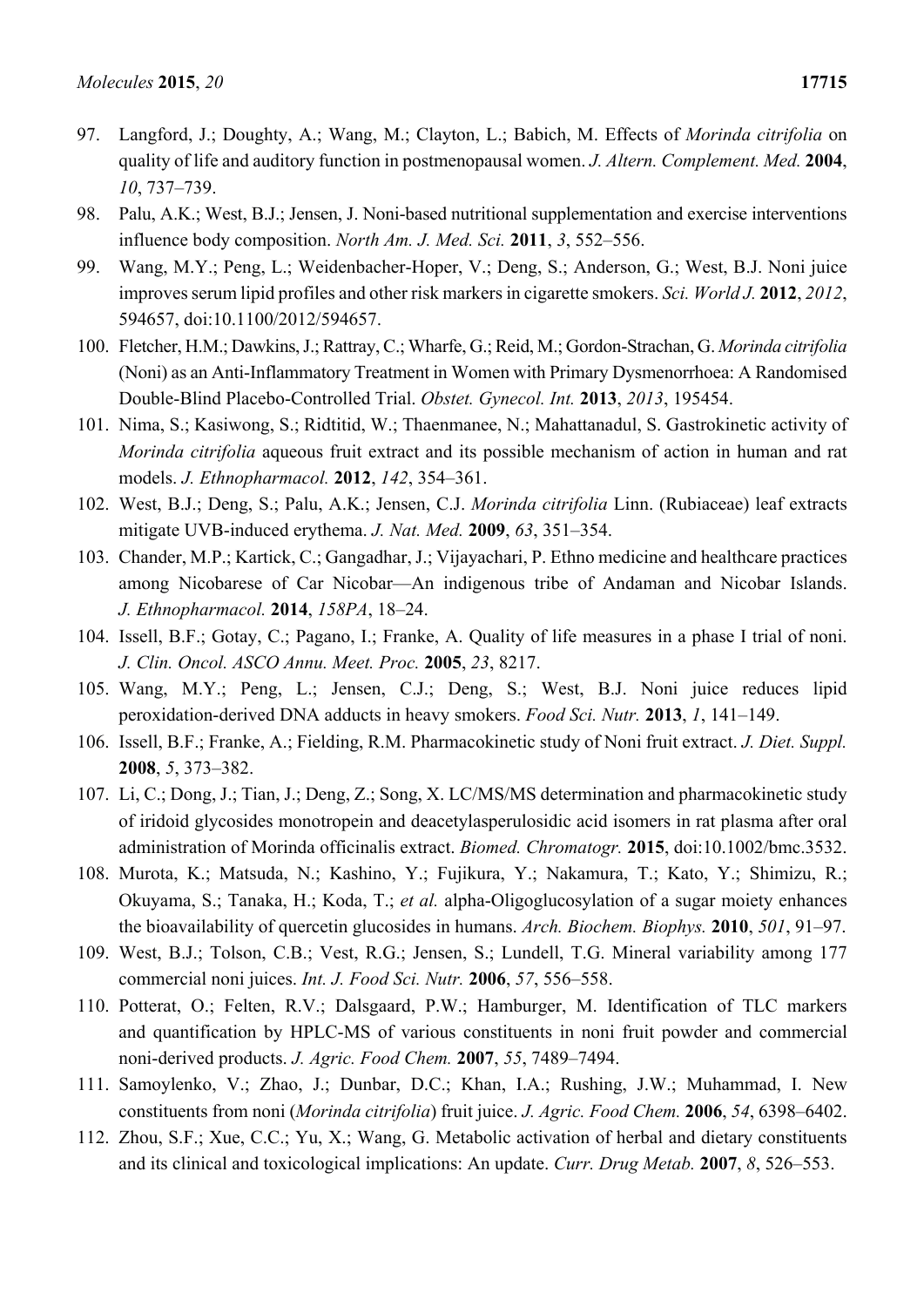- 113. Lin, S.-P.; Tsai, S.-Y.; Chen, C.-T.; Chao, P.-D.L. Quercetin and rutin reduced the bioavailability of cyclosporine from Neoral, an immunosuppressant, through activating P-glycoprotein and CYP 3A4. *J. Agric. Food Chem.* **2011**, *59*, 4644–4648.
- 114. Mohamed, M.E.; Frye, R.F. Effects of herbal supplements on drug glucuronidation. Review of clinical, animal, and *in vitro* studies. *Planta Med.* **2011**, *77*, 311–321.
- 115. Gupta, R.K.; Patel, A.K. Do the health claims made for *Morinda citrifolia* (Noni) harmonize with current scientific knowledge and evaluation of its biological effects. *Asian Pac. J. Cancer Prev.*  **2013**, *14*, 4495–4499.
- 116. Kang, Y.C.; Chen, M.H.; Lai, S.L. Potentially Unsafe Herb-drug Interactions Between a Commercial Product of Noni Juice and Phenytoin- A Case Report. *Acta Neurol. Taiwan.* **2015**, *24*, 43–46.
- 117. Seden, K.; Dickinson, L.; Khoo, S.; Back, D. Grapefruit-Drug Interactions. *Drugs* **2010**, *70*, 2373–2407.
- 118. Deng, S.; West, B.J.; Palu, A.K.; Zhou, B.N.; Jensen, C.J. Noni as an anxiolytic and sedative: A mechanism involving its gamma-aminobutyric acidergic effects. *Phytomedicine* **2007**, *14*, 517–522.
- 119. Siddiqui, B.S.; Sattar, F.A.; Begum, S.; Gulzar, T.; Ahmad, F. Chemical Constituents from the Stems of *Morinda citrifolia* Linn. *Arch. Pharm. Res.* **2007**, *30*, 793–798.
- 120. Siddiqui, B.S.; Sattar, F.A.; Ahmad, F.; Begum, S. Isolation and structural elucidation of chemical constituents from the fruits of *Morinda citrifolia* Linn. *Arch. Pharm. Res.* **2007**, *30*, 919–923.
- 121. Lin, C.F.; Ni, C.L.; Huang, Y.L.; Sheu, S.J.; Chen, C.C. Lignans and anthraquinones from the fruits of *Morinda citrifolia*. *Nat. Prod. Res.* **2007**, *21*, 1199–1204.
- 122. Deng, Y.; Chin, Y.W.; Chai, H.; Keller, W.J.; Kinghorn, A.D. Anthraquinones with quinone reductase-inducing activity and benzophenones from *Morinda citrifolia* (noni) roots. *J. Nat. Prod.*  **2007**, *70*, 2049–2052.
- 123. Awang, K.; Ismail, N.H.; Ahmad, R.; Saidan, N.H.; Retailleau, P. 1,3-Dihydr-oxy-9, 10-dioxo-9,10-di-hydro-anthracene-2-carbaldehyde. *Acta Crystallogr. Sect. E Struct. Rep. Online*  **2008**, *64*, o597.
- 124. West, B.J.; Zhou, B.N. Identification of major aroma compounds in the leaf of *Morinda citrifolia* Linn. *J. Nat. Med.* **2008**, *62*, 485–487.
- 125. MengYong, Z.; CaiJiao, W.; HuSheng, Z.; XianWu, P.; JianMin, F. Protective effect of polysaccharides from morinda officinalis on bone loss in ovariectomized rats. *Int. J. Biol. Macromol.* **2008**, *43*, 276–278.
- 126. Siddiqui, B.S.; Sattar, F.A.; Ahmad, F.; Begum, S. Isolation and structure determination of two new constituents from the fruits of *Morinda citrifolia* Linn. *Nat. Prod. Res.* **2008**, *22*, 1128–1136.
- 127. Deng, S.; West, B.J.; Jensen, C.J. Simultaneous characterisation and quantitation of flavonol glycosides and aglycones in noni leaves using a validated HPLC-UV/MS method. *Food Chem.*  **2008**, *111*, 526–529.
- 128. Pak-Dek, M.S.; Abdul-Hamid, A.; Osman, A.; Soh, C.S. Inhibitory effect of *morinda citrifolia* L. On lipoprotein lipase activity. *J. Food Sci.* **2008**, *73*, C595–C598.
- 129. Liu, Z.M.; Jiao, Y.Q. 2-Hydr-oxy-1-methoxy-anthraquinone monohydrate. *Acta Crystallogr. Sect. E Struct. Rep. Online* **2009**, *65*, o1523.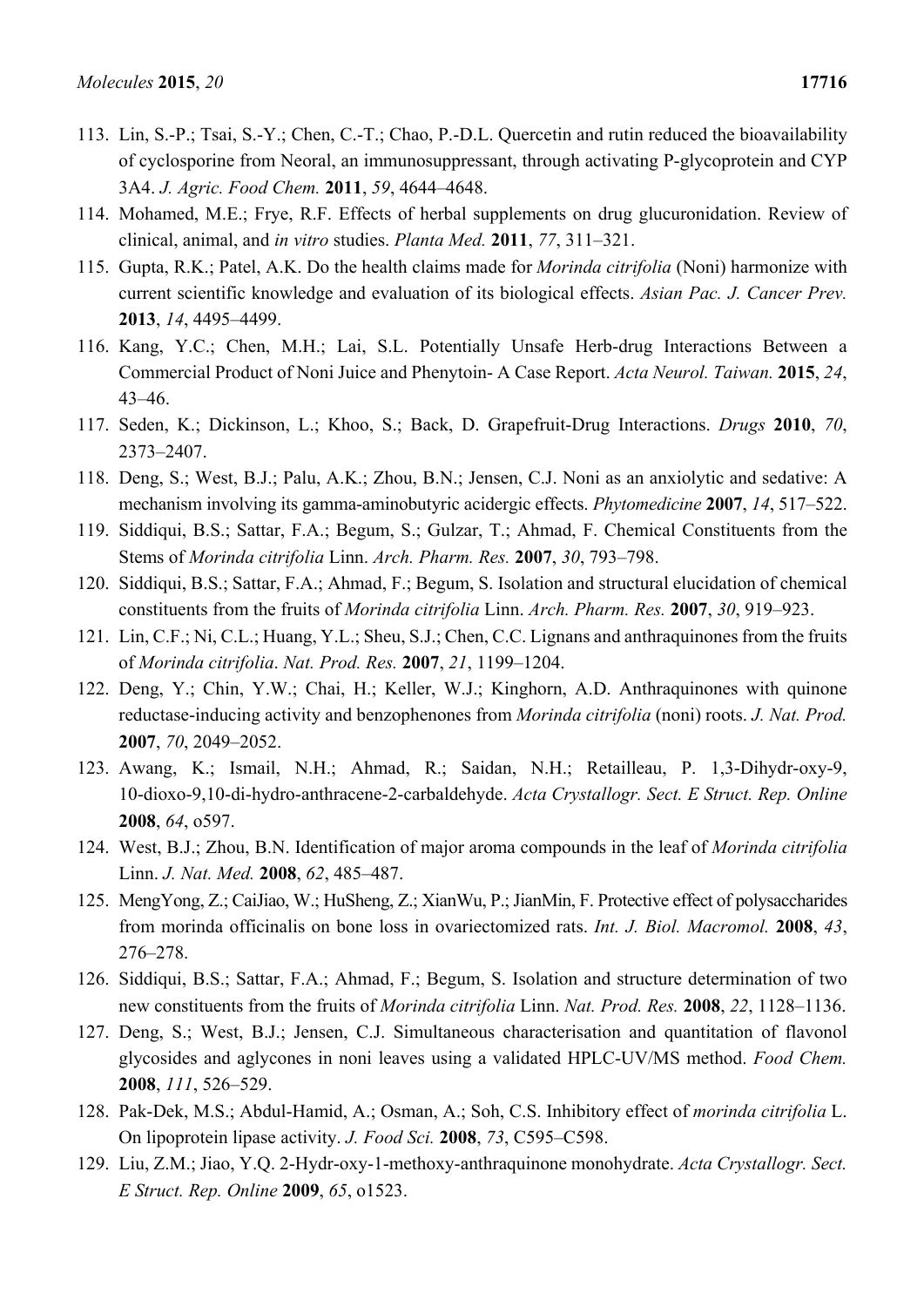- 130. Xu, Y.J.; Yang, X.X.; Zhao, H.B. 3-Hydr-oxy-1,2-dimethoxy-anthraquinone. *Acta Crystallogr. Sect. E Struct. Rep. Online* **2009**, *65*, o1524.
- 131. Zhang, H.L.; Li, J.; Li, G.; Wang, D.M.; Zhu, L.P.; Yang, D.P. Structural characterization and anti-fatigue activity of polysaccharides from the roots of Morinda officinalis. *Int. J. Biol. Macromol.*  **2009**, *44*, 257–261.
- 132. Wu, Y.B.; Zheng, C.J.; Qin, L.P.; Sun, L.N.; Han, T.; Jiao, L.; Zhang, Q.Y.; Wu, J.Z. Antiosteoporotic activity of anthraquinones from Morinda officinalis on osteoblasts and osteoclasts. *Molecules* **2009**, *14*, 573–583.
- 133. Kamiya, K.; Hamabe, W.; Tokuyama, S.; Satake, T. New anthraquinone glycosides from the roots of *Morinda citrifolia*. *Fitoterapia* **2009**, *80*, 196–199.
- 134. Masuda, M.; Murata, K.; Fukuhama, A.; Naruto, S.; Fujita, T.; Uwaya, A.; Isami, F.; Matsuda, H. Inhibitory effects of constituents of *Morinda citrifolia* seeds on elastase and tyrosinase. *J. Nat. Med.*  **2009**, *63*, 267–273.
- 135. Ee, G.C.; Wen, Y.P.; Sukari, M.A.; Go, R.; Lee, H.L. A new anthraquinone from *Morinda citrifolia* roots. *Nat. Prod. Res.* **2009**, *23*, 1322–1329.
- 136. Beh, H.K.; Ismail, Z.; Asmawi, M.Z.; Loh, W.S.; Fun, H.K. 7-Hy-droxy-6-meth-oxy-2*H*-chromen-2-one. *Acta Crystallogr. Sect. E Struct. Rep. Online* **2010**, *66*, o2138.
- 137. Koffi, A.E.; Yapi, H.F.; Bahi, C.; Guessend, K.N.; Djaman, J.A.; Guede-Guina, F. Antimicrobial activity of Morinda morindoides on *in vitro* growth of vibrio cholerae in Cote d'Ivoire. *Med. Trop.*  **2010**, *70*, 53–56.
- 138. Tamura, S.; Kubata, B.K.; Syamsurizal; Itagaki, S.; Horii, T.; Taba, M.K.; Murakami, N. New anti-malarial phenylpropanoid conjugated iridoids from Morinda morindoides. *Bioorg. Med. Chem. Lett.* **2010**, *20*, 1520–1523.
- 139. Yang, Z.; Yi, Y.; Gao, C.; Hou, D.; Hu, J.; Zhao, M. Isolation of inulin-type oligosaccharides from Chinese traditional medicine: Morinda officinalis How and their characterization using ESI-MS/MS. *J. Sep. Sci.* **2010**, *33*, 120–125.
- 140. Cimanga, R.K.; Mukenyi, P.N.; Kambu, O.K.; Tona, G.L.; Apers, S.; Totte, J.; Pieters, L.; Vlietinck, A.J. The spasmolytic activity of extracts and some isolated compounds from the leaves of Morinda morindoides (Baker) Milne-Redh. (Rubiaceae). *J. Ethnopharmacol.* **2010**, *127*, 215–220.
- 141. Wang, M.Y.; Hurn, J.; Peng, L.; Nowicki, D.; Anderson, G. A multigeneration reproductive and developmental safety evaluation of authentic *Morinda citrifolia* (noni) juice. *J. Toxicol. Sci.* **2011**, *36*, 81–85.
- 142. West, B.J.; Deng, S. Ingredients other than noni may be culprits in acute hepatotoxicity in 14-year-old boy. *J. Pediatr. Gastroenterol. Nutr.* **2011**, *53*, 469–470.
- 143. Deng, S.; West, B.J.; Palu, K.; Jensen, C.J. Determination and comparative analysis of major iridoids in different parts and cultivation sources of *Morinda citrifolia*. *Phytochem. Anal.* **2011**, *22*, 26–30.
- 144. Okoh, S.O.; Asekun, O.T.; Familoni, O.B.; Afolayan, A.J. Composition and antioxidant activities of leaf and root volatile oils of *Morinda lucida*. *Nat. Prod. Commun.* **2011**, *6*, 1537–1541.
- 145. Wang, G.; He, Q.W.; Feng, T.; Liu, J.K. Two new phenylpropanoids and one propanoate from *Morinda citrifolia*. *J. Asian Nat. Prod. Res.* **2011**, *13*, 238–241.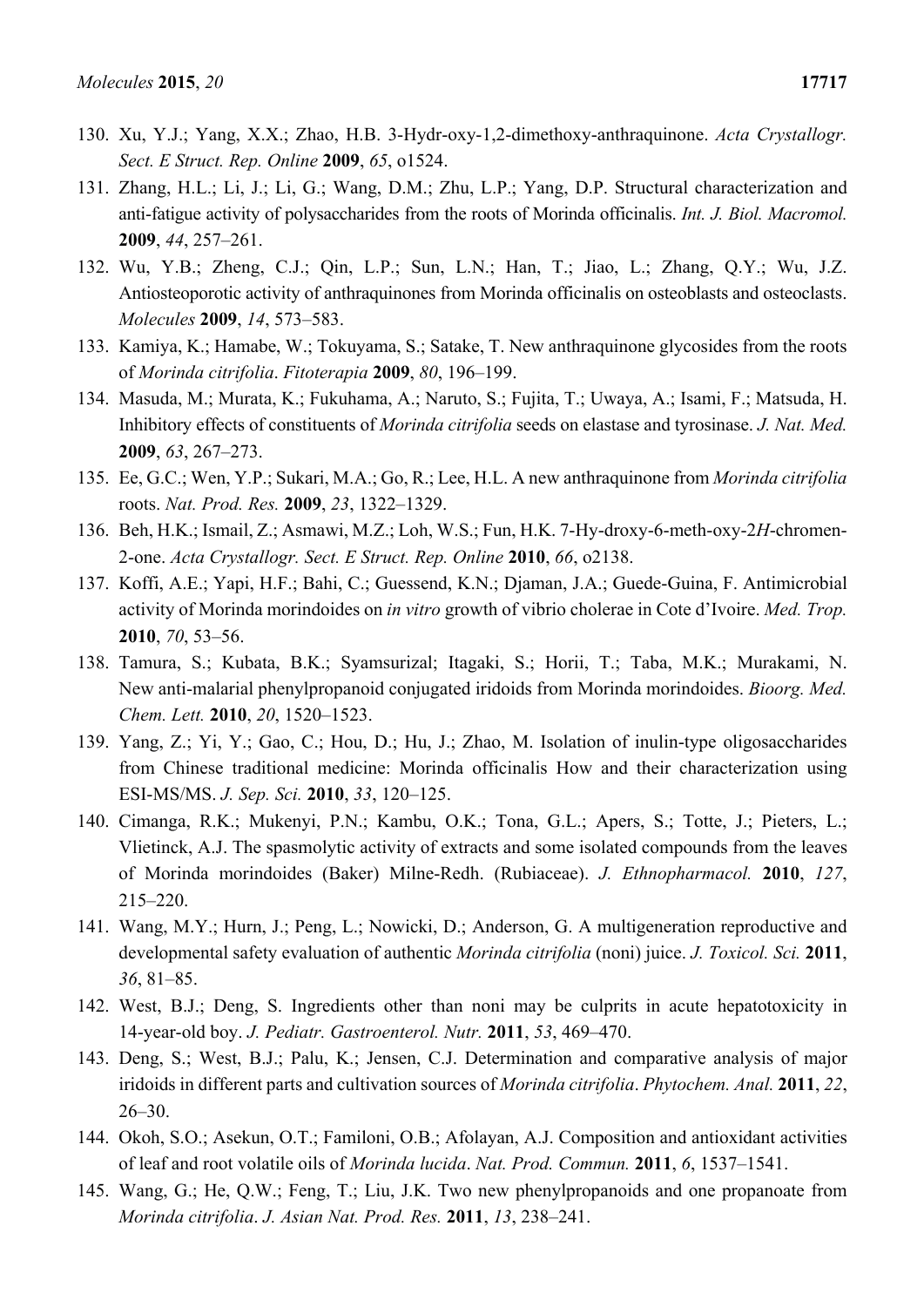- 146. Hu, M.X.; Zhang, H.C.; Wang, Y.; Liu, S.M.; Liu, L. Two new glycosides from the fruits of *Morinda citrifolia* L. *Molecules* **2012**, *17*, 12651–12656.
- 147. Akihisa, T.; Tochizawa, S.; Takahashi, N.; Yamamoto, A.; Zhang, J.; Kikuchi, T.; Fukatsu, M.; Tokuda, H.; Suzuki, N. Melanogenesis-inhibitory saccharide fatty acid esters and other constituents of the fruits of *Morinda citrifolia* (noni). *Chem. Biodivers.* **2012**, *9*, 1172–1187.
- 148. Beh, H.K.; Seow, L.J.; Asmawi, M.Z.; Abdul Majid, A.M.; Murugaiyah, V.; Ismail, N.; Ismail, Z. Anti-angiogenic activity of *Morinda citrifolia* extracts and its chemical constituents. *Nat. Prod. Res.*  **2012**, *26*, 1492–1497.
- 149. Bussmann, R.W.; Hennig, L.; Giannis, A.; Ortwein, J.; Kutchan, T.M.; Feng, X. Anthraquinone Content in Noni (*Morinda citrifolia* L.). *Evid. Based Complement. Altern. Med.* **2013**, 208378, doi:10.1155/2013/208378.
- 150. Wang, F.; Wu, L.; Li, L.; Chen, S. Monotropein exerts protective effects against IL-1beta-induced apoptosis and catabolic responses on osteoarthritis chondrocytes. *Int. Immunopharmacol.* **2014**, *23*, 575–580.
- 151. Ban, N.K.; Giang, V.H.; Linh, T.M.; Lien le, Q.; Ngoc, N.T.; Dat le, D.; Thao, N.P.; Nhiem, N.X.; Cuong, N.X.; van Pham, C.; *et al.* Two novel iridoids from Morinda longifolia. *Nat. Prod. Commun.*  **2014**, *9*, 891–893.
- 152. Chiou, C.T.; Hsu, R.Y.; Lin, L.C. Isolation and cytotoxic effect of anthraquinones from Morinda umbellata. *Planta Med.* **2014**, *80*, 1113–1117.
- 153. Pandy, V.; Narasingam, M.; Kunasegaran, T.; Murugan, D.D.; Mohamed, Z. Effect of noni (*Morinda citrifolia* Linn.) fruit and its bioactive principles scopoletin and rutin on rat vas deferens contractility: An *ex vivo* study. *Sci. World J.* **2014**, *2014*, 909586.
- 154. Zhou, B.; Chang, J.; Wang, P.; Li, J.; Cheng, D.; Zheng, P.W. Qualitative and quantitative analysis of seven oligosaccharides in Morinda officinalis using double-development HPTLC and scanning densitometry. *Bio-Med. Mater. Eng.* **2014**, *24*, 953–960.
- 155. Girones-Vilaplana, A.; Valentao, P.; Andrade, P.B.; Ferreres, F.; Moreno, D.A.; Garcia-Viguera, C. Beverages of lemon juice and exotic noni and papaya with potential for anticholinergic effects. *Food Chem.* **2015**, *170*, 16–21.
- 156. Mandal, S.; Rath, C.; Gupta, C.K.; Nath, V.; Singh, H.S. Probing occurrence of phenylpropanoids in *Morinda citrifolia* in relation to foliar diseases. *Nat. Prod. Res.* **2015**, *29*, 535–542.
- 157. Garcia-Vilas, J.A.; Medina, M.A.; Melo, F.R.; Pejler, G.; Garcia-Faroldi, G. Damnacanthal inhibits IgE receptor-mediated activation of mast cells. *Mol. Immunol.* **2015**, *65*, 86–93.
- 158. Garcia-Vilas, J.A.; Quesada, A.R.; Medina, M.A. Damnacanthal, a noni anthraquinone, inhibits c-Met and is a potent antitumor compound against Hep G2 human hepatocellular carcinoma cells. *Sci. Rep.* **2015**, *5*, 8021.
- 159. Loonjang, K.; Duangjinda, D.; Phongpaichit, S.; Sawangjaroen, N.; Rattanaburi, S.; Mahabusarakam, W. A new anthraquinone from Morinda elliptica Ridl. *Nat. Prod. Res.* **2015**, *29*, 1833–1838.
- 160. Wu, Z.Q.; Chen, D.L.; Lin, F.H.; Lin, L.; Shuai, O.; Wang, J.Y.; Qi, L.K.; Zhang, P. Effect of bajijiasu isolated from Morinda officinalis F.C. how on sexual function in male mice and its antioxidant protection of human sperm. *J. Ethnopharmacol.* **2015**, *164*, 283–292.